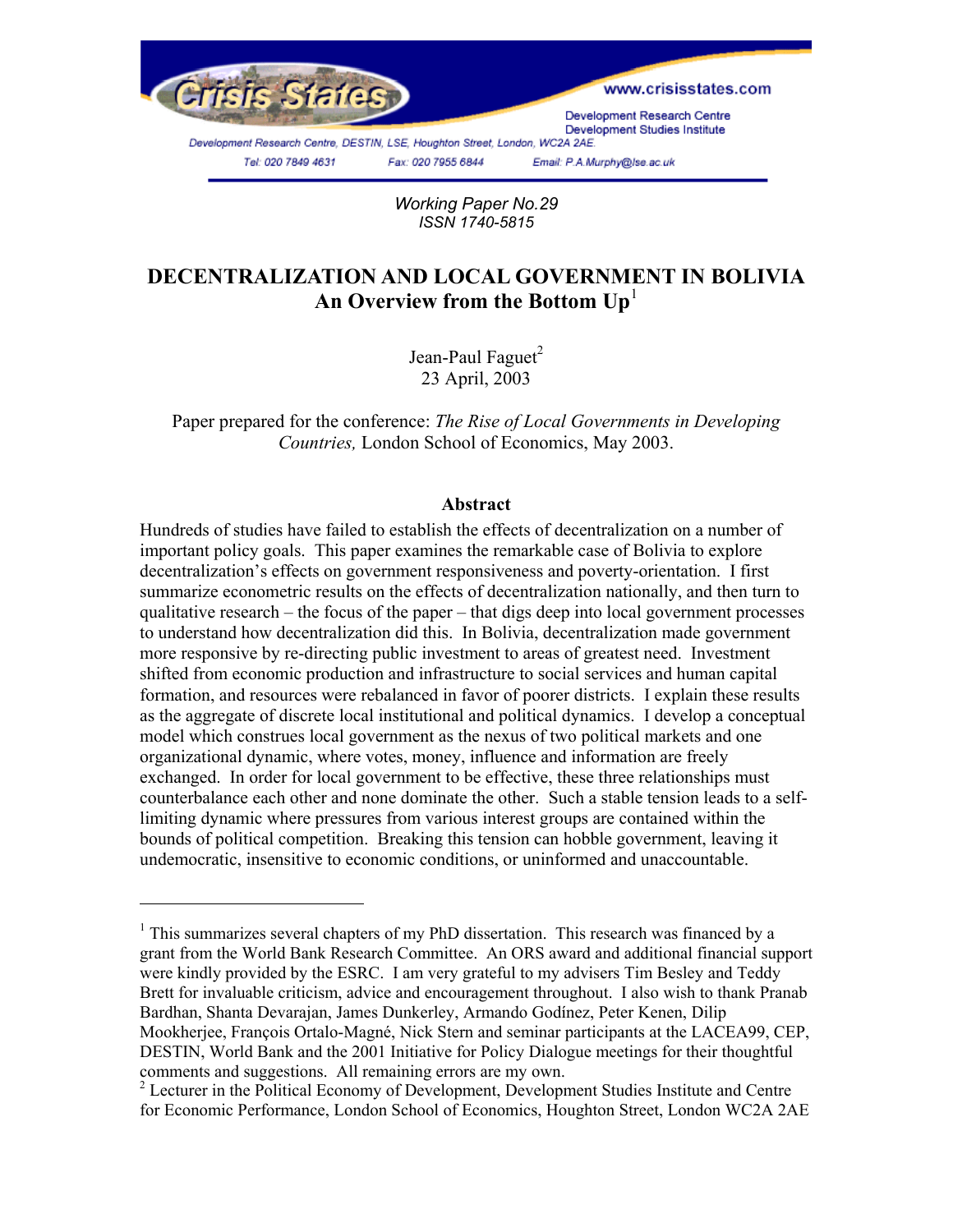## **1. Introduction**

Over the past few decades decentralization has become one of the most debated policy issues throughout both developing and developed worlds. It is seen as central to the development efforts of countries as far afield as Chile, China, Guatemala and Nepal. And in the multiple guises of subsidiarity, devolution and federalism it is also squarely in the foreground of policy discourse in the US, UK and EU. But surprisingly, there is little agreement concerning the effects of decentralization in the empirical literature. Advocates (*e.g.* Ostrom *et.al.* 1993, Putnam 1993, World Bank 1994, UNDP 1993) argue that decentralization can make government more responsive to the governed by "tailoring levels of consumption to the preferences of smaller, more homogeneous groups" (Wallis and Oates 1988, 5). Opponents (*e.g.* Crook and Sverrisson 1999, Samoff 1990, Smith 1985) dispute this, arguing that local governments are too susceptible to elite capture, and too lacking in technical, human and financial resources, to produce a heterogeneous range of public services that are both reasonably efficient and responsive to local demand. But neither side is able to substantiate its arguments convincingly with empirical evidence.

Consider the broadest surveys of decentralization experiences. In their wideranging 1983 survey, Rondinelli, Cheema and Nellis note that decentralization has seldom, if ever, lived up to expectations. Most developing countries implementing decentralization experienced serious administrative problems. Although few comprehensive evaluations of the benefits and costs of decentralization efforts have been conducted, those that were attempted indicate limited success in some countries but not others. A decade and a half later, surveys by Piriou-Sall (1998), Manor (1999) and Smoke (2001) come to cautiously positive conclusions, but with caveats about the strength of the evidence in decentralization's favor. Manor ends his study with the judgment that "while decentralization …is no panacea, it has many virtues and is worth pursuing", after noting that the evidence, though extensive, is still incomplete. Smoke asks whether there is empirical justification for pursuing decentralization and finds the evidence is mixed and anecdotal. The lack of progress is striking.

The inconclusiveness of this literature is less surprising when we examine it more carefully. Empirical work on decentralization can be divided into two broad groups: Qualitative (small sample) work, and Quantitative (large sample) work. The former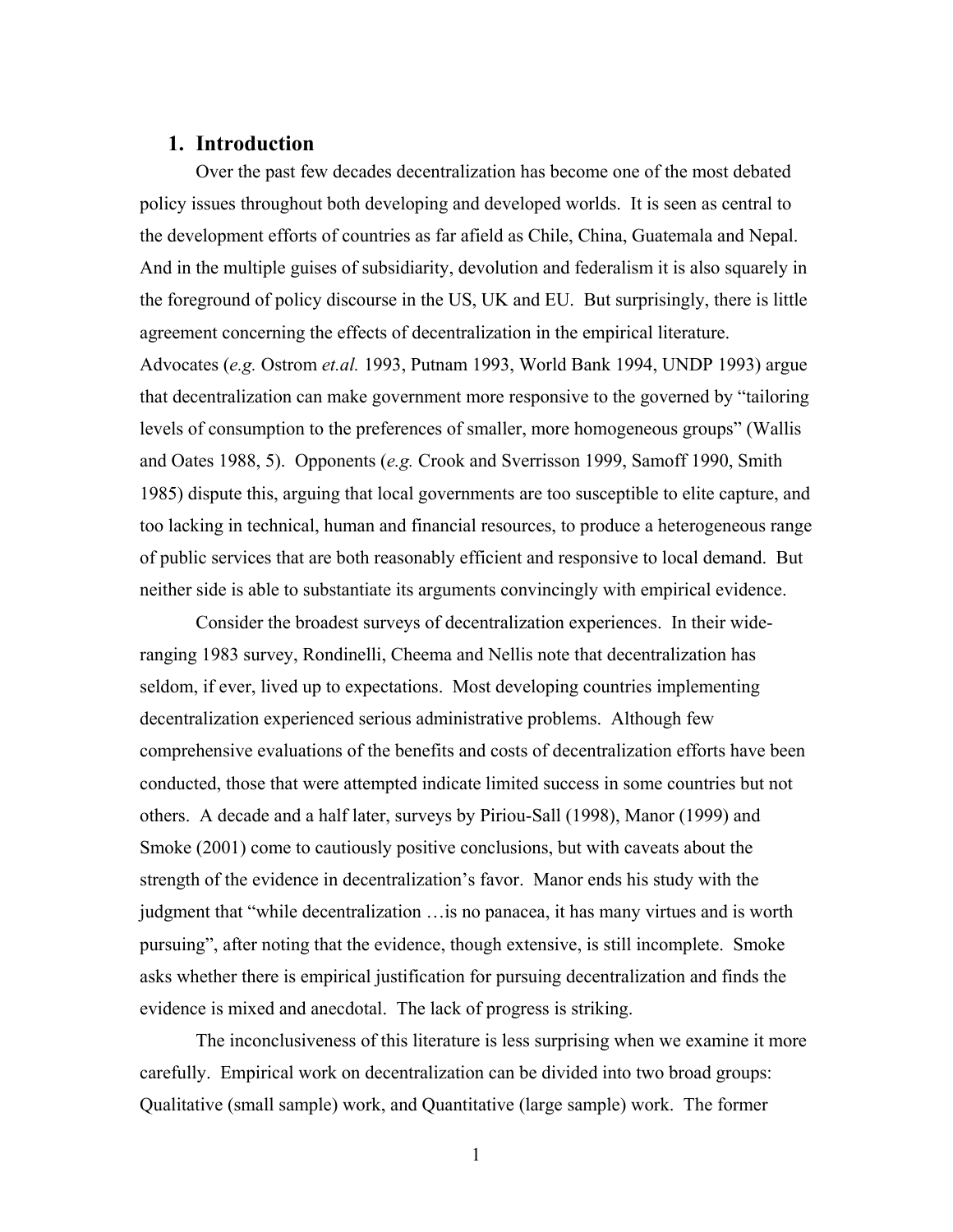focus usually on a single country, or develop comparisons between a small set of countries, relying primarily on descriptive and qualitative evidence. Although the level of analysis is often careful, nuanced and deep, such studies tend to suffer from a low level of generality, an excess of variables over observations – which in turn leads to a failure to control adequately for external factors, and in the worst case a conflation of causes and effects. Examples of small sample studies include Blanchard and Shleifer (2000), Parker (1995), Slater (1989), Treisman (1999), Weingast (1995), and World Bank (1995). Quantitative studies, on the other hand, tend to benefit from the high degree of generality, consistency and empirical transparency that statistical approaches provide. But they also suffer significant problems with the measurement of often abstract concepts, data comparability across diverse countries (or regions), and the possibility of omitted variables. Examples of large sample studies include de Mello (2000), Estache and Sinha (1995), Fisman and Gatti (2000), Galasso and Ravallion (2000), Humplick and Moini-Araghi (1996), Huther and Shah (1998), and Zax (1989). The combination of such methodological difficulties with poor or incomplete implementation of decentralization in many countries goes a long way toward explaining why empirical studies have been unable to pin down its effects clearly.

This paper seeks to shine a light on some of the key questions about decentralization by examining the remarkable case of Bolivia through a blend of econometric analysis at the national level, and detailed qualitative research into local political and institutional processes. I argue that the "outputs" of decentralization are simply the aggregate of local-level political and institutional dynamics, and so to understand decentralization we must first understand how local government works. Hence this paper examines *what* decentralization did at the national level, and then digs down into local government processes to understand *how* it did it. Employing a blended qualitative-quantitative approach allows us to benefit from econometric rigor and generality as well as the deep insight of qualitative approaches, which in the best circumstances allow a researcher to choose amongst competing theories and pin down causality. Focusing on one country avoids problems of data comparability and controls for external shocks, political regime, institutions, and other exogenous factors. Bolivia is particularly deserving of study because reform there consisted of a large change in policy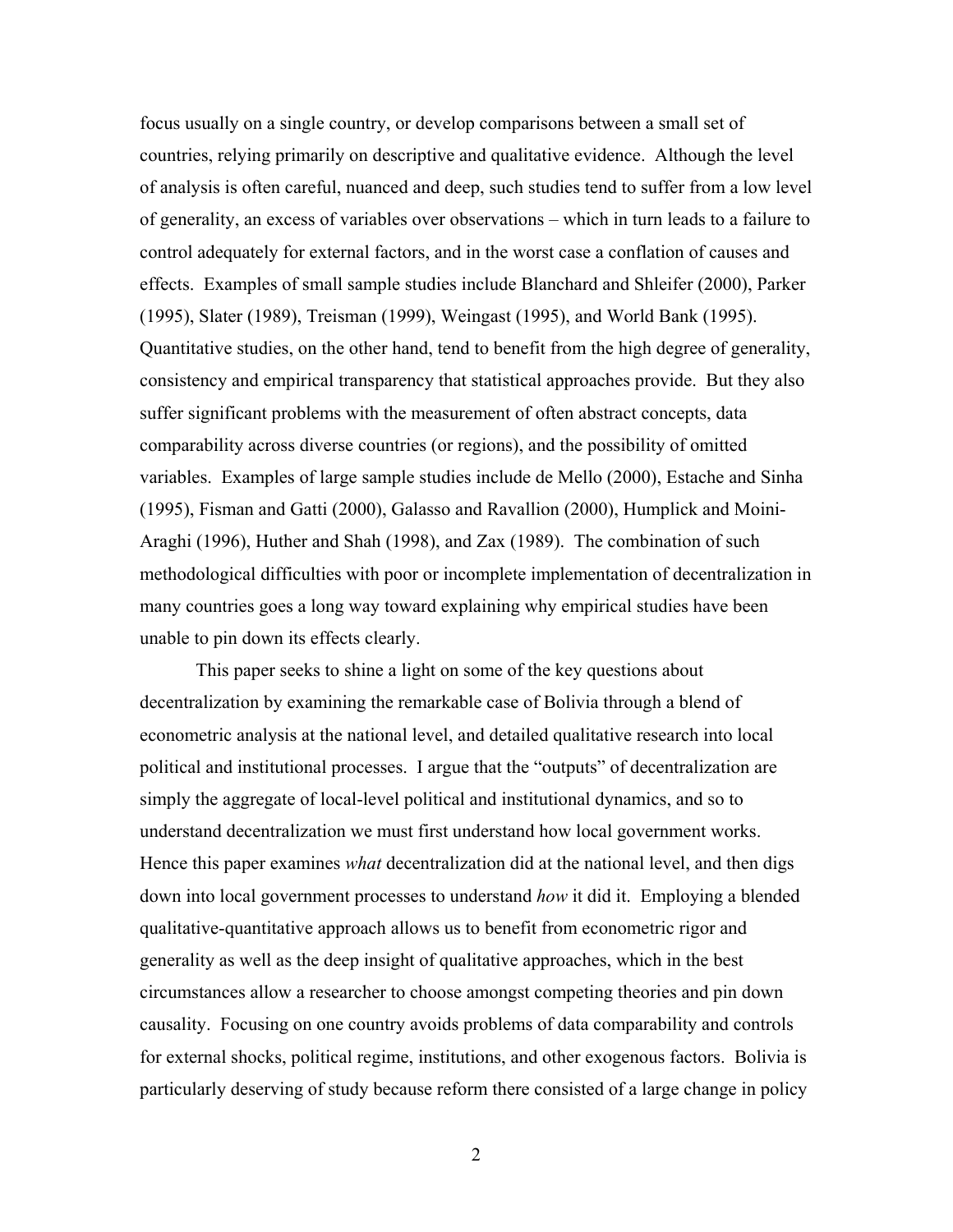at a discrete point in time. The data available are of surprising scope and quality for a country of its socio-economic characteristics, and include information on the political, social and civic, economic, institutional, and administrative characteristics of all of Bolivia's municipalities. They beg to be exploited.

I define decentralization as the devolution by central (i.e. national) government of specific functions, with all of the administrative, political and economic attributes that these entail, to democratic local (i.e. municipal) governments which are independent of the center within a legally delimited geographic and functional domain. The rest of the paper is organized as follows. Section 2 reviews Bolivia's decentralization program, focusing on its legal and budgetary aspects, and then provides summarized analysis of the economic outcomes of decentralization. The latter are presented as the four "stylized facts" of Bolivian decentralization, and revolve around the responsiveness of central vs. local government to local needs. Section 3 introduces the second, qualitative half of the paper, which examines local government up close and in detail in Viacha (section 4) and Charagua (section 5). Section 6 analyzes why government differed so much in these extreme cases, and provides a conceptual model of local government. Section 7 concludes.

## **2. The Bolivian Decentralization Program**

## **2.1 Popular Participation and the Decentralization Reform**

On the eve of revolution, Bolivia was a poor, backward country with extreme levels of inequality, presided over by a "typical racist state in which the non-Spanish speaking indigenous peasantry was controlled by a small, Spanish speaking white elite, [their power] based ultimately on violence more than consensus or any social pact" (Klein 1993, 237; my translation). The nationalist revolution of 1952, which expropriated the "commanding heights" of the economy, land and mines, launched Bolivia on the road to one of the most centralized state structures in the region. The government embarked upon a state-led modernization strategy in which public corporations and regional governments initiated a concerted drive to break down provincial fiefdoms, transform existing social relations, and create a modern, industrial, more egalitarian society (Dunkerley 1984). To this end the President directly appointed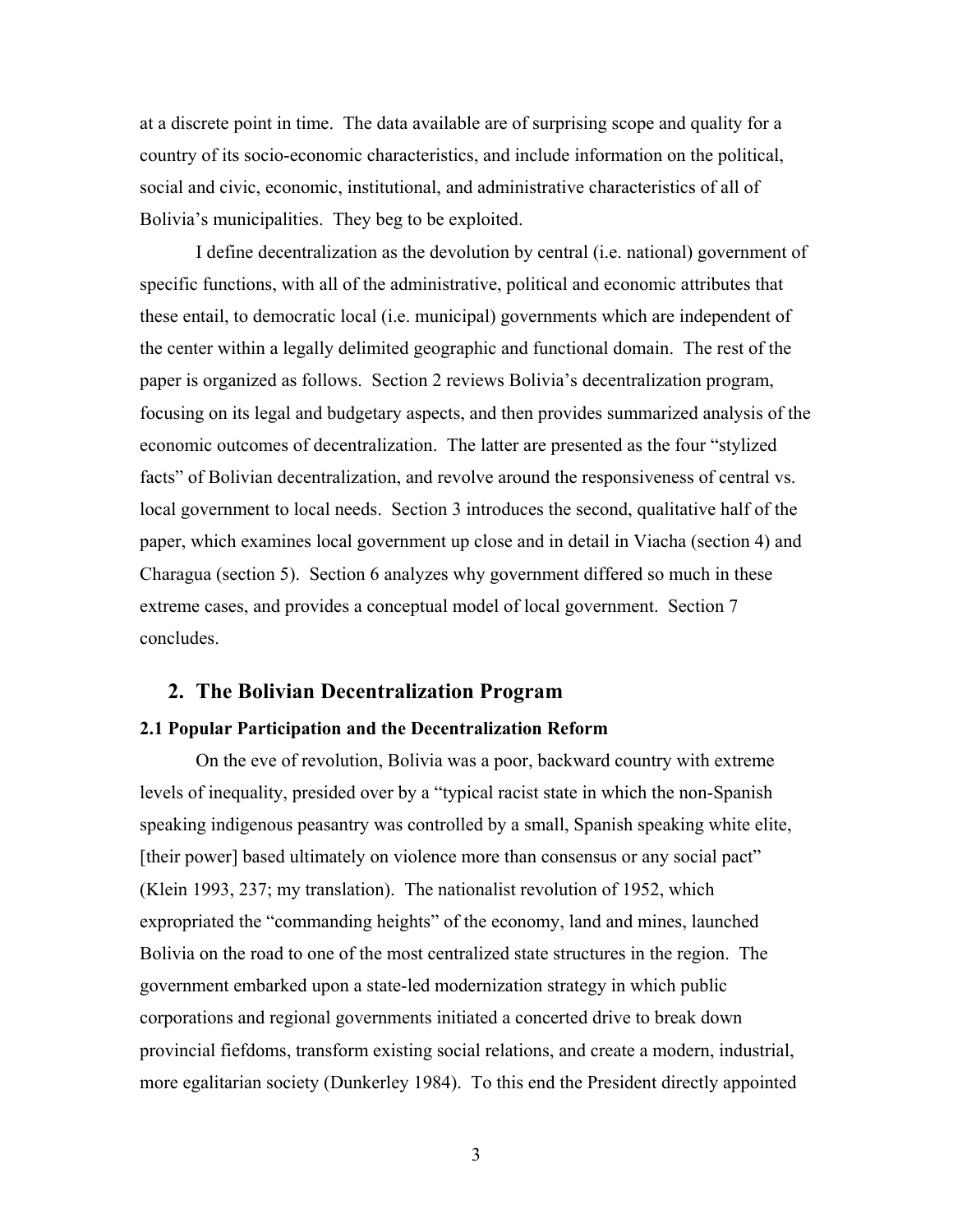Prefects, who in turn designated entire regional governments and associated dependencies, forming a national chain of cascading authority emanating from the capital.

Successive governments through the 1950s promoted the unionization of miners, laborers, peasants, public servants and professionals into a hierarchical "peak association", whose representatives negotiated national policies directly with their similars from the private sector and government (Dunkerley 1984, 43). Together these three planned the exploitation of Bolivia's natural resources, the development of new industries, and sectoral and regional policy in a bid to orchestrate a rapid development process from the heights of La Paz. The intellectual trends of the 1950s-1970s – *Dependencia* theory, Import Substitution Industrialization, and Developmentalism – only contributed to this tendency, as did the military governments which overthrew elected administrations with increasing frequency from the 1960s on (Klein 1993). With political power so little dispersed, there was little point in establishing the legal and political instruments of local governance. As a result beyond the nine regional capitals (including La Paz) and an additional 25-30 cities, local government existed in Bolivia at best in name, as an honorary and ceremonial institution devoid of administrative capability and starved for funds. And in most of the country it did not exist at all.

Against this background, the Bolivian decentralization reform was announced in 1994. The Law of Popular Participation, developed almost in secret by a small number of technocrats (Tuchschneider 1997), was announced to the nation to general surprise, followed by ridicule, followed by determined opposition of large parts of society.<sup>[3](#page-4-0)</sup> First made public in January of that year, the law was promulgated by Congress in April and implemented from July. The scale of the change in resource flows and political power that it brought about were enormous. The core of the law consists of four points (Secretaría Nacional de Participación Popular, 1994):

<span id="page-4-0"></span><sup>3</sup> "Injertos Tramposos en 'Participación Popular'", *Hoy*, 19 January 1994; "La Declaratoria de Guerra del Primer Mandatario", *La Razon*, 27 January 1994; and "Arrogancia Insultante", *Presencia*, 27 February 1994 are only three of the many articles which appeared in the Bolivian press documenting popular reaction to the "Damned Law". These are documented in Unidad de Comunicación (1995).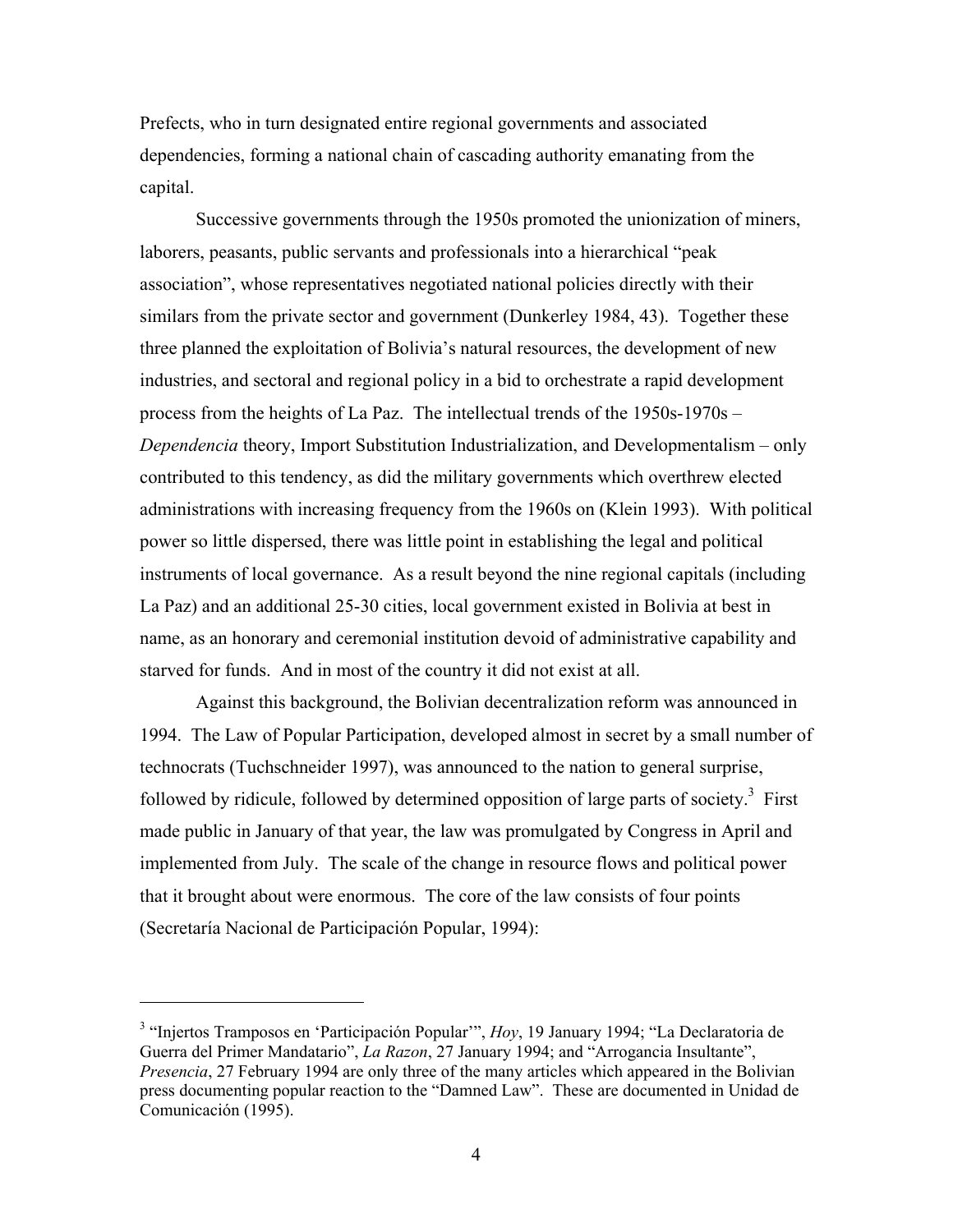- 1. **Resource Allocation.** Funds devolved to municipalities doubled to 20 percent of all national tax revenue. More importantly, allocation amongst municipalities switched from unsystematic, highly political criteria to a strict per capita basis.
- 2. **Responsibility for Public Services.** Ownership of local infrastructure in education, health, irrigation, roads, sports and culture was given to municipalities, with the concomitant responsibility to maintain, equip and administer these facilities, and invest in new ones.
- 3. **Oversight Committees** *(Comités de Vigilancia)* were established to provide an alternative channel for representing popular demand in the policy-making process. Composed of representatives from local, grass-roots groups, these bodies propose projects and oversee municipal expenditure. Their ability to have disbursements of Popular Participation funds suspended if they find funds are being misused or stolen can paralyze local government, and gives them real power.
- 4. **Municipalization.** Existing municipalities were expanded to include suburbs and surrounding rural areas, and 198 new municipalities (out of 311 in all) were created.

The change in local affairs that these measures catalyzed is immense. Before reform local government was absent throughout the vast majority of Bolivian territory, and the broader state present at most in the form of a military garrison, schoolhouse or health post, each reporting to its respective ministry. After reform elected local governments accountable to local voters sprang into being throughout the land.

| <b>Figure 1: The Changing Allocation of Public Funds</b> |                                 |         |          |         |               |  |
|----------------------------------------------------------|---------------------------------|---------|----------|---------|---------------|--|
|                                                          | <b>Central-to-Local</b>         |         |          |         | % of National |  |
|                                                          | <b>Revenue Sharing (Bs'000)</b> |         |          |         | <b>Total</b>  |  |
| City                                                     | 1993                            | 1995    | % Change | 1993    | 1995          |  |
| La Paz                                                   | 114,292                         | 61,976  | $-46%$   | 51%     | 10%           |  |
| Santa Cruz                                               | 51,278                          | 63,076  | 23%      | 23%     | 10%           |  |
| Cochabamba                                               | 25,856                          | 38,442  | 49%      | 12%     | 6%            |  |
| <b>3 Cities Sub-total</b>                                | 191,427                         | 163,494 | $-15%$   | 86%     | 27%           |  |
| <b>Rest of Bolivia</b>                                   | 32,099                          | 444.786 | 1286%    | 14%     | 73%           |  |
| Total                                                    | 223,525                         | 608,280 | 172%     | $100\%$ | 100%          |  |
| N.B. Average exchange rate: US\$1=Bs.5                   |                                 |         |          |         |               |  |

#### **2.2 The Economic Effects of Decentralization**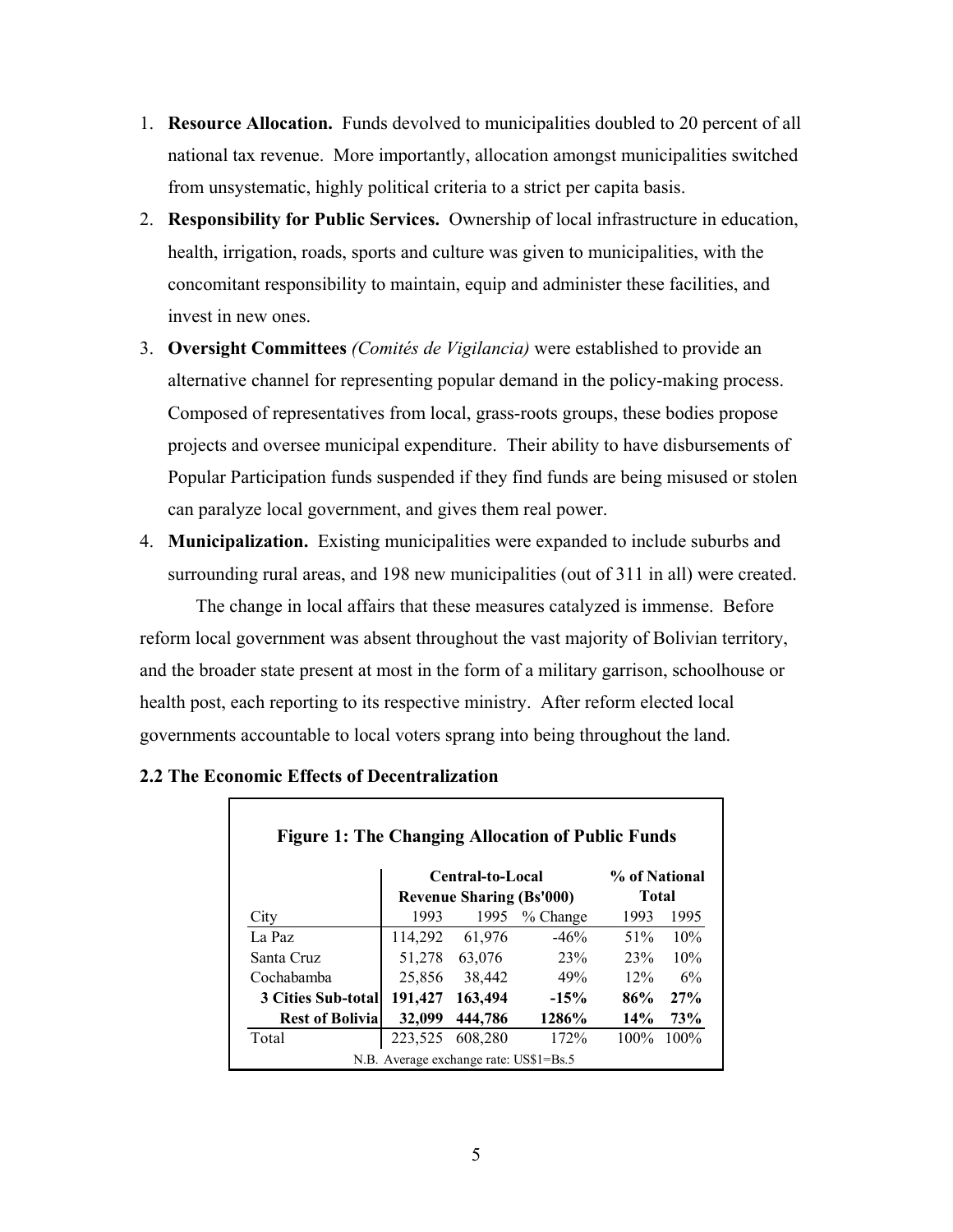The extent of the change is perhaps best appreciated by examining the changes in resource flows it catalyzed. Figure 1 shows that before decentralization 308 Bolivian municipalities divided amongst them a mere 14% of all devolved funds, while the three main cities took 86%. After decentralization their shares reversed to 73% and 27% respectively. The per capita criterion resulted in a massive shift of resources in favor of smaller, poorer districts.

A more important and telling change was to the composition of investment. Figure 2 shows central and local government investment by sector for the periods 1991-3 and 1994-6. The differences are large. In the years leading up to reform, central government invested most in transport, hydrocarbons, multisectoral<sup>[4](#page-6-0)</sup> and energy, which together accounted for 73% of public investment during 1991-3. After decentralization local governments invest most heavily in education, urban development, and water  $\&$ sanitation, together accounting for 79% of municipal investment. Of the sectors accounting for roughly <sup>3</sup>/<sub>4</sub> of total investment in both cases, central and local government have not even one in common. The evidence implies that local and central government have very different investment priorities. Call this Bolivia's "decentralization stylized fact 1".

<span id="page-6-0"></span><sup>&</sup>lt;sup>4</sup> A hodgepodge, including feasibility studies, technical assistance and emergency relief, that is difficult to categorize.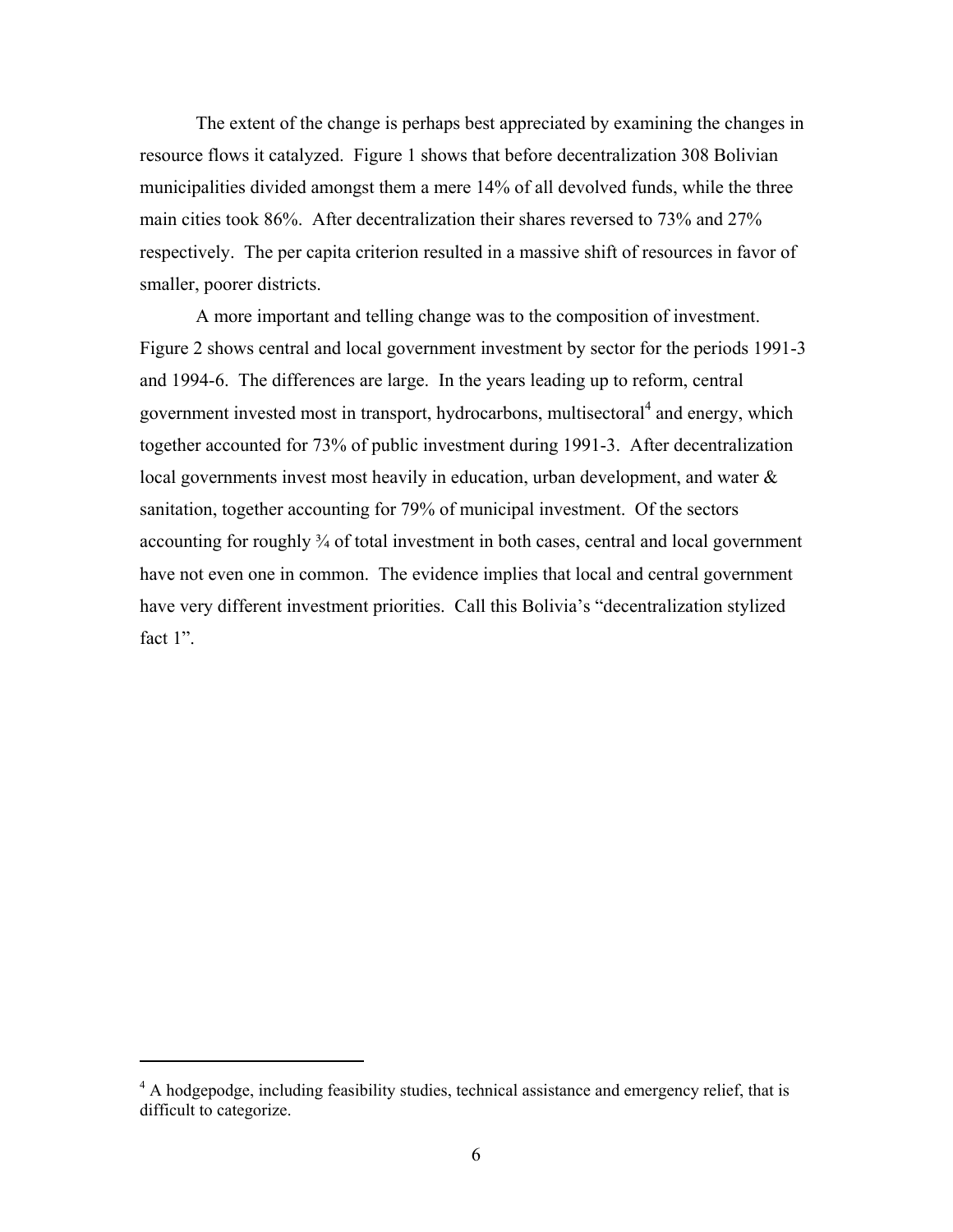

It is also instructive to examine how investment was distributed geographically among Bolivia's municipalities before and after decentralization. Figures 3-5 below give us a rough sense of this by placing Bolivia's municipalities along the horizontal axis and measuring investment per capita as vertical displacement. A highly skewed allocation would appear as a few points strewn across the top of the graph, with most lying on the bottom; an equitable distribution would appear as a band of points at some intermediate level. How does Bolivia compare? Figure 3 shows that per capita investment before decentralization was indeed highly unequal, with large investments in three districts and the vast majority at or near zero. Figure 4 corrects for the skewing effect of the highest observations by excluding the upper twelve and showing only those below Bs.2000/capita. Though the distribution now appears less unequal, there is still monotonically increasing density as we move downwards, with fully one-half of all observations on or near the horizontal axis. Investment under centralized government was thus hugely skewed in favor of a few municipalities which received enormous sums, a second group where investment was significant, and the unfortunate half of districts which received nothing. Compare this with figure 5, which shows municipal investment after decentralization. This chart shows no district over Bs.700/capita, a broad band with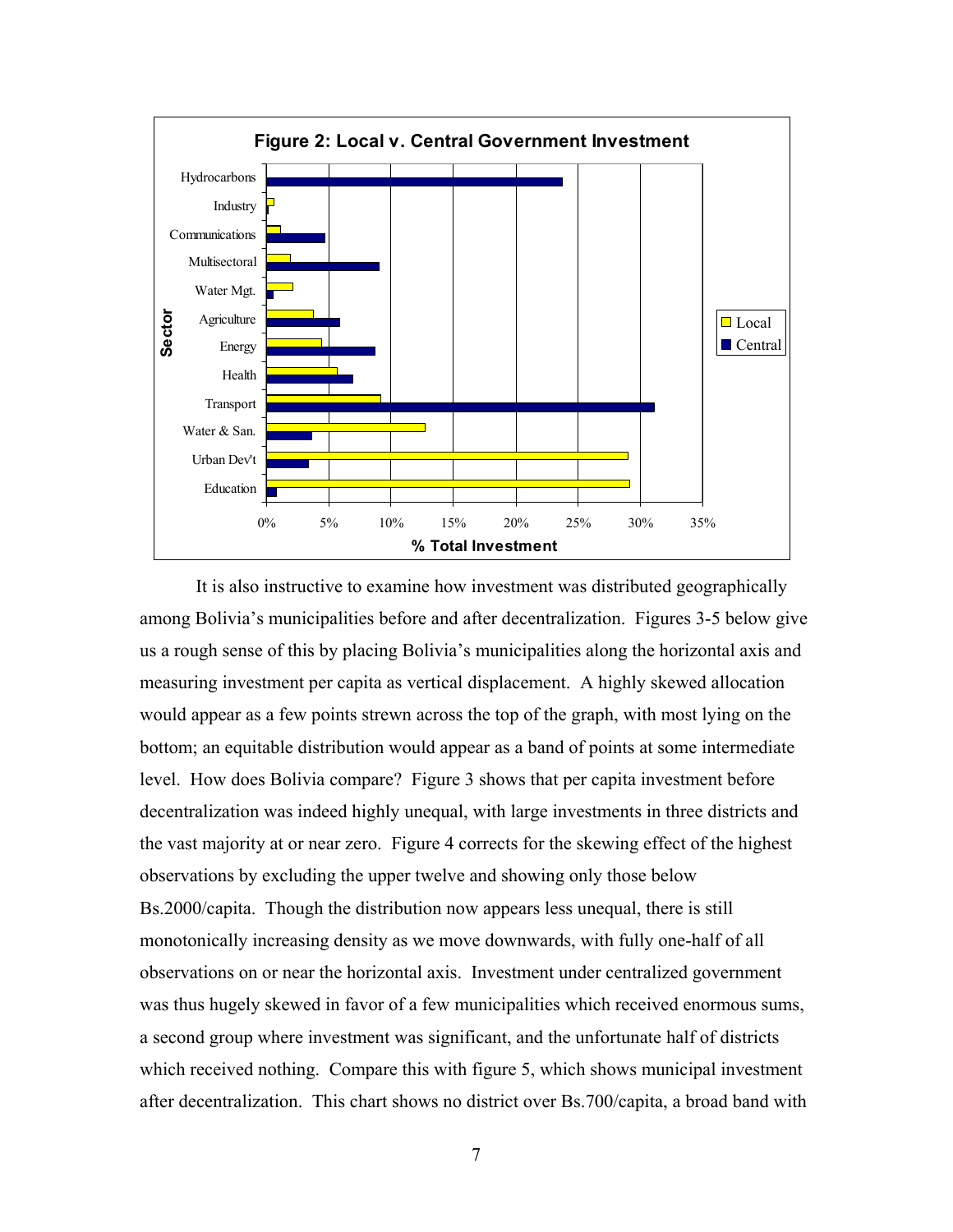greatest density between Bs.100-200/capita, and only a few points touching the axis. Average municipal investment for this period is Bs.208/capita, and thus the band contains the mean.<sup>[5](#page-8-0)</sup> These crude indicators imply that central government, with a much larger budget and free rein over all of Bolivia's municipalities, chose a very unequal distribution of investment across space, while decentralized government distributes public investment much more evenly throughout the country. This is stylized fact no.2.



<span id="page-8-0"></span><sup>&</sup>lt;sup>5</sup> Investment sums here are much lower because they exclude central government funds.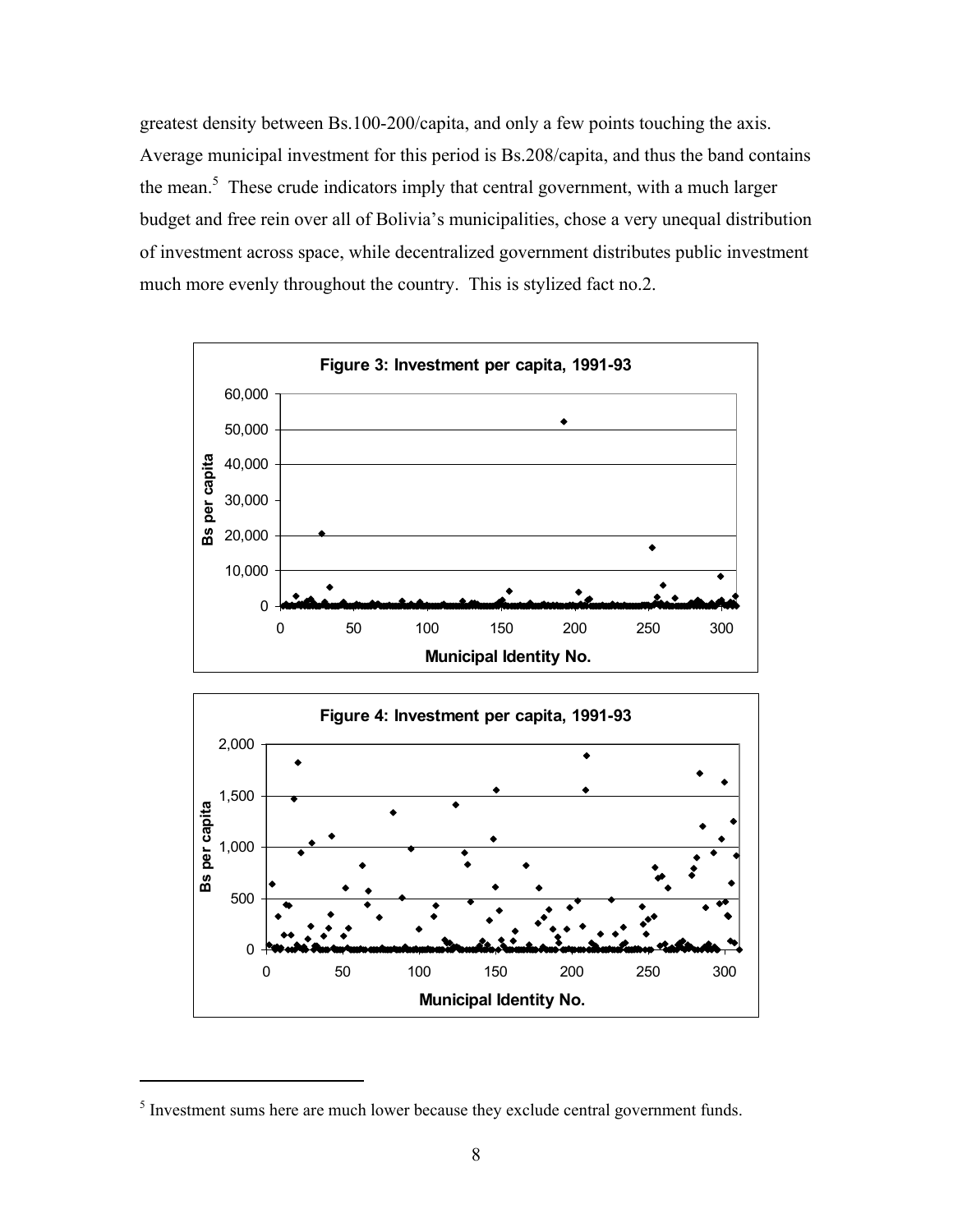

A third stylized fact comes from Faguet (forthcoming), which uses econometric models of public investment to show that decentralization increased government responsiveness to real local needs. After 1994, investment in education, water & sanitation, water management, and agriculture was a positive function of illiteracy rates, water and sewerage non-connection rates, and malnutrition rates respectively. That is to say, although investment in these sectors increased throughout Bolivia after decentralization, the increases were disproportionate in those districts where the objective need for such services was greatest. I argue that these changes were driven by the actions of Bolivia's 250 smallest, poorest, mostly rural municipalities investing newly devolved public funds in their highest-priority projects. Detailed econometric models showing these results for education, water and sanitation and watershed management are provided in annex 1.

The fourth stylized fact comes from a companion paper (Faguet 2002b), which uses a similar technique to show that centralized investment was economically regressive, concentrating public investment in richer municipalities and ignoring poorer ones. Decentralization, by contrast, shifted resources towards poorer districts; after 1994, public investment rose in municipalities where indicators of wealth and income are lower. The four stylized facts are summarized in figure 6.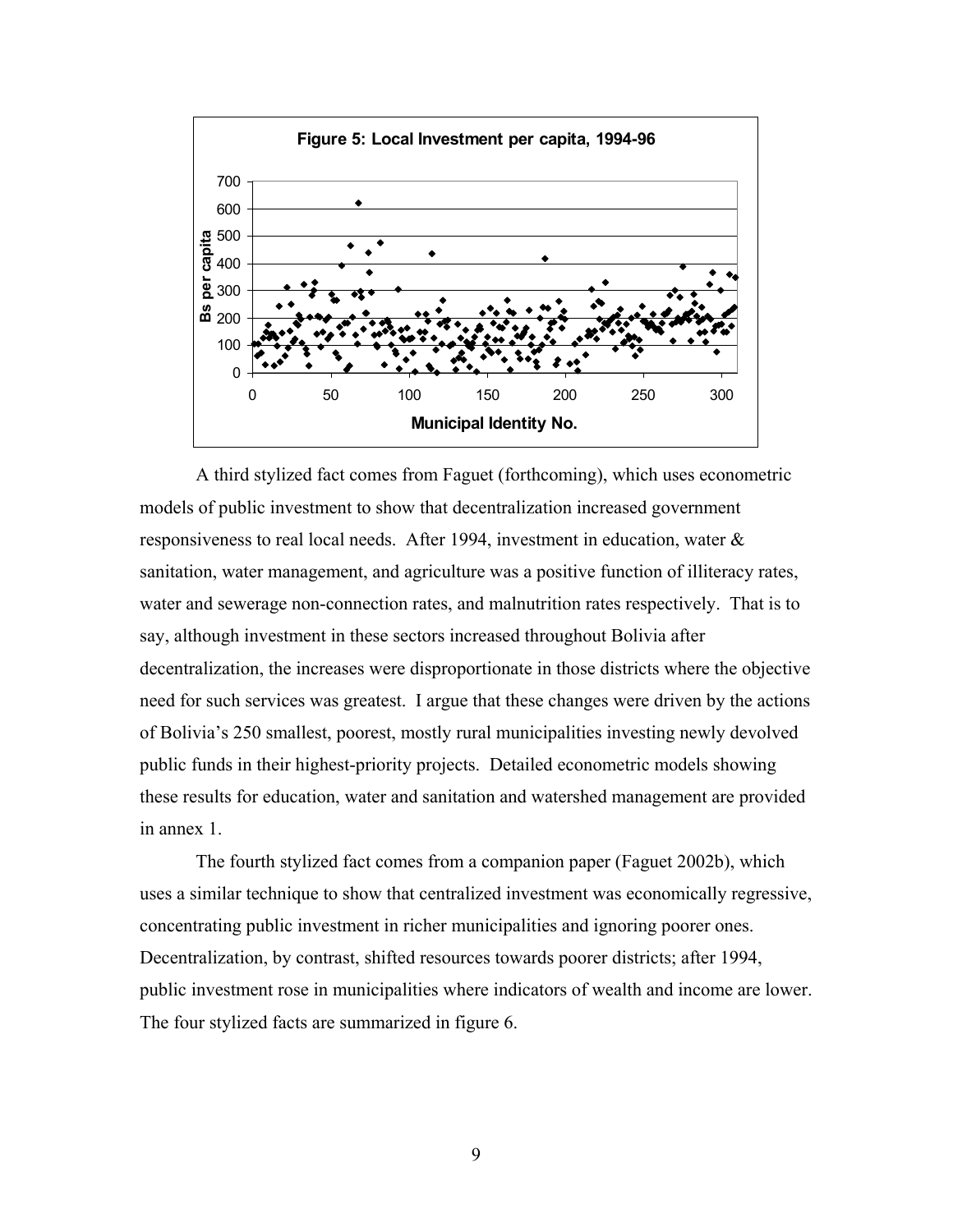## **Figure 6: Bolivian Stylized Facts**

*Decentralization...*

- 1 shifted public investment into social services and human capital formation, at the expense of economic production and infrastructure
- 2 distributed investment more equally across space
- 3 made investment more responsive to local needs
- 4 shifted investment towards poorer districts

## **3. Understanding Decentralization in Bolivia**

The results of decentralization in Bolivia appear to be clear-cut. Decentralization was associated with increased government responsiveness to real local needs, which in turn shifted national investment patterns away from large infrastructure projects toward social investment. By favoring poorer districts, investment became more equitable across space than it had been under central government. The importance of the decentralized decisions of Bolivia's poor, rural districts in driving these results is worth stressing.

But to say that decentralization drove these results is only to relocate the fundamental question. How and why did decentralization achieve this? Why was central government unable or unwilling to do the same when all the resources were in its largely unfettered hands? In order to answer these questions we must examine how local government works, as the effects of decentralization are inseparable from those of the local governments it empowers. Hence the remainder of this paper comprises a detailed examination of local government in the best and worst municipalities I was able to find in Bolivia – Viacha and Charagua. I focus on the extremes of municipal performance in order to better highlight the systematic differences in decision-making that characterize each, leading to their very different outcomes.

I rely on qualitative information gathered during six months of field work in Bolivia, in a number of municipalities selected to control for size, region, economic base, rural vs. urban setting, and cultural and ethnic characteristics. In each of these I conducted extensive semi-structured and unstructured interviews of local government and community leaders, key informants, and citizens at the grass-roots level. I spoke to over 300 people in more than 200 interviews, following a systematic program in which I put standard questionnaires to: the mayor and other important officials, government and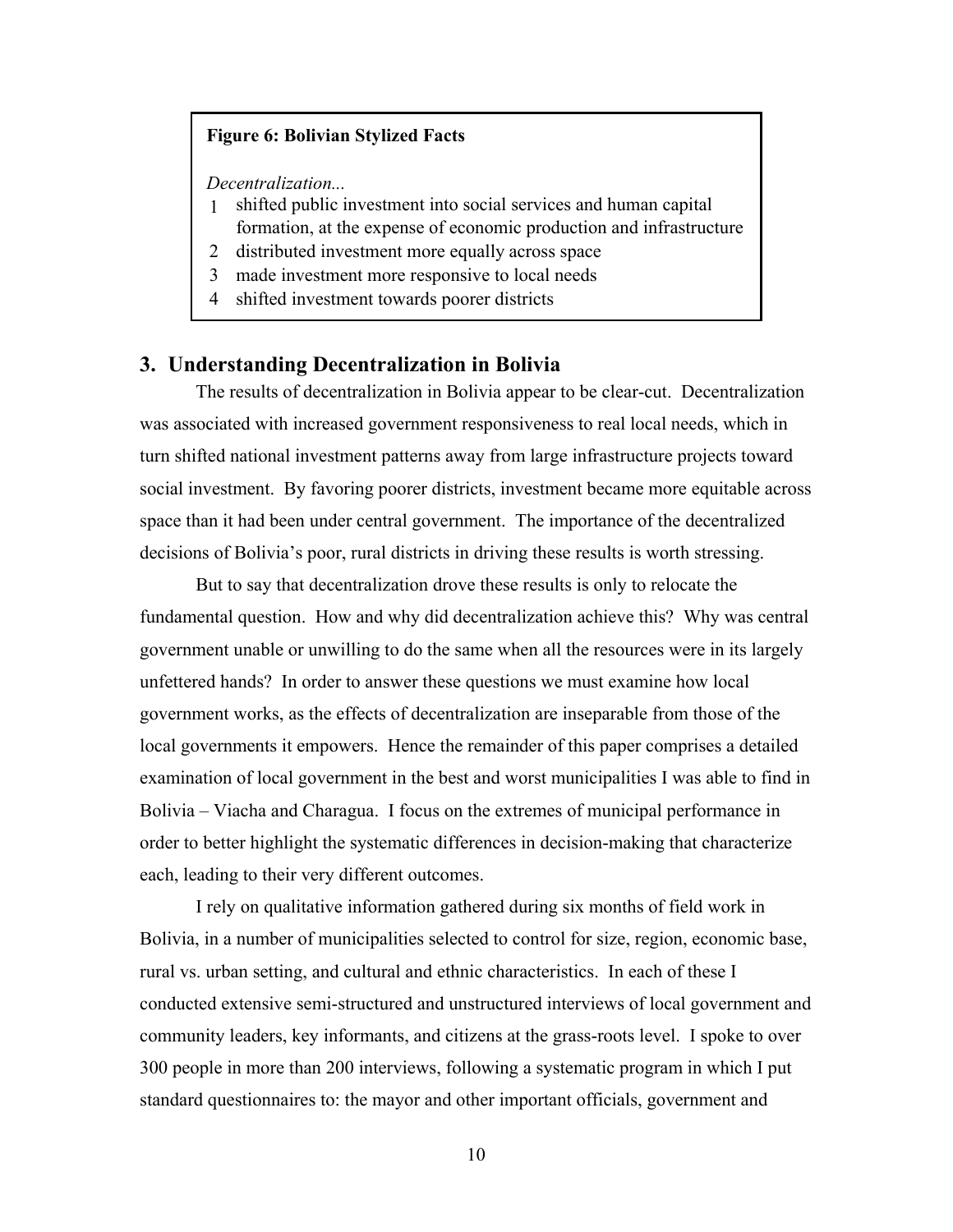opposition local councilmen, oversight committee members, grass-roots organization heads and members, local health and education authorities, heads of major businesses and economic interests, union leaders, parish priest or other religious leaders, local military commanders, and local NGOs.

To this standard list were added informants of particular local import in each municipality. Interviews were carried out in the main city/town and throughout the rural catchment area in each district. I also collected each district's investment budget, and a detailed map of the communities that comprise it. In each district I was careful to visit a significant number of rural communities. The research was conducted in two rounds, March-May and September-November, 1997, on either side of a general (but not municipal) election. During the intervening period I analyzed initial results and designed the second round of interviews and questionnaires to pursue promising lines of inquiry and test early theories. The length of the above list notwithstanding, the majority of the interviews by number (and duration) were with members and spokesmen of grass-roots organizations. What follows is a highly summarized account of the findings of this research. Although I omit their direct words here for brevity, full account is given in Faguet (2002a).

But before commencing the analysis, it is useful to review quickly the institutional framework of local government in Bolivia. The Law of Popular Participation (LPP) stipulates that municipal councilmen be elected from party lists in single-constituency elections. The council then elects the mayor indirectly from amongst those of them who garnered the most votes. Bolivia's European-style, fragmented political culture, grafted onto an American-style presidential system, ensures that most municipal (and national) governments are coalitions. Hereafter, this paper uses "mayor" to refer to the mayor and executive branch of local government, including all appointed administrative and technical officials – by far the largest and most important of the three. The third institution of local government is the oversight committee (OC), which is composed of the representatives of grass-root organizations within each municipality. A municipality will typically be divided into four or more regions, each of which nominates one member to the OC from amongst its local grass-roots leaders. OC members elect from amongst themselves a president, whose legal status is comparable to the mayor's. The OC's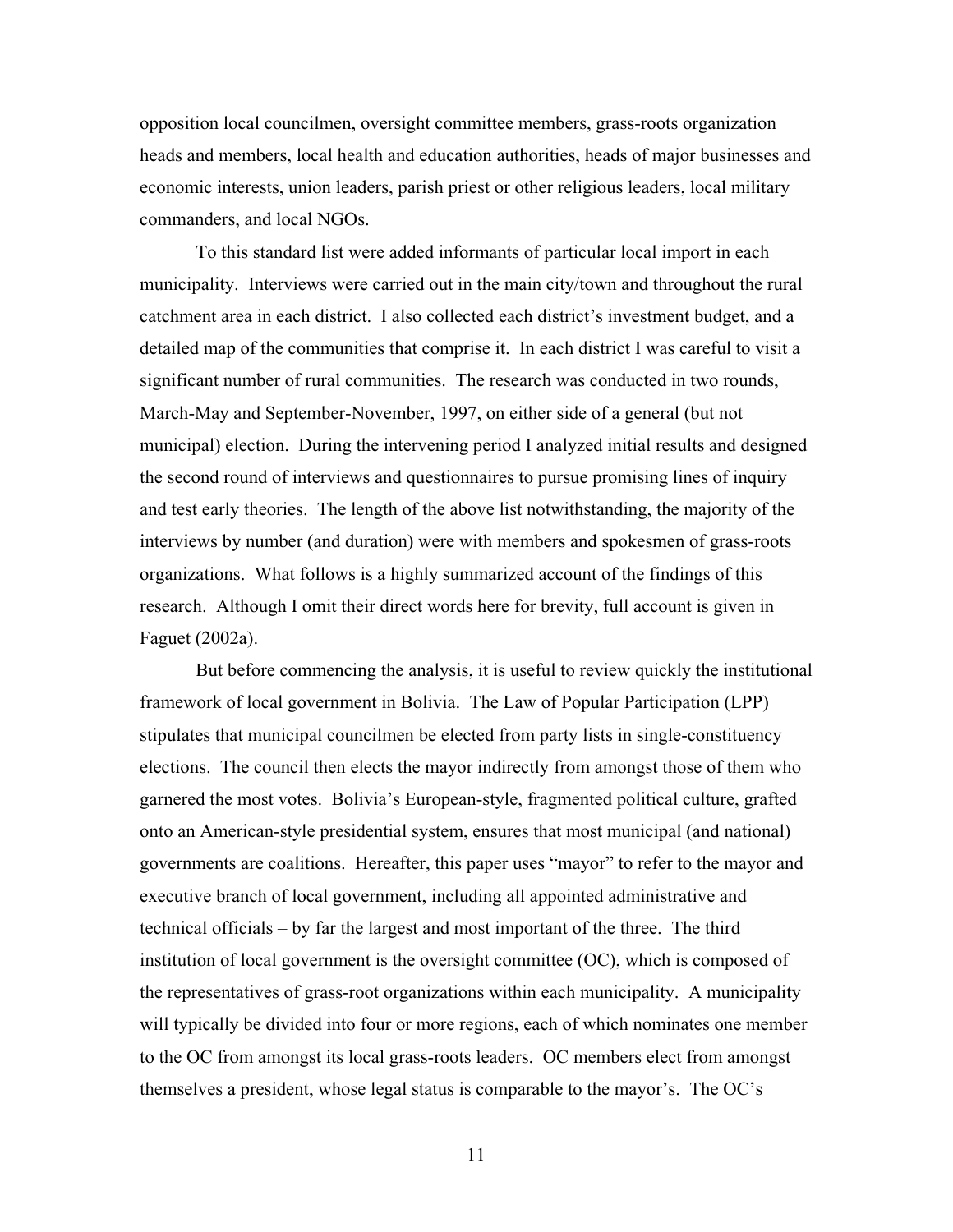power lies in its natural moral authority, as well as the ability to suspend disbursements from central to local government if it judges that funds are being misused. Oversight committees thus comprise a parallel, corporatist form of social representation similar to an upper house of parliament, enforcing accountability on the mayor and municipal council  $^6$ 

## **4. Viacha**

## **4.1 The District**

Wilting under the afternoon sun, Viacha squats on the altiplano like a dusty *cholit[a7](#page-12-1)* , tired after a long day at market. From the north, the outer edges of El Alto lap at Viacha like wavelets, and one may be forgiven for considering Viacha a suburb of the La Paz-El Alto metropolis. Urban *viacheños* would take exception. They regard their home as a city, and their surrounding countryside – when they think of it at all – as a catchment area of little importance. But to believe this is a mistake, as Viacha is in fact a large rural municipality with a medium-sized city in one corner. Of the seven districts that comprise it, four are rural. Of its 54,761 inhabitants, two-thirds are dispersed amongst 300 rural communities that reach out to the border with Peru, with the remainder living in the city.<sup>[8](#page-12-2)</sup>

By Bolivian standards Viacha is a wealthy industrial town. It is home to Bolivia's largest cement company, as well as a large bottling plant belonging to the *Cervecería Boliviana Nacional* (CBN), Bolivia's largest brewery. Both companies contribute significantly to Viacha's municipal coffers through property tax, business licenses, electricity bills, and – in the case of the CBN – generous in-kind lending of trucks and other heavy machinery, and large donations of beer, all placed at the mayor's disposal. Strung along the main road out of Viacha are numerous medium-sized and small textile, brick and tile, and other construction-related businesses, all of which contribute to local incomes and tax receipts. Municipal income includes receipts from property and vehicle taxes, licenses and place-rents for businesses and street commerce, planning and zoning approval fees, and a number of other items – more than most cities in Bolivia. But the

<span id="page-12-0"></span> $^6$  I am indebted to Dr. Teddy Brett for this apt analogy.

<span id="page-12-1"></span> $^7$  An indigenous woman in traditional dress.

<span id="page-12-2"></span><sup>8</sup> Instituto Nacional de Estadística. 1992. *Censo Nacional de Población y Vivenda*. La Paz: INE. Viacha is the fourteenth most populous municipality in Bolivia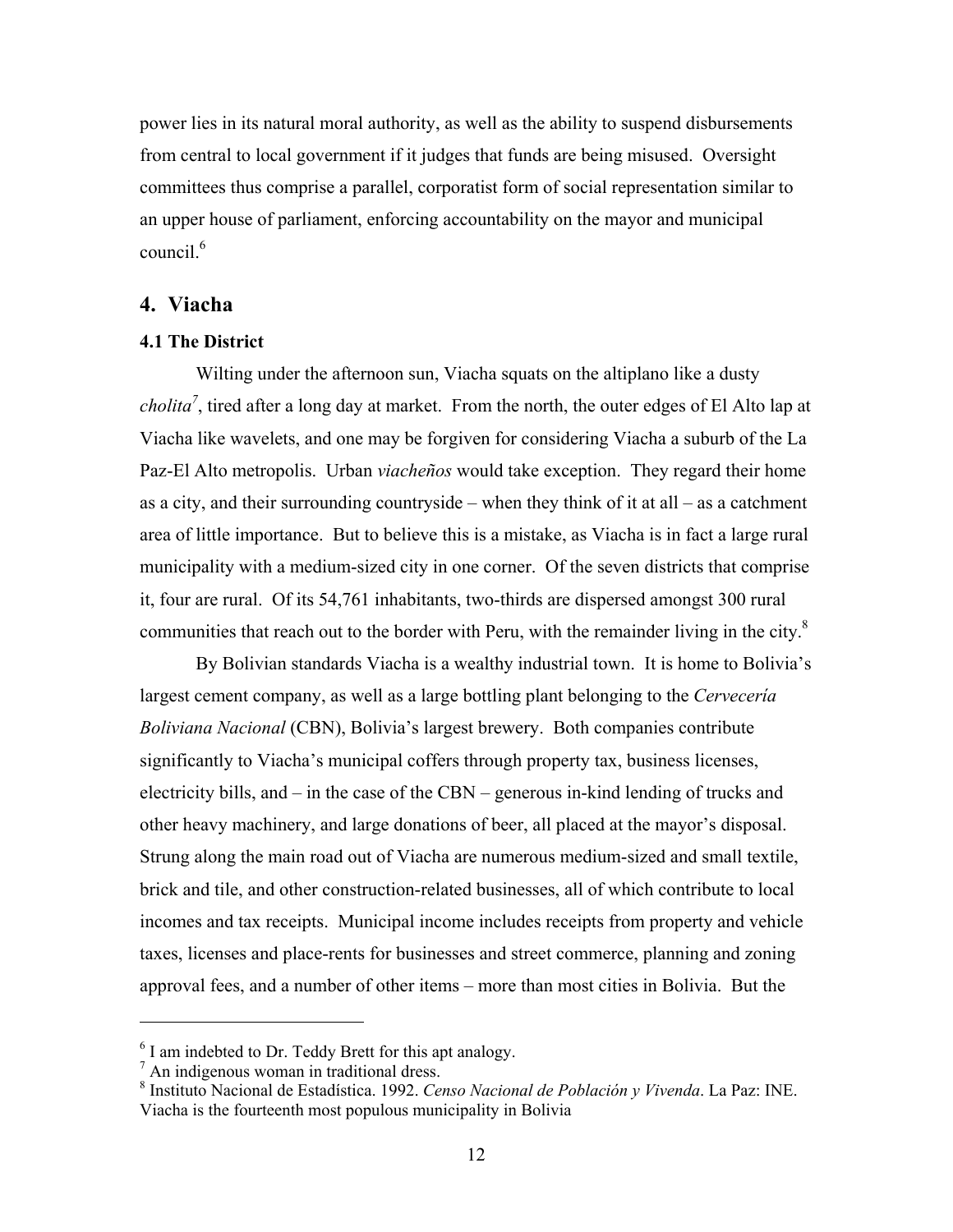city is curiously free of the signs of wealth, and hence of inequality, with neighborhoods ranging in appearance from poor peri-urban to middle class, but no higher. This is probably because the most successful Viachans take up residence in La Paz, underlining the city's status as a dormitory town. Viacha's index of Unsatisfied Basic Needs<sup>[9](#page-13-0)</sup> (0.852) on a scale where 0 is best and 1 worst) places it in the best-off 25% of Bolivian municipalities; its proximity to the cities of La Paz and El Alto ensures a higher level of economic activity than in other cities of comparable size.

Yet by the middle of 1997 Viacha was a troubled town. After three consecutive electoral victories, the populist *Unión Cívica de Solidaridad (UCS)* party had lost its sheen in a hail of corruption accusations, and was increasingly seen as ineffective. Investment funds worth Bs.2 million went unspent from the 1996 budget despite the mayor's pleas that he lacked resources to satisfy communities' requests. A rival oversight committee (OC2) was established demanding the mayor's resignation and disbandment of the official oversight committee  $(OC1 -$  sanctioned by the municipal government). With two competing OCs (and two sets of neighborhood councils), the participative planning process broke down as the city became polarized between groups supporting the mayor and those demanding his resignation. In the midst of this poisonous climate, thieves broke into the municipal garage, killed the elderly guard and stole two vehicles. This gave rise to numerous accusations and counter-accusations. For some, the crime was the work of the opposition seeking to sully the mayor's reputation. Others saw the hand of the mayor himself, ordering a robbery to blame on the opposition before upcoming elections. In interviews in March of that year, however, municipal councilmen seemed not to appreciate the severity of their problems, telling me "not everything is going badly, nor is all well – we have our imperfections,"<sup>10</sup> and then blaming the crisis on the opposition's "exaggerations".

The eruptions of Viachan politics occur within a broader tide of urban migration which flows around and through the city, giving Viacha its character. Perched on the edge of the La Paz-El Alto metropolis, Viacha is the first stop for many peasants fleeing

<span id="page-13-1"></span><span id="page-13-0"></span><sup>&</sup>lt;sup>9</sup> This is a Bolivian government index calculated from a variety of demographic and poverty indicators from the 1992 census.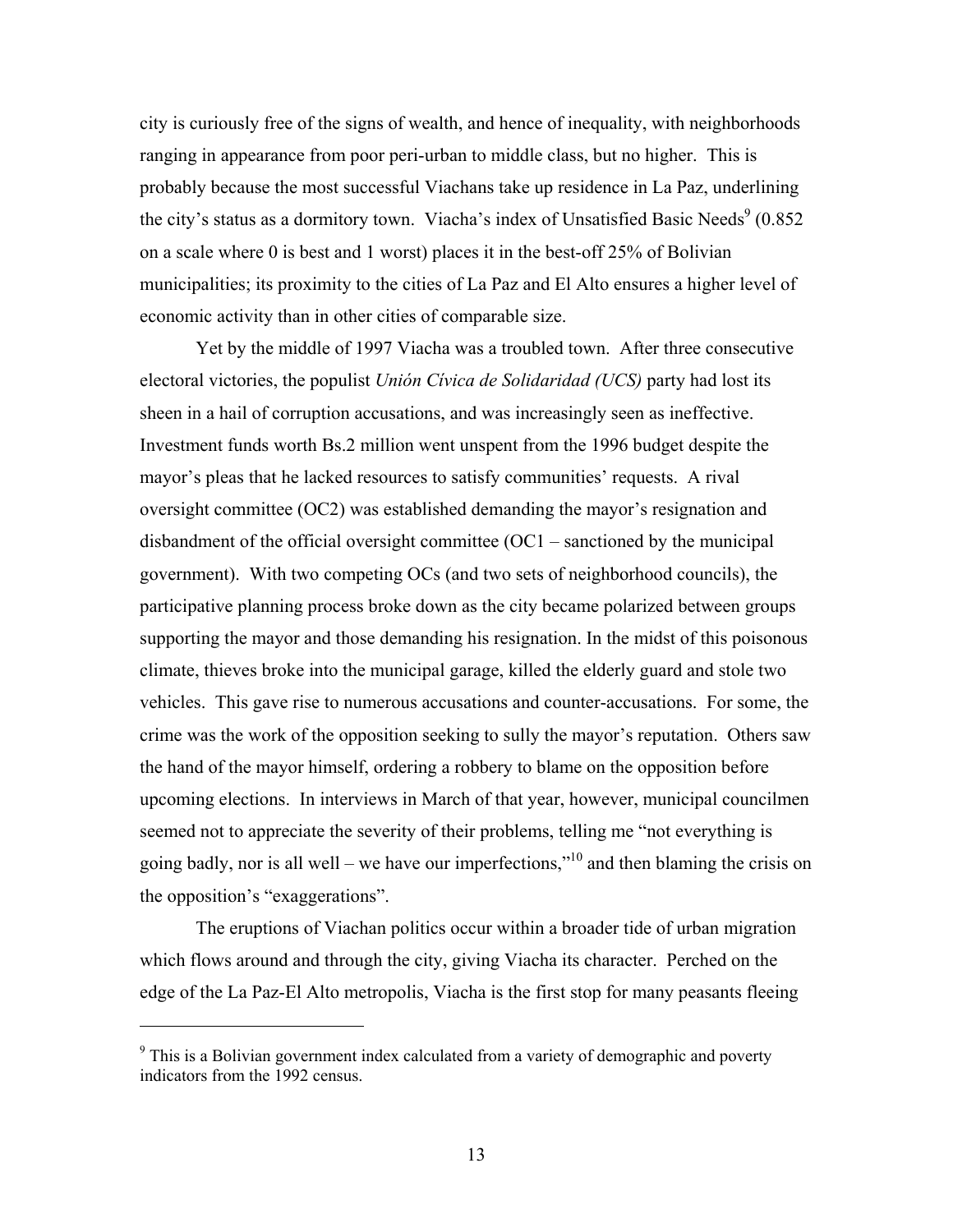the hardships of subsistence agriculture on the altiplano. Some move directly on to El Alto, but others stay and complete the transition to urban life in Viacha. Supporting themselves at first through menial labor or selling in the markets, and then through betterpaid jobs in La Paz-El Alto to which they make the daily hour-long commute, they build the adobe neighborhoods of the city further and further outwards. They take little pride in the history of a city which has traditionally defined itself in opposition to the countryside; they stay, having found jobs in the capital, because the living is cheap.<sup>11</sup> The battle against prejudice to improve their livelihoods gives many Viachans a disconcerting blend of aggressive opportunism and rural tastes. "*Viacheños* are the New Yorkers of the region – they have vices that others don't. There's too much alcohol about and everyone shows off their money drinking,"[12 a](#page-14-1)ccording to Carlos Núñez, financial director of SOBOCE.

#### **4.2 How Government Works in Viacha**

1

Primary evidence from personal testimony, municipal accounts, and the results the municipality had achieved point overwhelmingly to the conclusion that local government in Viacha was of very poor quality. The institutions of government varied between merely ineffective and fully corrupt, and the interplay amongst them produced service and policy outputs which were insensitive to local needs and unsatisfying to local voters. There is substantial evidence that Mayor Callisaya was inadequate as a manager: he expanded his payroll by over 100% without significantly increasing the administrative ability or technical skills of the local executive branch; and he squandered huge sums of money on pet urban development projects, like a municipal coliseum, the toboggan, and municipal sewerage, which suffered significant cost overruns and were badly conceived and badly executed. These white elephants stood unfinished or broken, in ugly testimony to his administration's penchant for gesture over judgment. Unfortunately, the charges against Callisaya did not end there. Numerous sources, including public officials, municipal councilmen, and even the mayor's political boss at the CBN, testified to

<sup>&</sup>lt;sup>10</sup> Huber Quintela and Esteban Ticona, municipal councilmen (MNR  $&$  Condepa respectively), interview, Viacha, 18 March 1997.<br><sup>11</sup> Luis González, departmental director, Social Investment Fund, interview, Viacha, 17 March

<span id="page-14-1"></span><span id="page-14-0"></span><sup>1997.</sup>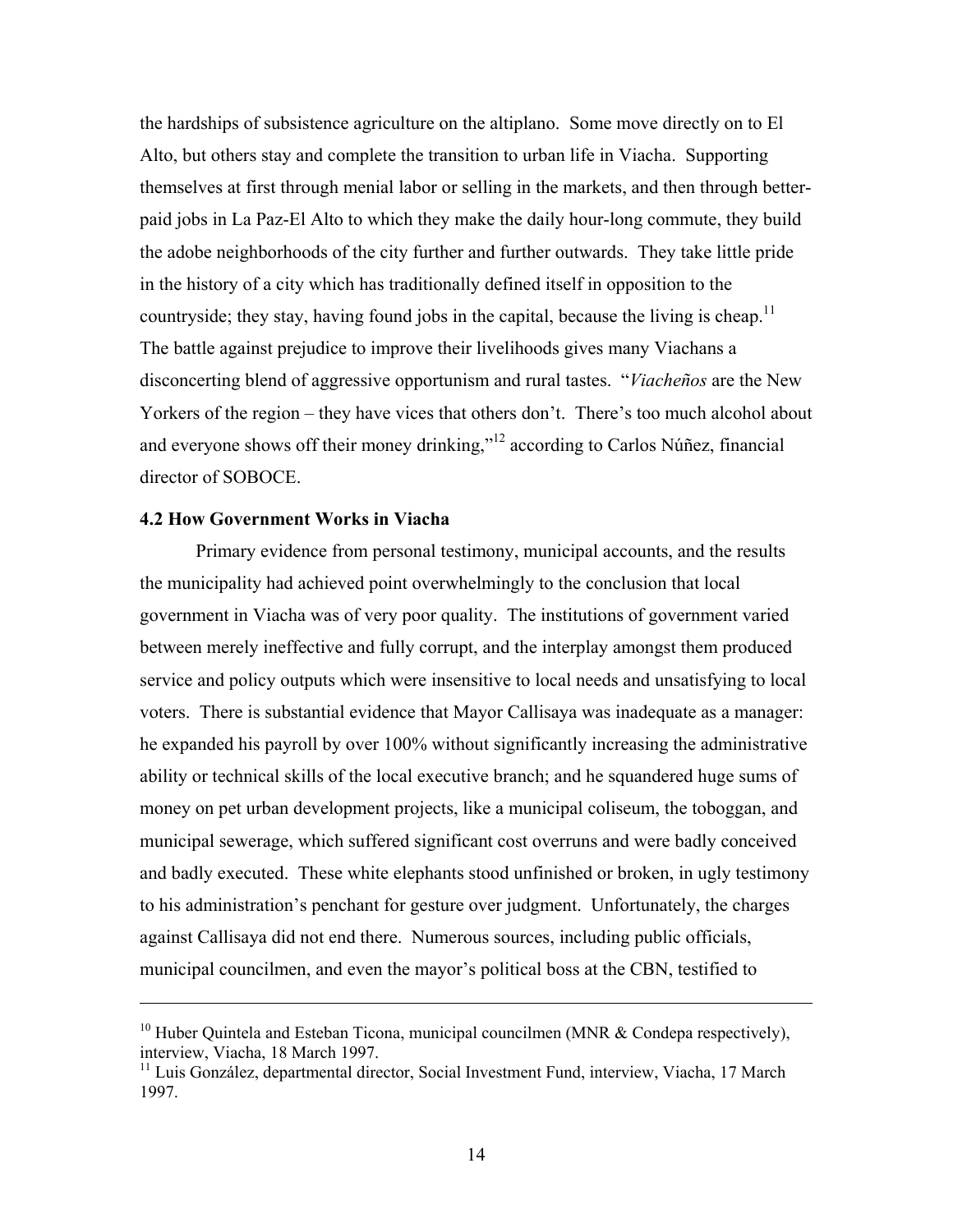Callisaya's corruption, and a national audit of municipal accounts charged him with malfeasance. And the example the mayor set spread throughout his administration, until it formed a chain of corruption in which everyone from municipal truck drivers to experienced technicians demanded paybacks before they would unload supplies, draw up technical studies, and otherwise provide the services funded by city hall.

Across the hall from the mayor's office, the municipal council were a goodnatured and ineffective bunch. The councilmen themselves readily admitted that they had little knowledge of the workings of their municipality, and displayed no interest in informing themselves. Regardless of party, councilmen were oblivious to the powers and privileges inherent in their post as municipal legislators, and were content to react to the requests they received from time to time from the mayor's office, or occasionally from a community organization. Authoritative observers in Viacha called the municipal council "ignorant and imperceptive", unsophisticated and easily manipulable. One could only expect uninformed councilmen who showed so little initiative to be uncritical agents of the parties that got them elected. Respondents from both the city and countryside testified that the council was indeed insensitive to local needs, unresponsive to community requests and beholden to their parties. And increasingly their loyalties belonged to just one party. When opposition representatives began to question municipal policy, the CBN/UCS hired them and members of their family, and the councilmen were thereafter quiet. The Viachan municipal council was thus the residual in the local political equation, unable to act as an independent deliberative and policy-setting body. It offered no institutional or political counterweight to the power of the mayor, and effectively short-circuited the first layer of checks and balances designed to protect local government against executive abuses of power.

The next layer of checks and balances was based on the oversight committee, and its interactions with the mayor and municipal council. But in Viacha this tier was broken, and Viacha suffered from two OCs. OC1, the "official" OC recognized by both city hall and national government, was completely uninformed and operationally inert. Its president was unaware of the financial details of the projects initiated during his tenure, and professed no knowledge of such basic information as how many people the

<sup>12</sup> Interview, Viacha**,** 19 March 1997.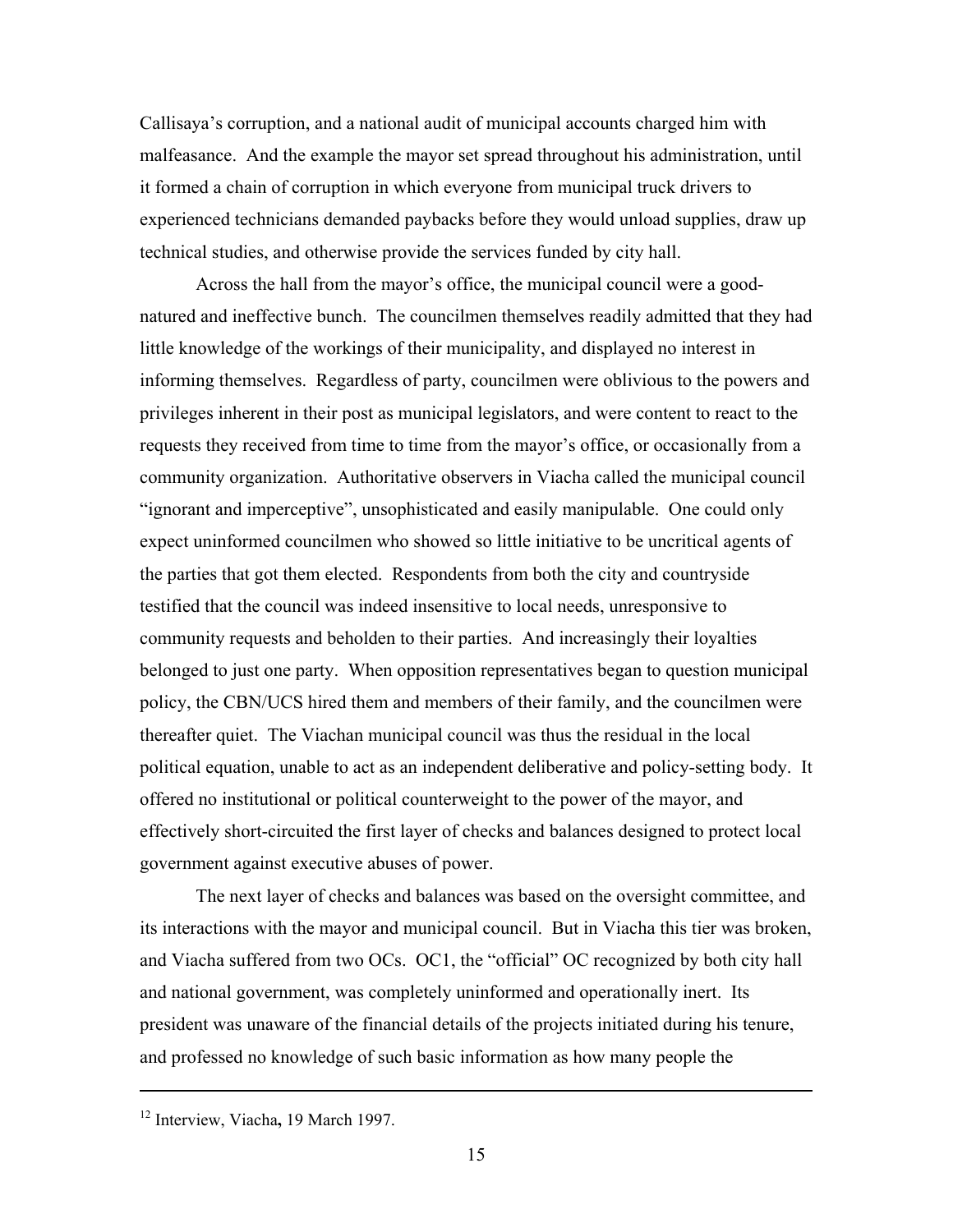municipality employed, what their salary levels were, and whether or not any information or accounting systems had been implemented recently. An ex-miner recently arrived in Viacha, he did not even know the results of the previous elections. Rural community leaders testified that OC1 was ignorant of their needs and ignored their requests, and prominent urban observers did not even know of its existence. Uninterested in municipal affairs and insensitive to public opinion, he not only failed to counterbalance the mayor's power, but actively endorsed his demagogic manipulations, including notably the beersoaked planning exercise that led to theft and manslaughter. In this way he earned the illegal salary that the mayor paid him. The opposition OC, by contrast, was considerably more active, intent on providing local oversight. And despite the mayor's attempts to sideline them, they were surprisingly well-informed, brandishing the municipal budget and readily quoting project details. Unrecognized by the national and local state, however, and thus excluded from the processes of local government, OC2 was ultimately powerless to intervene in the formulation of municipal policy.

The institutional mechanism for the production of local government in Viacha was thus doubly short-circuited. Having freed himself from political oversight, the mayor was able to block social oversight of his activities by dividing civil society against itself, neutralizing its mechanism for accountability, and hiring his own. The stress placed on Callisaya's role is intentional. These events were neither coincidental nor casual but rather engineered deliberately by a canny political strategist in order to free his hand. The corruption of the entire municipal apparatus subsequently, and naturally, ensued. And the policies and investments that local government carried out in Viacha were grossly inefficient, largely ineffective, and more importantly bore little relation to public need.

This story begs the deeper question of how such a situation came about. What incentives were there for such behavior? What social and economic factors sustained a municipal government which should have collapsed under the weight of its own ineptitude and corruption? The dominant actors in Viachan society were potent industrial-political groups which had stormed into the vacuum left by the withdrawal of the church and military from public life. The most powerful of these were the CBN-UCS and SOBOCE-MIR complexes. In order to understand their role it is important to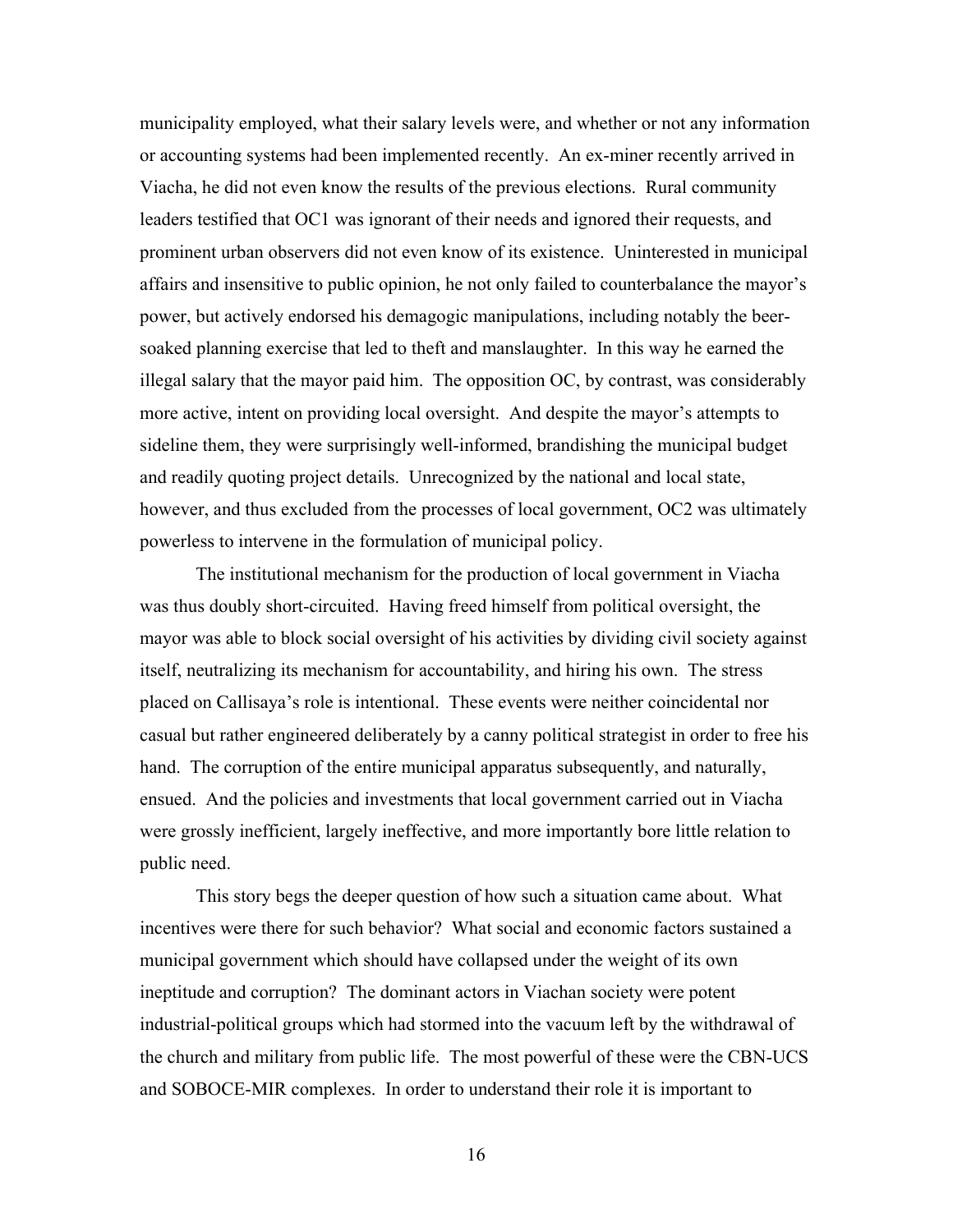consider first how Viacha fit into the larger context of Bolivian national politics. Viacha's proximity and ease of travel to La Paz, and the increasing migration of the owners of its factories and businesses to that city, made its politics the by-product of the political strategies and dynamics of the capital. Viachan local parties were mere franchises of their national organizations. They were not mechanisms for aggregating individual preferences and transmitting them to the institutions of local government, nor did they champion local causes. They were, rather, the tools by which the consequences of national struggles for power and influence were played out locally. Local party leaderships were made and unmade on the whim of national and departmental leaders based on loyalty, electoral success, and subservience. The MIR, for example, was not permitted to hold a meeting without explicit approval from La Paz. The only exception was the UCS, which was run out of the CBN bottling plant.

National party bosses expected their local operatives to conduct electoral campaigns while doing nothing to constrain the party's strategies in La Paz. They were uninterested in the problems of government in Viacha, and provided local leaders with minimal resources with which to do their jobs. Of the two imperatives, the latter was by far the more important – silent electoral ineptitude was preferable to winning elections and causing a stir. The leaders of the MIR, for example, essentially closed down the local party after losing a heated political battle against a UCS mayor, among others, over the cement factory's pollution. The battle had been politically costly for a leftist party with environmentalist pretensions, and the owner of SOBOCE wanted no surprises to upset his vice-presidential ambitions.<sup>13</sup> The retirement from politics of the only force capable of acting as a counterweight to the CBN-UCS freed it to pursue its interests without external constraint. In Viacha the party's interests were identical to those of Juan Carlos Blanco, its paramount leader. His goal was to improve his standing within the party by delivering large majorities in Viacha, $<sup>14</sup>$  and he exploited the considerable resources of the bottling</sup> plant, as well as the municipality, to win over voters. And in the CBN Blanco had a business, with its large labor force, its wide distribution network, and the enticement of beer, that was particularly suited to proselytism. With such a narrow objective and a time

<span id="page-17-0"></span><sup>&</sup>lt;sup>13</sup> Samuel Doria Medina was the MIR's vice-presidential candidate in the 1997 general election.

<span id="page-17-1"></span><sup>14</sup> Blanco, *op.cit.*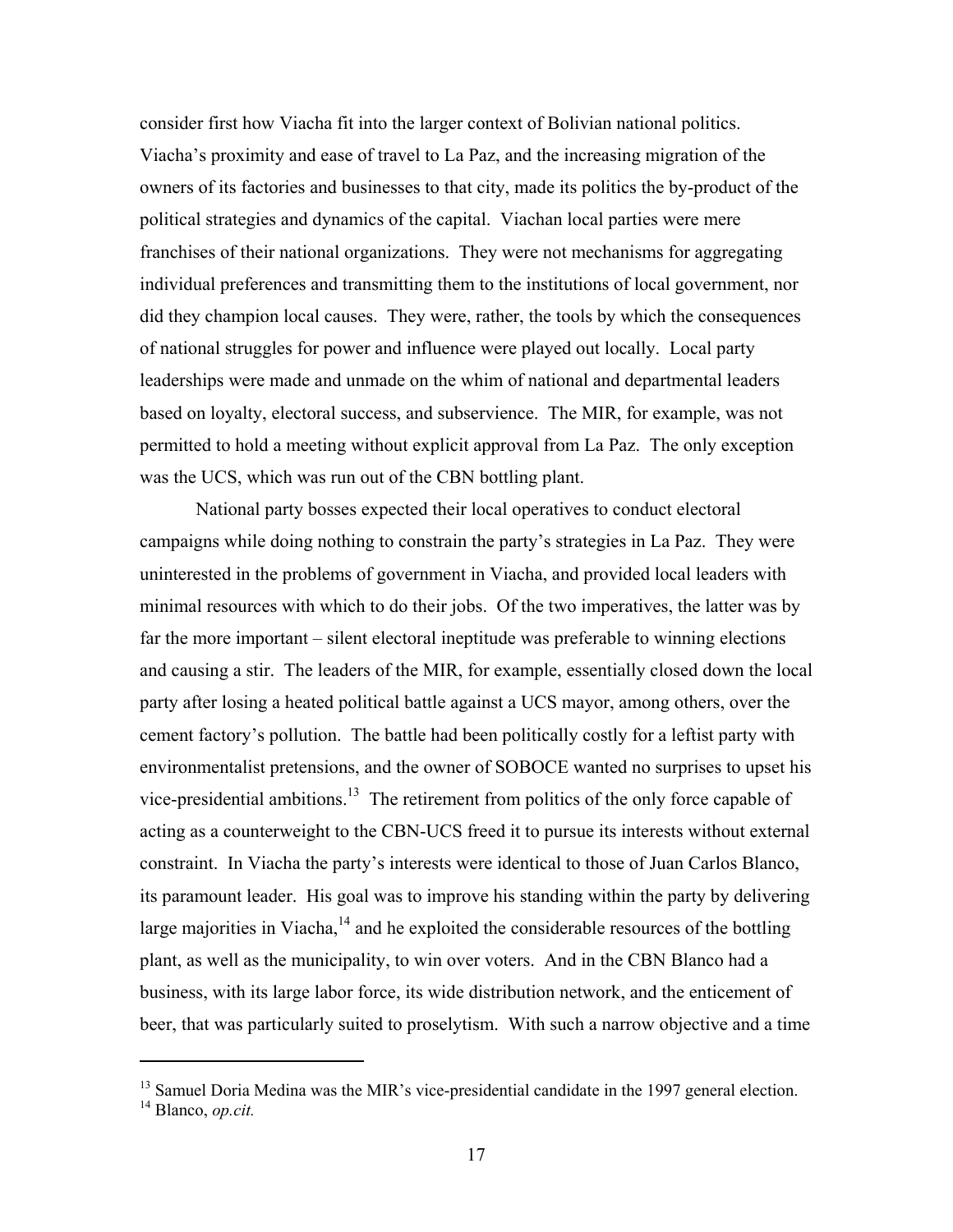horizon never more than an election away, the UCS proved as uninterested in Viacha's collective welfare as it was in its long-range development needs. That local government proved a disaster is thus not surprising.

By 1997 Viachan civil society seemed absent from the government process, cowed by the tight grip of party, government and brewery on local affairs. Callisaya had skillfully manipulated the hostilities between city and countryside and set them fighting against each other, and there was, it seemed, no remedy to UCS misrule. Then, to the surprise of many, the grass roots flexed their muscle and proved that they were not powerless after all. Rural communities might be too distant and poor to confront their government, but urban society was not. Following a series of town meetings that aired their grievances, the people of Viacha rose up against their mayor on the  $22<sup>nd</sup>$  of March and marched on city hall demanding his resignation.<sup>15</sup> A crowd of several hundred people<sup>16</sup> paraded through town and then massed in the central square opposite Callisaya's office loudly and angrily demanding his departure. A few days later he announced that he was stepping down to run for a congressional seat. And then, in the June general election, Viacha recorded a huge swing from the UCS to Condepa. It added insult to injury and, coming after an expensive and frenetic electoral season, was a slap in the face to a party which had, literally, given away so much. The experience suggested that in the new context of local government in Bolivia no local government, no matter how rich or powerful the interests that supported it, could govern against its people for long. The UCS had taken voters for fools, and the voters had had their revenge.

## **5. Charagua**

## **5.1 The District**

 $\overline{a}$ 

The road to Charagua is an orange ribbon of earth that carries travelers away from the tropical exuberance of Santa Cruz, deep into the scrubgrass and low twisted bushes of the arid Chaco. Located in the southeastern corner of the country, Charagua is the second municipal district of the Cordillera province and shares a long border with Paraguay. It boasts the biggest municipal area in Bolivia – its  $60,000 \text{ km}^2$  make it larger than Holland,

<span id="page-18-1"></span><span id="page-18-0"></span><sup>&</sup>lt;sup>15</sup> Presencia. "Los vecinos viacheños marchan hoy para que se vaya su Alcalde". 22 March 1997.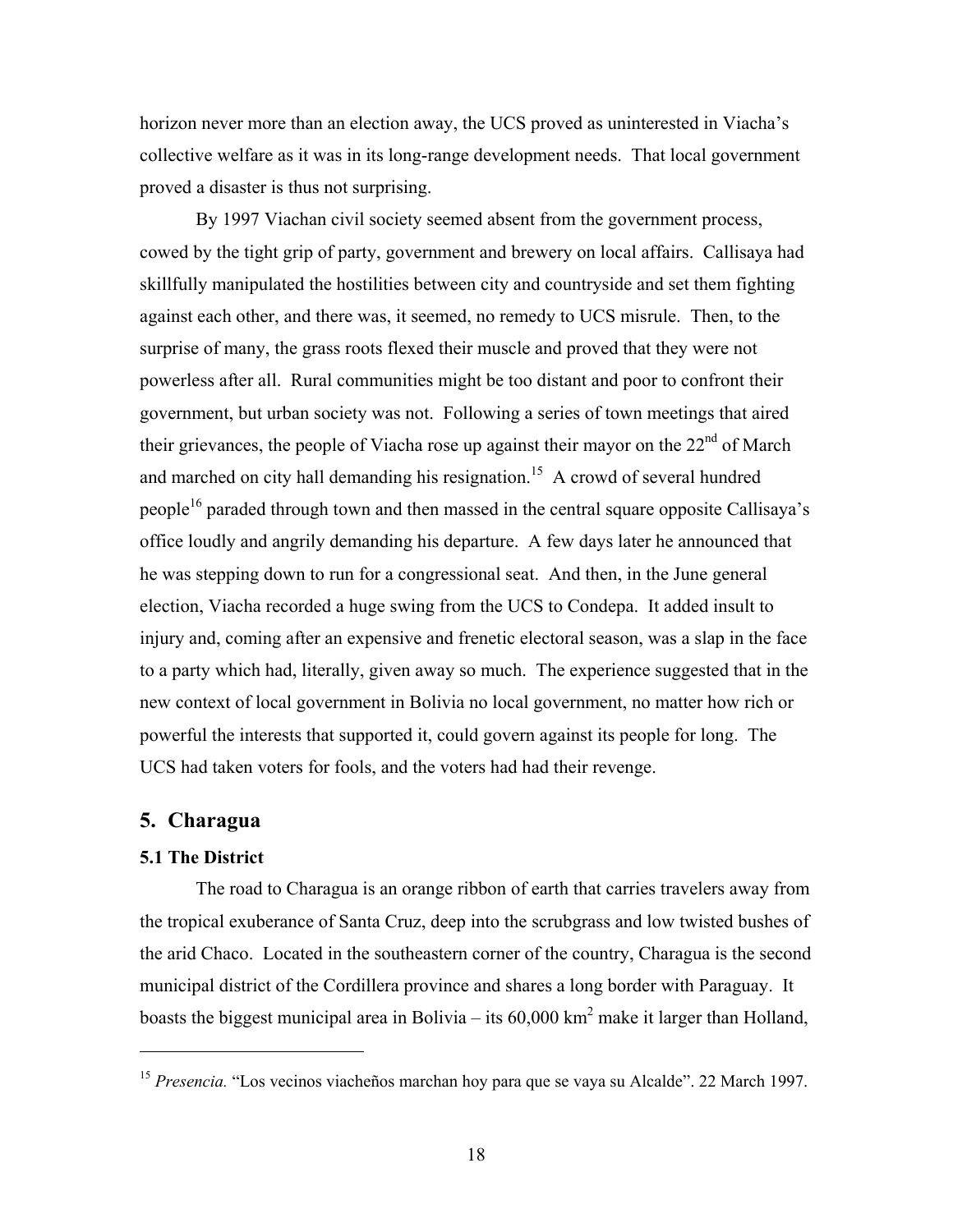Costa Rica or Denmark, and about twice the size of Belgium. Only 13% of its 18,769 inhabitants live in the town of Charagua, with the rest scattered across 80 indigenous and rural communities, a handful of newer Mennonite communities, and the smaller town of Charagua Station. The economy is accordingly rural, with agriculture, cattle-ranching, education in the form of a teacher-training college, and commerce the main sources of income. Of these only cattle-ranching achieves a respectable scale, with a few families raising thousands of heads of cattle on tens of thousands of hectares. Most of Charagua's agricultural sector is planted firmly in antiquity, with Guaraní peasants farming communal lands without the benefit of the plow, let alone tractors or irrigation, relying on their traditional stick method to break the earth.

The population of Charagua is overwhelmingly Guaraní, with Ava-Guaraníes in the northern foothills and Tupi-Guaraníes in the southern Izozo region. Although official business is conducted mostly in Spanish, the principal language of the region is Guaraní. Quechua, a distant third, is heard primarily in the urban market. The town of Charagua lacks industry and has little commercial activity. Its importance comes rather from the fact that it is the seat of power of the landowning cattle families who traditionally dominated the region and its inhabitants. Charaguan townsfolk think of themselves as either white or mestizo, in strict opposition to the Guaraní hinterlands, a division which is clear in the minds of townspeople and Guaraníes alike.

Despite the huge landholdings of some Charaguans, the town itself retains a curiously classless, colorless air, its low one and two-story buildings fronted by shaded porches often in need of a coat of paint. There are no conspicuous displays of wealth, and no abject poverty is visible. This is partly because its richest inhabitants maintain only secondary homes in town, but is also indicative of a chronic rural crisis to which we return below. Despite its unprepossessing appearance, however, the town benefits from a significantly higher level of public service provision than do its surrounding communities. Charagua town's index of Unsatisfied Basic Needs is 0.453, tenth best for Bolivia as a whole and very similar to the scores of Bolivia's three main cities. By

<sup>&</sup>lt;sup>16</sup> Estimates of crowd size vary from 150-200 according to UCS spokesmen, to 500 according to OC2.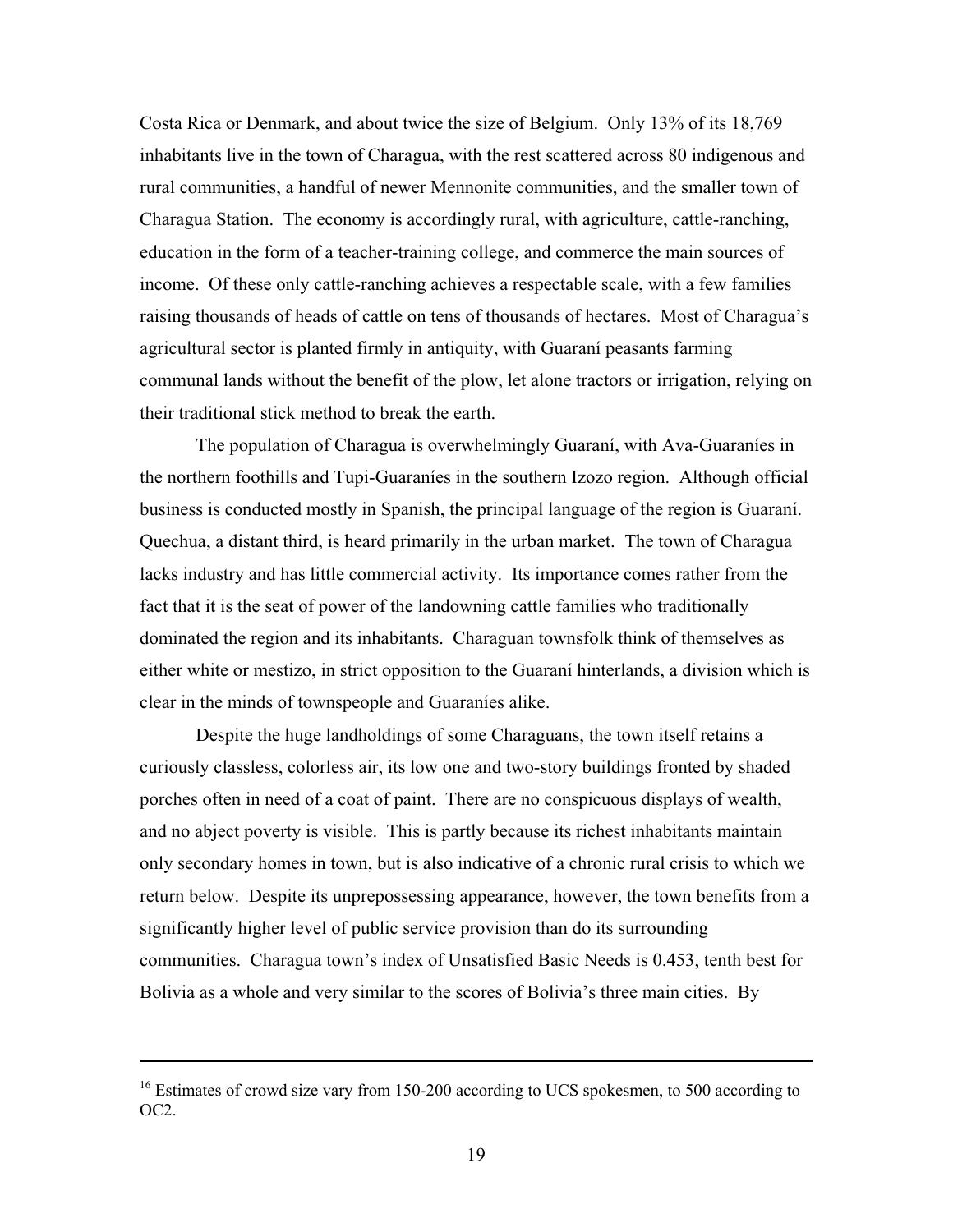contrast, the value for rural areas is  $0.926$ , ranking Charagua  $100<sup>th</sup>$  amongst Bolivia's 311 municipalities.

Despite this lack of resources, by the middle of 1997 Charagua had acquired a reputation within the department of Santa Cruz, and increasingly nationally, of being well run by a competent and enthusiastic mayor. The mayor came out top in a ranking of all of the mayors in the department. "He is a very good administrator," said the departmental head of the Social Investment Fund, "and a very active person. […] He has a very good image – even people from rival parties recognize this."<sup>17</sup> Decentralization had increased municipal resources by some 6500% year-on-year, and yet the funds appeared to be well-spent. Local government had resisted the temptation to inflate and had managed to keep operating costs to just 4% of total budget. A series of municipal audits carried out by the national government on medium-sized municipalities supported this view  $18$ 

The foundation of good local government in Charagua was a strong social consensus which upheld a political coalition between the center-left *Movimiento Bolivia Libre* (MBL) party and the center-right *Acción Democrática Nacionalista* (ADN) party. This consensus consisted of two closely-related components: (i) a political covenant between the MBL and the Guaraní People's Association (APG), whereby the former allowed the latter to choose candidates for its local electoral list in exchange for Guaraní votes in municipal elections; and (ii) the animosity felt by rural inhabitants of Charagua towards the MNR party and its previous mayor, who was widely accused by Guaraníes of racism and brutality towards rural villagers.<sup>19</sup> To this second point was added a more general, if less acute, rejection of the local MNR by townspeople who associated it with an increasingly unpopular national government. The nature of this social and political consensus is central to understanding the success of local government in Charagua. Its immediate results were to allow the MBL, which had never done well in Charagua, to

<span id="page-20-0"></span> $17$  Dr. Fernando Muñoz Franco, interview, Santa Cruz, 31 March, 1997.

<span id="page-20-1"></span><sup>18</sup> Secretaría Nacional de Participación Popular. 1997. *Matriz Resumen de las Auditorías SAYCO Practicadas en Gobiernos Municipales Categoría "C" ( Pob. Mayor a 15,000 y Menor a 50,000 Hab.): Informe SCAE/IEA*.<br><sup>19</sup> Eulogio Núñez, CIPCA director (NGO) and municipal adviser, interview, Charagua, 2 April

<span id="page-20-2"></span><sup>1997.</sup>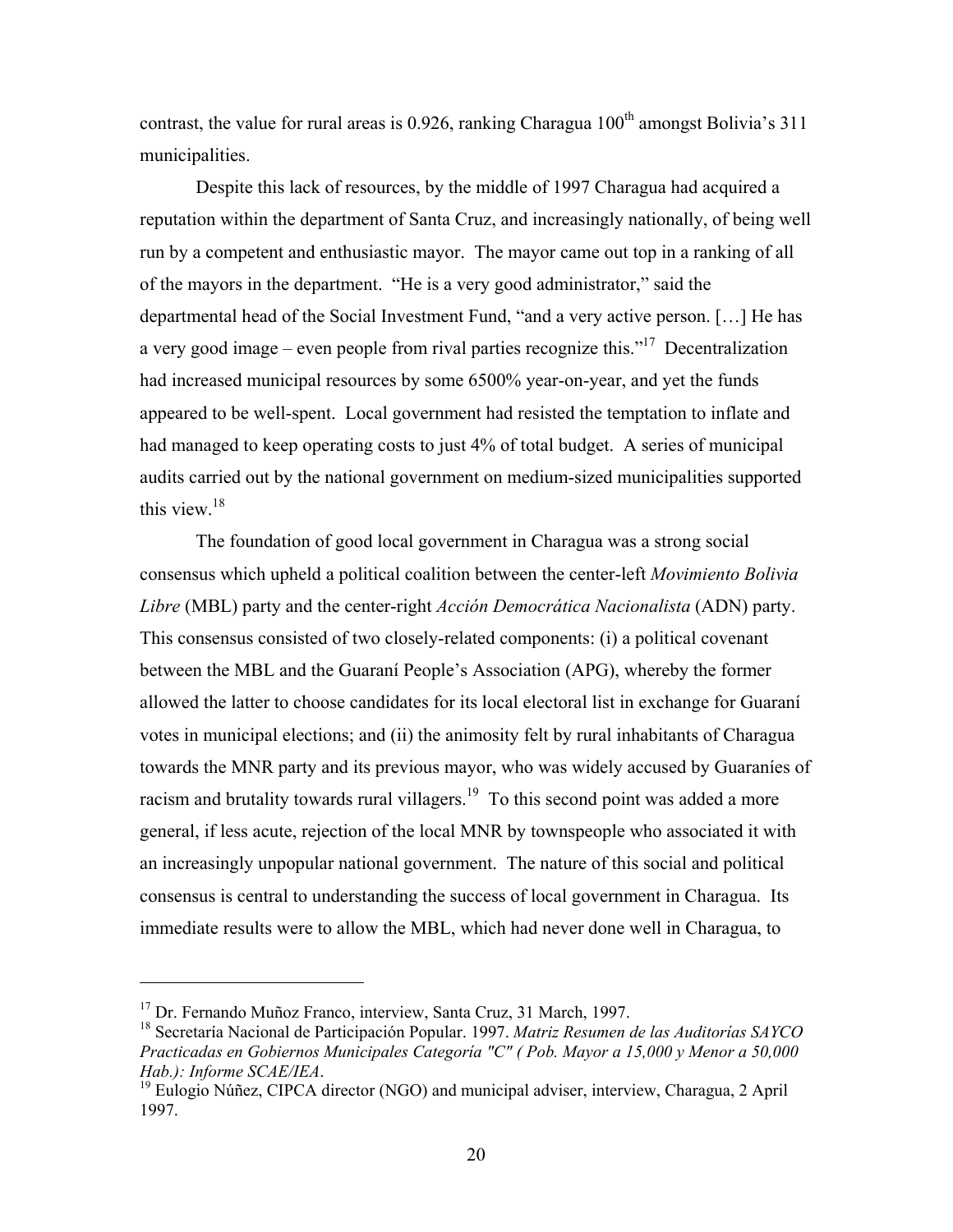win almost as many votes as the first-place MNR, and then to propel the ADN and MBL into coalition government behind an MBL mayor.

The deeper background to Charagua's municipal dynamics is a Guaraní cultural renaissance which began in the early 1980s and gathered pace in the 1990s. The Guaraníes, who as a people had managed to survive Spanish colonialism successfully for over three centuries, succumbed throughout the 19<sup>th</sup> century to the *criollo* republic's potent mix of Christian conversion, government territorial annexations, and cattle ranchers' land purchases and confiscations, all backed by repression of the Bolivian army.<sup>20</sup> With their spears and arrows the Guaranies were no match for the firearms of the state, and at Kurujuky in 1892 an indigenous uprising led to a massacre which almost destroyed the Guaraní culture.<sup>21</sup> Coming as it did after a long string of setbacks, Kurujuky cast the Guaraníes onto the margins of society, where they survived as the perpetually indebted slaves of large landowners or as subsistence farmers in isolated rural communities. The Guaraníes spent the better part of a hundred years in material and spiritual deprivation, a proud and bellicose people beaten into docility, lost in a sort of collective amnesia triggered by their defeat. $^{22}$  $^{22}$  $^{22}$ 

After the chaos of successive *coups d'état* and hyperinflation, the 1980s witnessed a re-birth of Guaraní consciousness and Guaraní pride. The *Asamblea del Pueblo Guaraní* (APG) was formed in 1986-7 to coordinate Guaraní affairs, foment cooperation amongst communities, and articulate Guaraní interests. The moment was evidently ripe for such an organization, and the APG flourished and very quickly established a central role throughout the Guaraní world from the most mundane community tasks to the international arena via its representation of Guaraníes across Bolivia and Paraguay. Thus when the MBL sought to mount an electoral coup in Charagua by capturing the hitherto ignored Guaraní vote, it found in the APG an interlocutor which not only spoke with authority but possessed the legitimacy and organization to mobilize a highly dispersed

<span id="page-21-0"></span><sup>20</sup> Xavier Albó, *Los Guaraní-Chiriguano: La Comunidad de Hoy,* CIPCA:La Paz, 1990, pp.19- 22. Albó is acknowledged to be one of the premier authorities on Guaraní culture in Bolivia.

<span id="page-21-1"></span> $21$  Fr. Gabriel Sequier (Tianou Pirou), parish priest, interview, Izozo, 3 April 1997. Sequier is another Spanish priest who has dedicated his life to understanding and working with the Guaraní people.

<span id="page-21-2"></span><sup>22</sup> Javier Medina (Ed.), *Arakuarenda: Un Centro Intercultural de Capacitación Para el Desarrollo Guaraní,* Arakuarenda/FIS:La Paz, 1994, pp.19-30.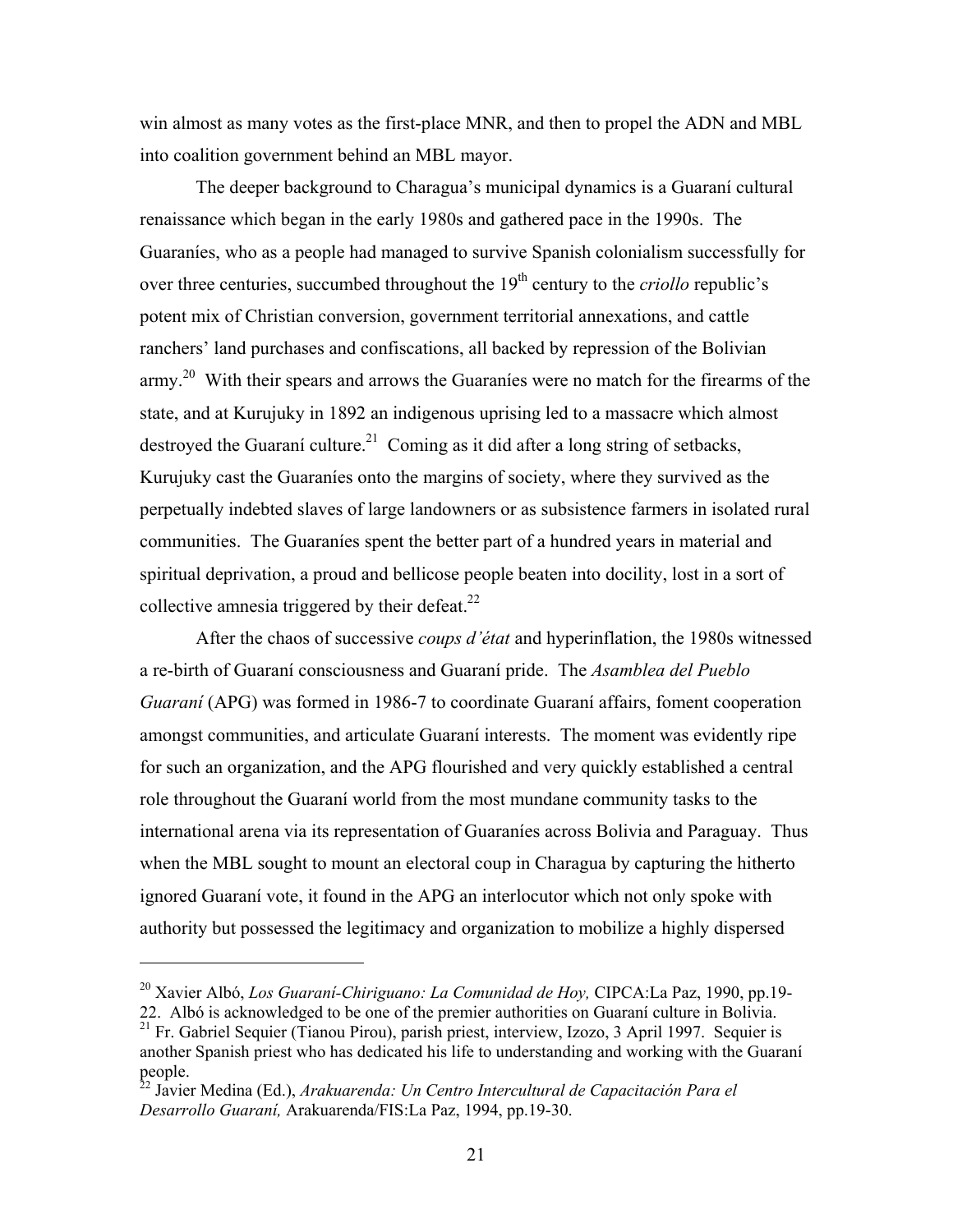population. When the Guaraníes voted for the MBL, they also voted for the Guaraní candidates that the APG had chosen. The party's vote increased by over 360% in the 1995 local election.[23](#page-22-0) Rural voters and community leaders I spoke to reported satisfaction with their electoral success and the subsequent government's performance. With the presence of Guaraníes on the municipal council for the first time, they felt not only that their voices were heard but that they had assumed control of the municipality. "Councilmen are sent to represent *us.* They pay attention to us and not to the parties – they do what *we* want."[24](#page-22-1) Quietly, tenuously, but with evident pride, the Guaraníes were emerging from obscurity to take their place at the center of Charagua's political life.

#### **5.2 How Government Works in Charagua**

 $\overline{a}$ 

Primary evidence abounds that local government in Charagua was of high quality. Through dozens of hours of interviews with authorities and citizens from all walks of Charaguan life not a single accusation of official corruption surfaced. This is surprising given the state of public disaffection with elected authorities in Bolivia, as well as Charagua's inexperience managing large financial flows. Respondents from communities scattered throughout the municipal area reported satisfaction with their local government, and felt that their concerns were being addressed by municipal policy. The mayor, working in concert with the oversight committee, had implemented an investment planning system which the authorities and grass-roots alike agreed was transparent, equitable, and highly participative. The projects which resulted from this process pleased citizens both because they responded to real needs, and because of the importance given to local opinions in their conception and design. Informed observers with a variety of political and organizational affiliations agreed that municipal authorities were wellmeaning and effective, and that the quality of the investments and services they provided was correspondingly high.

Good government resulted from the interplay of the institutions of local government – the mayor, municipal council and oversight committee – operating in a

<span id="page-22-1"></span><span id="page-22-0"></span><sup>&</sup>lt;sup>23</sup> Corte Nacional Electoral (Dirección de Informática), Estadística de Votación Absoluta, Elecciones Municipales de 1993 y 1995. [Database]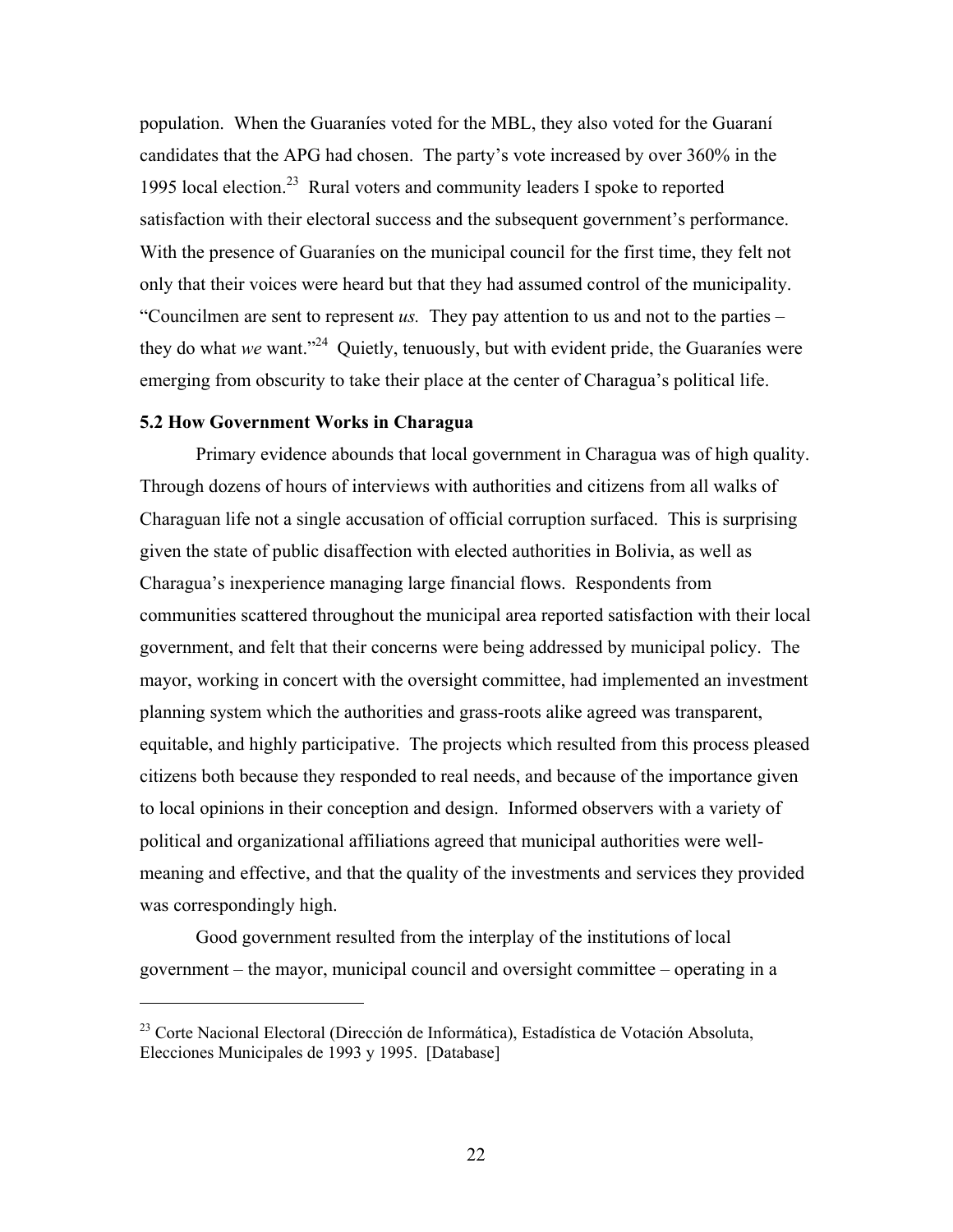political context dominated by the principle actors in Charaguan society – cattle-ranchers and the APG. The mayor's office, the executive branch of local government, was institutionally weak in Charagua, suffering, as Saucedo admitted, from poor human resources and relatively low administrative capacity. This was largely compensated by the virtues of the mayor himself, who was widely admired as energetic, honest, and ambitious for his municipality. The strength of his electoral mandate was an additional advantage. Hand-picked by the APG leadership, Saucedo was the white face of Guaraní political power in Charagua. His nomination by an organization which embraced the majority of the population and reached deep down into its community structure conferred upon his office immense legitimacy. At the lowest, grass-roots level, the people trusted their mayor. This proved instrumental in eliciting the ideas and preferences for municipal investment of communities more used to the violence of the state; their subsequent cooperation during project implementation was similarly forthcoming. And so the mayor was able to integrate the demand from dozens of rural communities into an investment strategy that reflected their needs: human development, productive projects, and road maintenance. And he was also able to make demands of them – to donate labor and materials, but more importantly to exploit public investment to their benefit. If a school would be built, they had to get educated. The fact that the municipality now spoke with the voice of the poor illustrates the degree to which power had shifted in Charagua. Town hall was no longer the domain of the *ganaderos*.

Like the mayor, the council worked closely with community leaders and listened carefully to grass-roots demand. Like the mayor, councilmen were held in high esteem in their constituencies as hard-working, honest and able. Villagers judged them effective, and were pleased with the outcome of their work. But in institutional terms the municipal council was perhaps more remarkable than the mayor, as the APG's influence crossed party boundaries and overcame well-established political and ideological rivalries. The two MBL and one MNR Guaraní councilmen essentially ignored their parties once elected, admitting enthusiastically that they reported to their superiors in the APG and to

 $^{24}$  Pablo Diego Vaca and David Segundo, community leader and adviser, interview, Yapiroa, 3 April 1997. Local leaders held similar views in rural communities throughout Charagua, including Kapiwasuti, Taputamí, Acae and El Espino, among others.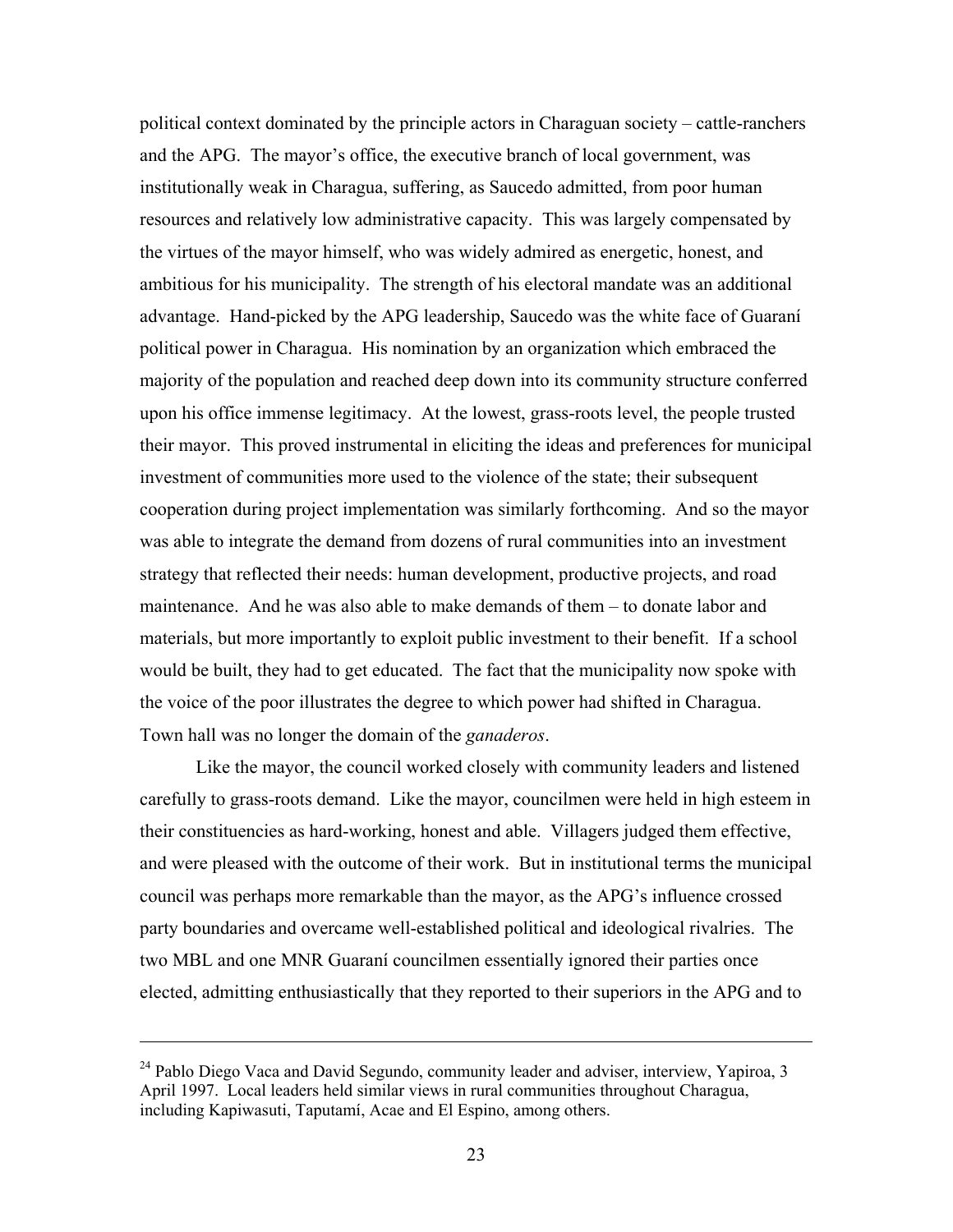no one else. They formed a majority on the council of five and worked, along with the ADN representative, to advance the interests of their rural communities. The presence of the Guaraníes, and they way in which they operated, was clearly the key to the municipal council's effectiveness. Once again, the foundation of its electoral mandate in the APG, and the legitimacy that this bestowed upon its efforts, allowed it to work closely with village authorities to detect and prioritize needs throughout a large municipal area. This led to a process of feedback in which municipal plans were constantly reviewed and revised to better respond to changing community conditions.

If the Guaraníes controlled the municipal council, they completely dominated the oversight committee. With seven Guaraníes out of eight members, the OC was essentially an arm of the APG cast in the guise of a municipal institution. Its authorities were APG authorities, and its president, Florencio Antuni, spent the first part of his term as president of the APG as well. Whereas the mayor and municipal council represented the APG's positions in local government, the oversight committee essentially was the APG. Whereas Guaraní interests were able to transcend party politics in the municipal council, the OC was overtly apolitical. The grass-roots perceived the OC as they did the APG – representative, honest and as practically an extension of their own will. Antuni could exploit the APG 's organization directly to ascertain village opinion, and to mobilize Guaraníes from the grass-roots upwards. This placed him in a strong position vis-à-vis the mayor and municipal council, and he knew it.

But ironically, the electoral underpinnings of power in Charagua were such that the OC did not find it necessary to assert itself. Bolivian local government is designed around checks and balances, where the different institutions of government represent competing interests. The role of the OC is as a veto-wielding upper house of parliament where rural populations are over-represented; it is able to paralyze municipal business if government proves corrupt or insensitive to its constituents' needs. But in a municipality where both municipal council and mayor sprang out of the APG, the interests of the rural majority were already well represented. There was little role left for an OC which also spoke for the countryside. Its mere existence probably gave rural communities greater weight in the competition for public resources. But its efficacy was ultimately of secondorder importance to the question of government effectiveness. With their complementary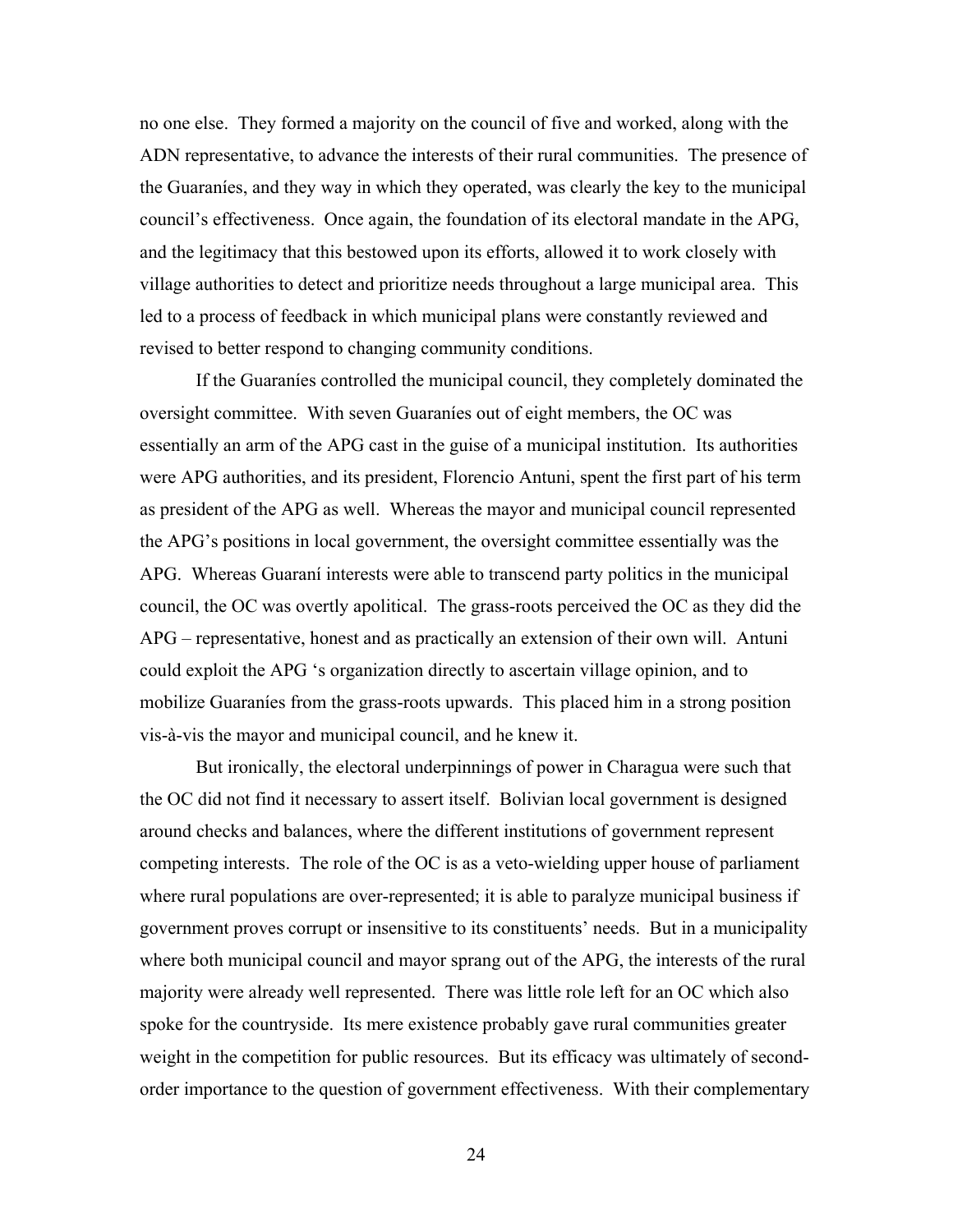roles in policy planning and execution, it was the mayor and municipal council that jointly determined local government's success in Charagua. Of these the mayor, the protagonist who helped to plan investment and then carried it out, was probably more important. To the extent that the council provided oversight for a mayor already watched over by the APG, it was somewhat redundant. But the common political roots of the two institutions render such distinctions both difficult and ultimately futile. The strength of the mayor was based on the social consensus represented by the governing majority in the municipal council. Both institutions were ultimately founded in the social network of the APG.

The Guaraní assault on local politics began only in 1995. Their history over the previous hundred years was a long, sad tale of official oppression and abandonment. What changed? What underlying economic and social conditions allowed the Guaraní people to successfully occupy the central spaces of local power? The story most obviously begins with the foundation of the APG, discussed in detail above. Built on the pre-existing social structure of Guaraní communities, the APG quickly gained a legitimacy and organizational strength which belied its youth. The consensual basis of its decision-making, along with the natural level of solidarity amongst Guaraníes, greatly facilitated the APG's ability to coordinate their aspirations and actions over a sparsely inhabited area larger than some European countries.

But this is clearly insufficient as an explanation of political change. The urban elite in Charagua town had dominated local life for decades, through wars and revolution, and the rise of a network of rural communities did not represent a serious challenge to their supremacy. In previous times AGACOR might have squashed the APG, or easily excluded it from power. That it made no such attempts in 1995 is indicative of the depths that the cattle economy, and cattlemen's morale, had plumbed. Marked by low commodity and land prices, and an exodus of the ranchers' most talented children to the city, the rural crisis was over a decade old and getting worse. Once the rulers of the southern plains, with vast landholdings and herds that numbered in the tens of thousands, Charagua's *ganaderos* were by 1995 the dispirited victims of years of low food prices that had slashed incomes, property prices, and borrowing ability. As wealth passed from the countryside to the cities, the children of the ranchers left the farm in search of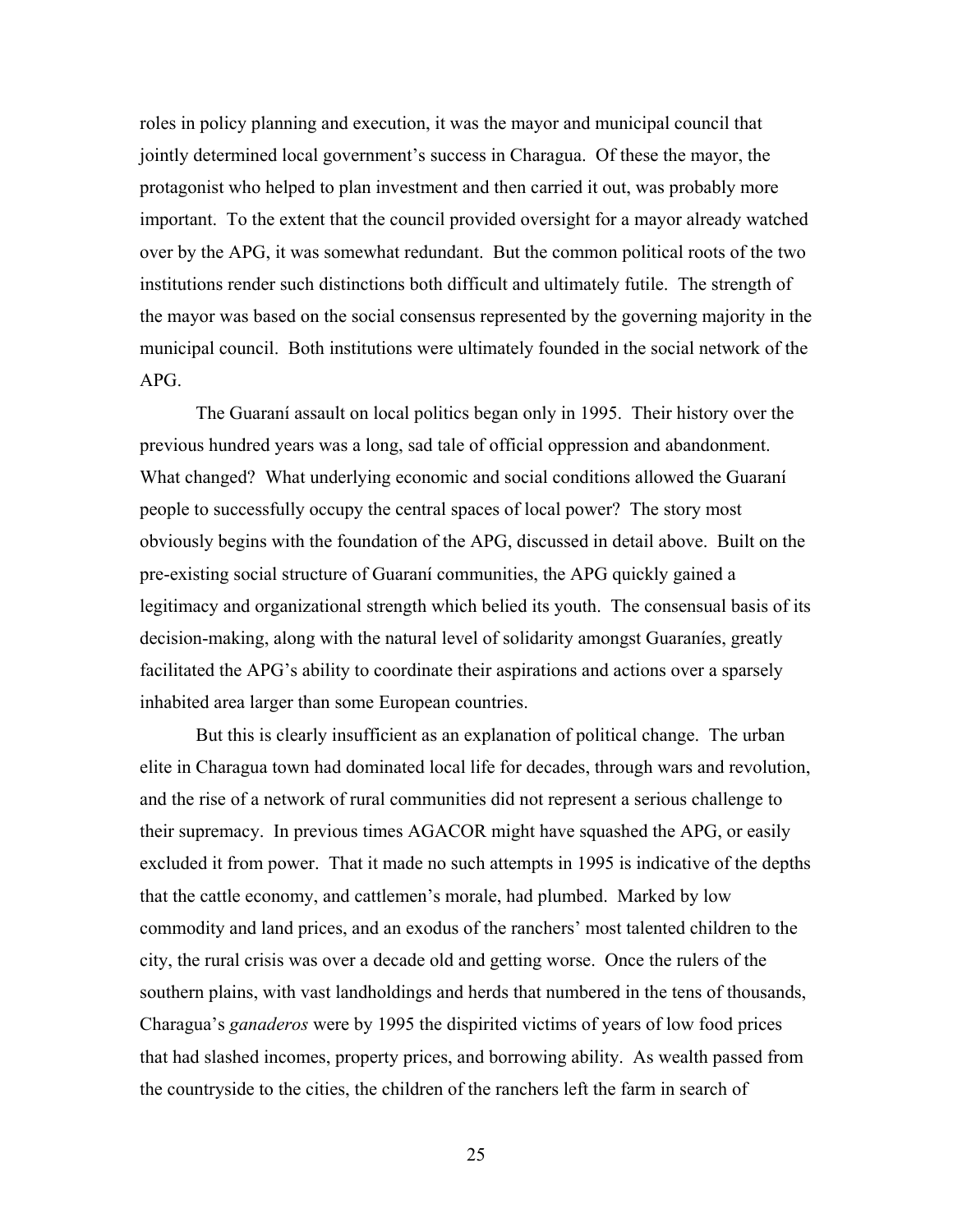education and careers in the city. For many, farming would become a hobby. As the value drained from the land, the *ganaderos* found that they had much less invested in their farms, and thus much less interest in controlling local politics. And thus when a conciliatory APG emerged to claim the municipality for itself, they found that they had no strong reason to oppose it.

## **6. Theorizing Local Government at the Extremes**

At this stage we must abstract away from the particulars of actors and institutions in order to offer a theoretical explanation of why each government worked as it did. This section contrasts the social and institutional characteristics of Viacha and Charagua under three headings – the local economy, politics, and civil society – in a search for underlying patterns that explain municipal performance. The contrast inspires a conceptual model useful for understanding local government, which can explain divergent performance in our two districts.

## **6.1 The Local Economy**

The economic differences between Viacha and Charagua are huge. The former district is dominated by an industrial city, home to two of Bolivia's largest businesses and a well developed and vibrant private sector. The latter is a rural district dominated by cattle ranching and subsistence farming, centered on a rural town that boasts little commerce and no industry. With respect to local government, the fundamental difference between the two is in the economic interest that dominates each and its role in the local political system. The vast majority of Charagua's wealth is held by the large landowning cattle-ranchers who traditionally ran the region. But by 1997, after years of economic hardship, the *ganaderos* were impoverished and dispirited. Their power was at a nadir and both they and the Guaraníes knew it. Viacha, by contrast, had in the CBN a firm which was in clear economic and political ascendancy, which dominated the city's political life like few others in Bolivia.

Even though the brewery's assets and income were a considerably smaller share of the local economy than those of the cattle-ranchers in Charagua, its single-minded exploitation of its human and financial resources, combined with skillful political tactics, allowed it a degree of influence over local politics and government far in excess of what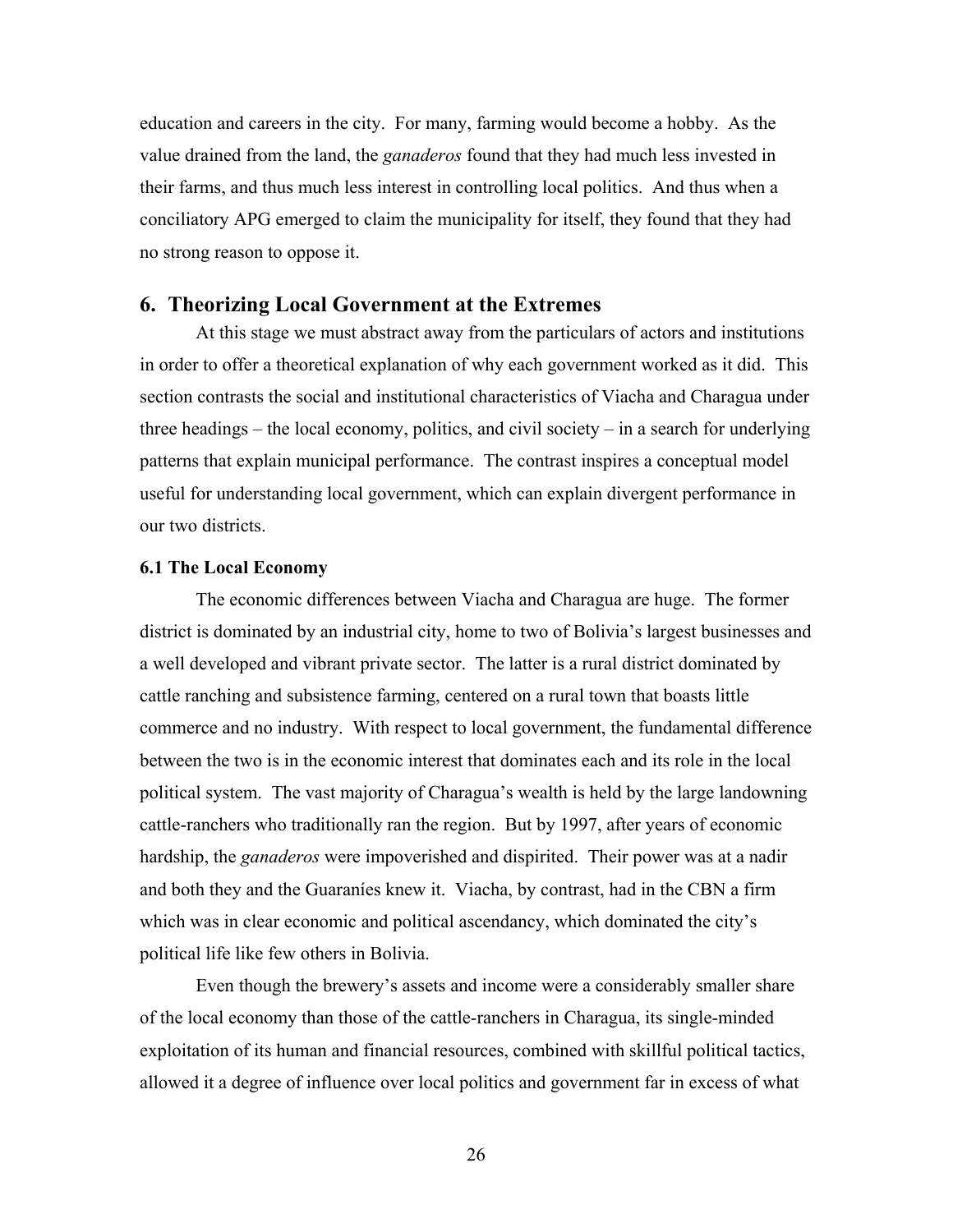Charagua's ranchers managed. With fiercely partisan aggression, the CBN went to great lengths to undermine or discredit opposition political parties, including bribing their councilmen and attacking their financiers. There was no pretense of evenhandedness or objectivity. All of its public actions formed part of a simple strategy designed to capture votes and promote the UCS-CBN brand. Through these stratagems the CBN won for itself a dominant position as the near-monopsonistic provider of political funds to the local party system, a role that the brewery was only too happy to exploit. Thus what was in political terms an economic monoculture became, at least for a time, a political monopoly as well, as the CBN-UCS stifled competition and steadily raised the price of opposition and dissent.

By contrast, Charagua's ranchers eschewed monolithic political action in favor of a gentler and more diverse approach better suited to a pluralistic group of businessmen. Unlike the CBN, they were not, after all, a firm, but rather a collection of independent businessmen who did not face identical business conditions, and accordingly did not act politically or commercially with a single will. AGACOR members could be found in all of Charagua's political parties. By supporting a variety of parties, ranchers contributed to opening the political regime in Charagua and encouraging competition. In business also, AGACOR helped Guaraní farming communities to drill rural wells and gave nonmembers technical and veterinary assistance. And when their rivals won power, far from attempting to undermine them the ranchers found an accommodation and were able to work with the new municipal authorities.

This analysis suggests a political analogue of the neoclassical argument in favor of the efficient allocation of resources via open and competitive markets. Parties – especially those in opposition – are not self-financing entities, and require resources in order to mount campaigns and generally carry out party functions. Where a municipality's economic landscape is dominated by an economic hegemon, that hegemon will tend to reduce political competition by financing a favored party, and may well abuse its position in other ways in order to hinder its political rivals. Thus monopsony in the provision of political funds will tend to lead to monopoly in the party system. Such a reduction in political competition will reduce the level of oversight that local government institutions are subjected to as a by-product of political competition, and may well leave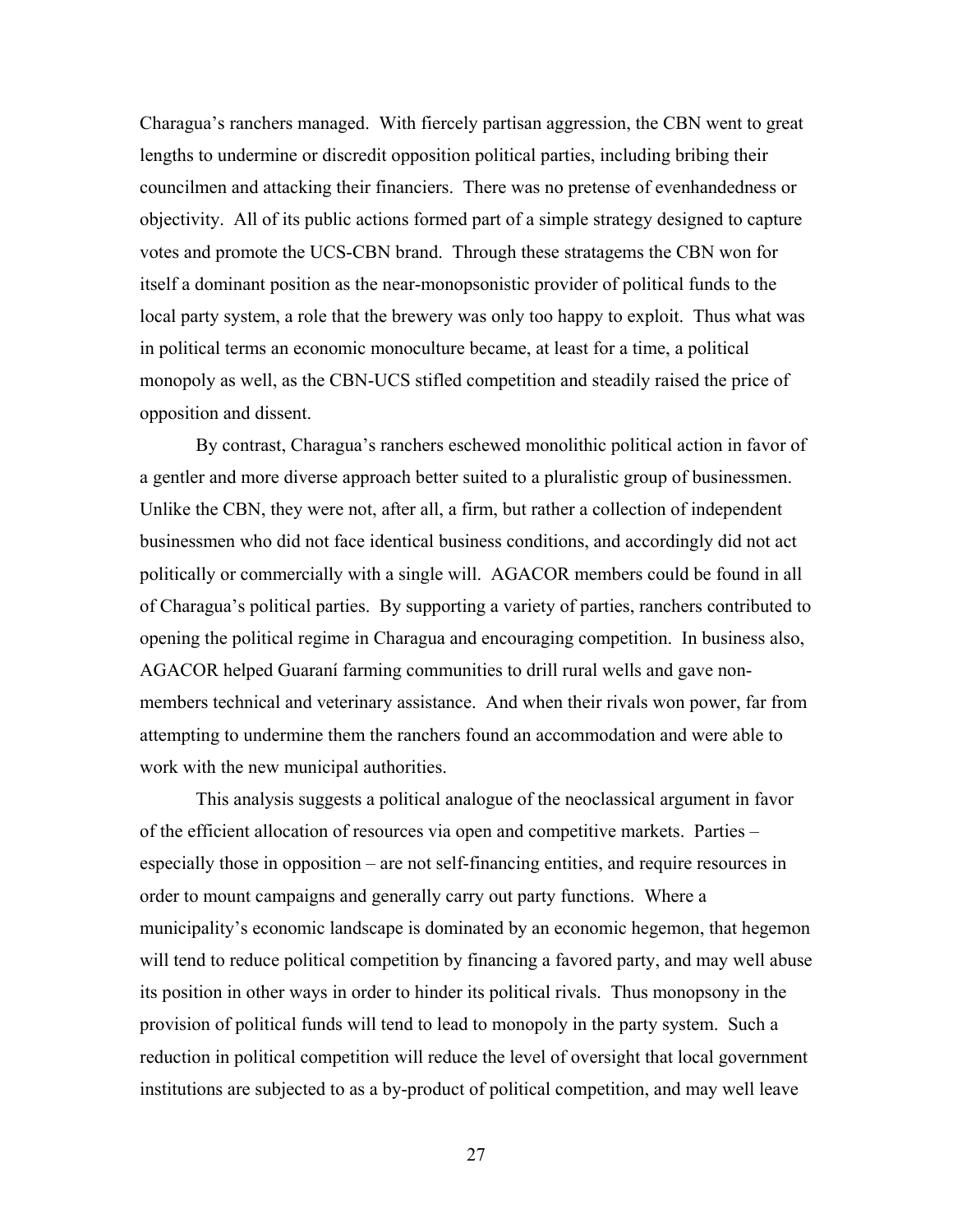sectors of the population unrepresented and effectively disenfranchised. An open and competitive local economy, by contrast, promotes competition in politics, leading to an increased diversity of ideas and policy proposals that compete for public favor, as well as improved public accountability for government officials. Where an economic hegemon and a dominant political party actively collude, the effects can be multiplicative – together they can distort the local party system, capture the institutions of government, and deform the governance process to their own ends, as happened in Viacha in the mid-1990s. Charagua was also run on such a basis for much of the twentieth century, with comparably deleterious effects on local policy-making, until long-term economic changes paired with political reforms to end the cattlemen's dominance.

#### **6.2 Local Politics**

The analysis of local politics can be usefully divided into systemic issues and the party system *per se*. The former refer to the ground rules of electoral competition, and its fairness and openness to both parties and voters, while the latter refers to the nature of local party organizations and how they compete. Bolivia enacted a number of systemic reforms in the 1980s and '90s which affected municipalities nationwide. These included reforms to electoral laws to increase transparency in the vote count, ensure voting secrecy, provide for independent oversight of the voting process, and increase the number of polling stations in rural areas. But they also included non-electoral reforms, such as a new, efficient citizen registration process (which in turn permitted voter registration), and the extension of rural literacy programs (especially amongst women). Their collective effects were a broad increase in voter registration and improved voter participation. But the secret to the success of these reforms lay in large part with the design of the decentralization program itself. The LPP brought rural areas into the municipal system, and then devolved significant authority and political responsibility to them. Whereas before rural dwellers voted, if at all, for cantonal officials who had neither resources nor political power, now fully-fledged municipal governments with real resources and legislative authority were at stake. The prospect of gaining control over these drove political parties into the countryside in search of rural votes. The prospect of benefiting from them pushed villagers and farmers into municipal politics and into the voting booth.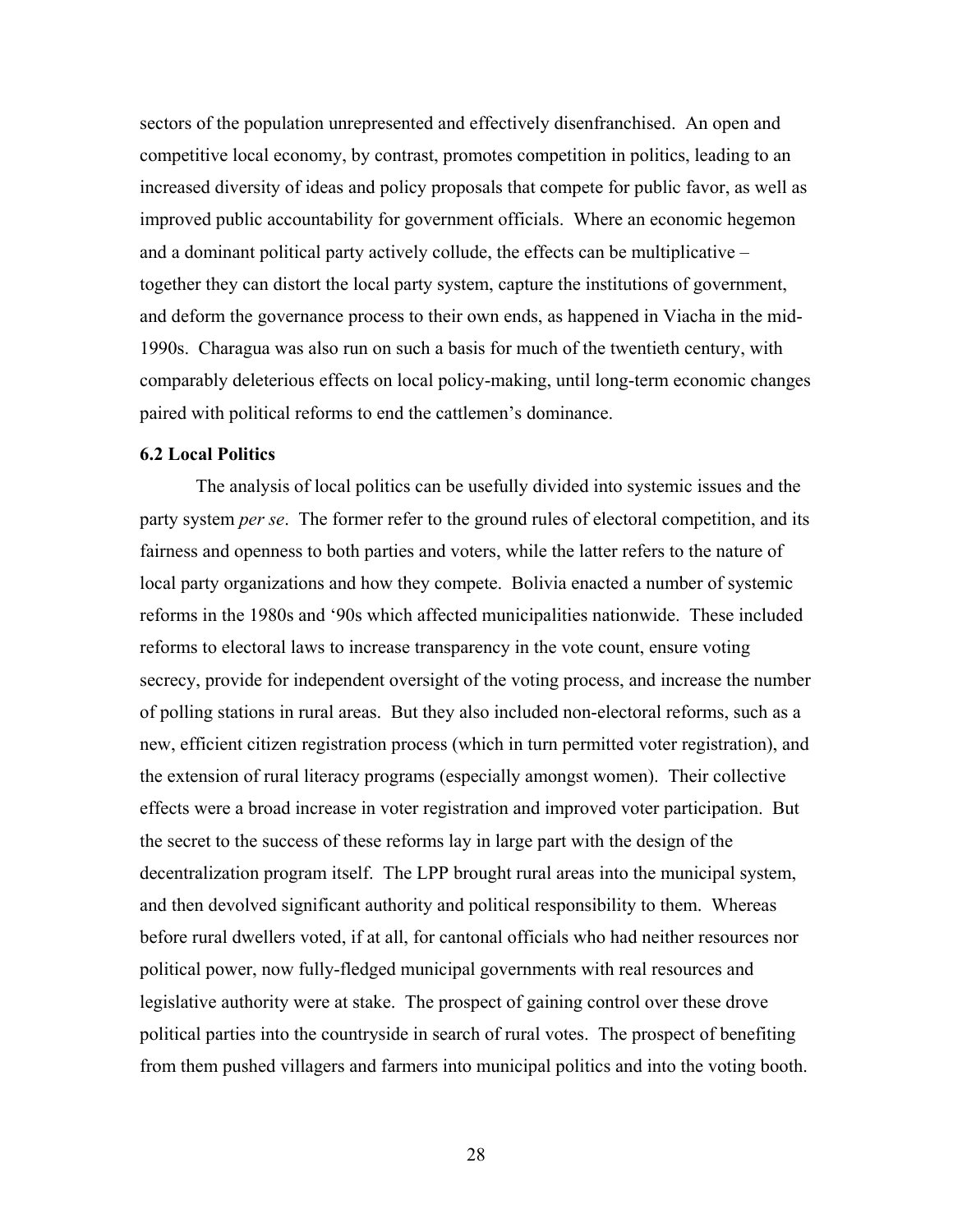In this way the concerns and opinions of the rural 50% of Bolivians were brought into the political mainstream as electoral politics penetrated deeper and deeper into the hinterland.

Charagua provides a case study of this process. Registered voters increased by 72% between the 1993 and 1995 elections, the great majority of whom participated, with an increase in suffrage of 139% and absenteeism falling by one-third.<sup>25</sup> The reforms which opened politics to a new electorate simultaneously established the conditions for fair and open competition. The old methods of bribery and intimidation no longer worked in Charagua; the MNR's attempt to bribe Councilman Vargas failed because, given electoral transparency, the transaction would have been apparent and would have exposed Vargas to the voters' wrath.<sup>26</sup> And so the Guarani majority was able to overturn the cozy duopoly which had run the town for so long. In this political aperture, the parties that underwent comparable openings benefited most, and those which attempted to carry on as before suffered. Thus the MBL, previously irrelevant in Charagua, struck a deal with the APG and captured the majority of new votes, while the MNR lost its local pre-eminence and was thrown out of government. But the MBL was more than tactically clever – it had deep roots in rural life through its affiliated NGOs, which had earned the trust of Guaraníes after years of patient work. The presence of such a party not only facilitated the alliance between the APG and the political establishment, but was instrumental in raising the quality of government after the election. NGOs like CIPCA and *Teko-Guaraní* specialized in planning and carrying out rural projects. The skills they had developed, and their relationships with rural communities, were instrumental to the transformation of Charagua into an effective municipality that served its rural majority.

Decentralization, by contrast, contributed to a very different process in Viacha. Although voter registration did increase, Viacha's gain of 22% was an order of magnitude lower than Charagua's, while absenteeism remained roughly static.<sup>27</sup> This reflected the fact that Viacha's politics remained a closed affair, inured to the concerns and priorities of the rural majority. This, in turn, was largely due to Viacha's status as a comparatively small city dominated politically by the imperatives and dynamics of the La

<span id="page-29-0"></span><sup>25</sup> Corte Nacional Electoral, *op.cit.*

<span id="page-29-1"></span><sup>26</sup> Vargas, *op.cit.*

<span id="page-29-2"></span><sup>27</sup> Corte Nacional Electoral, *op.cit.*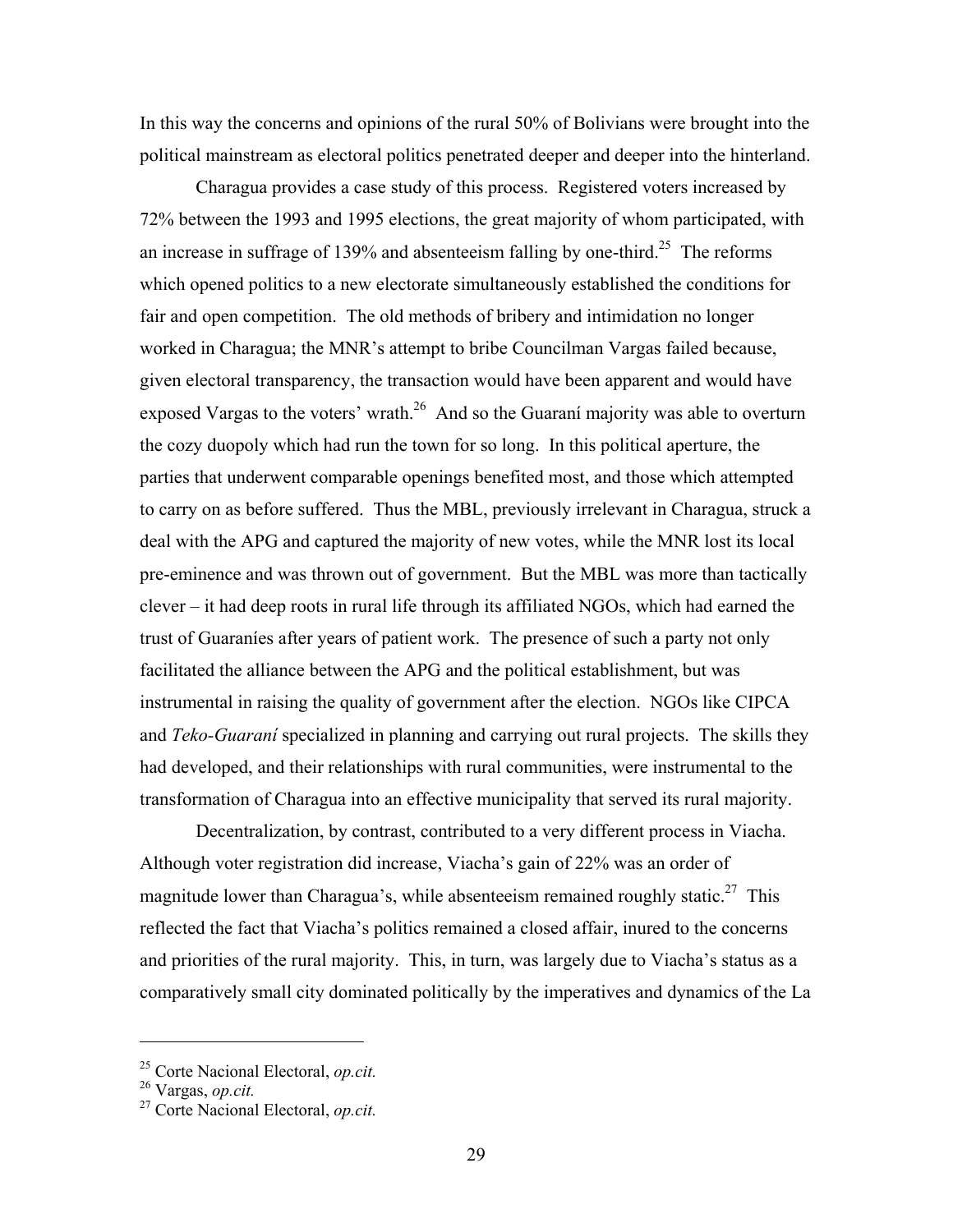Paz-El Alto conurbation. Viacha was sufficiently close to the capital, and transport links sufficiently good, that national political leaders could intervene in local affairs at relatively low cost. Because it offered a fairly easy way to score political points without the public scrutiny that they were subjected to at home, party leaders essentially ran their Viachan affiliates from La Paz. They allowed their subordinates in Viacha very little room for initiative, reducing them to spokesmen and messengers. And with cavalier disregard for the popular will, their directives were based on strategies that responded to events in the capital or nationwide, and not on the needs and circumstances of Viacha. In this way, more powerful actors invaded the local political stage, trampling on local concerns in the thrust and parry of a drama that was as threatening as it was foreign.

A particularly lamentable consequence of this intervention was that the legalelectoral reforms detailed above were insufficient to counter the CBN-UCS' capture of local government. Under normal conditions, political competition and openness could be expected to catalyze a cleansing of the political system. But a substantive political choice is required for this mechanism to operate. And in Viacha the choices on offer were wan simulacra of political options, marionettes whose strings jerked across the horizon. The fact that the Viachan party system was dominated from beyond implied that local party leaders did not innovate in search of new voters. They did not have the operational independence to strike a deal along the lines of the MBL's in Charagua, and any such agreement that might occur was likely to be rejected by a national leadership more concerned with avoiding embarrassment than policy experimentation. The generally poor quality of Viachan political leaders – another by-product of political dependence – made the leadership even less likely to tolerate local originality. Thus, while decentralization created many opportunities to make political gains and win votes in Viacha by reaching out to newly incorporated communities and addressing their concerns, the local establishment's efforts were limited to mundane extensions of campaign rallies and sloganeering to the countryside. Voters offered a false choice between options devoid of local content eschewed politics altogether and dropped out of the system. And so Callisaya was able to perpetuate his misrule until popular revulsion spilled into the streets and forced him from power.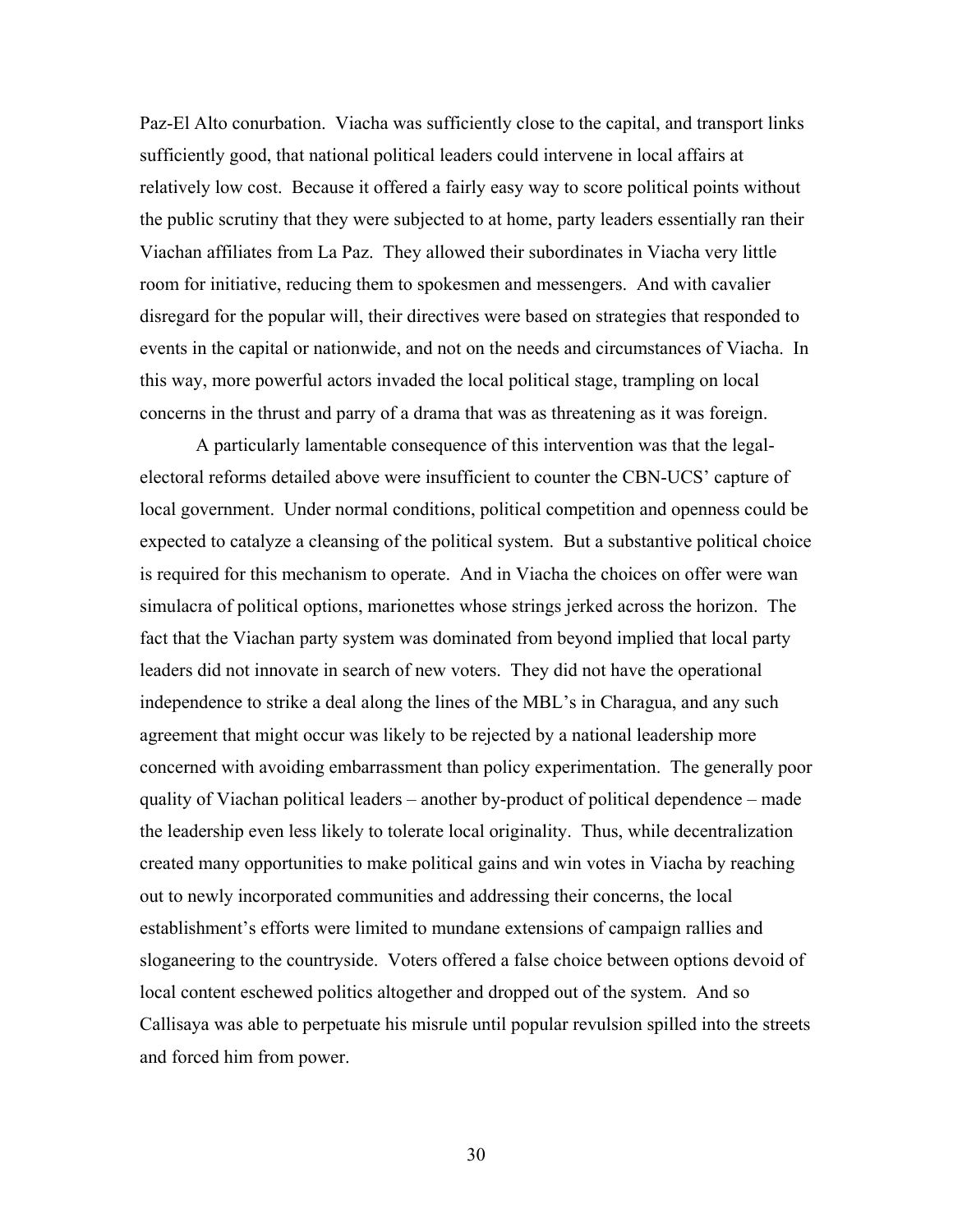This suggests that effective local governance requires a vigorous local politics in which competition spurs political entrepreneurship and policy innovation as parties vie to win new voters. The analysis above indicates two conditions necessary for such a local politics to obtain: (i) an open and transparent electoral system, which both promotes and is (indirectly) sustained by (ii) a competitive party regime. These combine naturally to produce a third, endogenous requirement of good local politics, especially important for the case of Viacha: a substantive focus on local issues and local people. Systemic electoral reforms which increase the transparency and ease of voting serve to increase participation by making voting both feasible and fair. Voters who are able to reach a polling center and cast a vote will be more likely to do so the less likely it is that results will be misrepresented or distorted by local interests. Reforms which promote all of these things encourage citizens to express their political preferences freely, both inside and outside the voting booth. This in turn raises the electoral return to parties which actively canvass local opinions and propose policies that respond to changing voter needs. Policy innovation of this sort can be termed political entrepreneurship.

But a competitive party system must be in place if the full beneficial effects of systemic opening are to occur. Political entrepreneurship which attempts to offer dissatisfied voters a political alternative will be thwarted by a party regime which is monopolized by one actor. Viacha provides a compelling example of how competition in a political environment which is formally open can be subverted through the systematic use of bribery and intimidation by a dominant faction to undermine substantive opposition. In a way which is, again, closely analogous to the working of competitive markets, a competitive political environment will encourage policy entrepreneurs to innovate in the hopes of capturing electoral share from their rivals. Party systems characterized by multiple participants and free entry, featuring political agents who succeed or fail based on their ability to attract votes, will tend to serve the welfare of their constituents better than those dominated by a single actor, and hence a narrower range of policy options. And a competitive local economy, as discussed above, will tend to promote a competitive political system.

If the first two conditions refer to complementary aspects of competition in the local political economy, the third consideration can be characterized as a deepening of the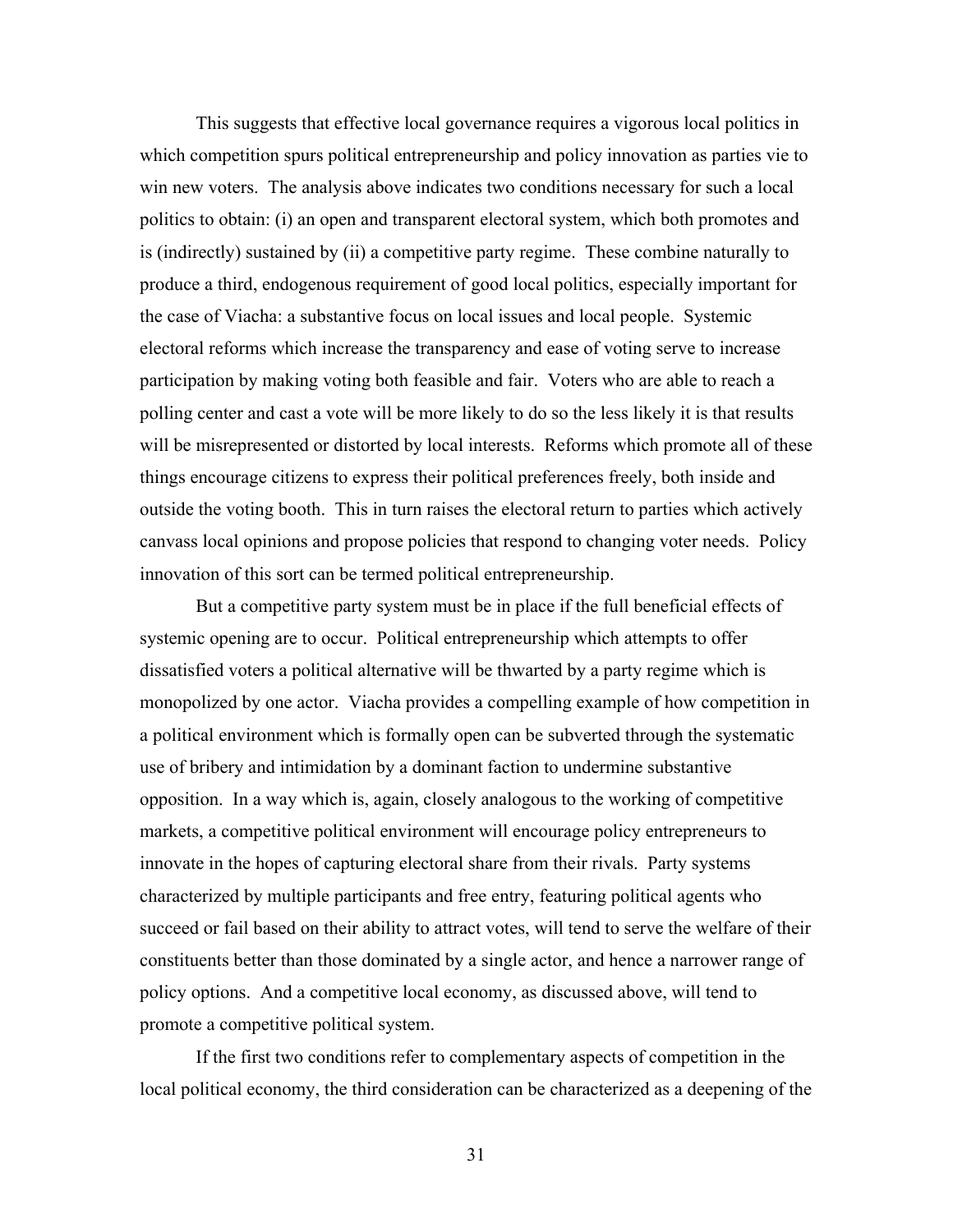logic of decentralization from the administrative to the political realm. This is the seemingly obvious point that a district's local political dynamic must be driven by local concerns and local incentives if it is to benefit local inhabitants. A policy discourse which is carried out in terms natural to a different city or larger political unit will result in a political debate essentially foreign to the priorities of local people. When carried out on a small scale, this will work to the detriment of offending parties, as the MNR discovered when it attempted to micromanage its Charaguan affiliate from Santa Cruz after decentralization. But where such behavior is widespread in a municipality's political establishment the damage can be considerably larger. As Viacha vividly illustrates, the beneficial effects of systemic opening can be undermined as local politics becomes a sterile and corrupting battle-by-proxy. In such circumstances, the process described above by which competitive politics leads to effective and responsive local government will be short-circuited, as politicians ignore the voters and voters lose faith in their leaders. Moreover, such a predicament may constitute a stable equilibrium, as parties oblivious to local discontent fail to capitalize on the electoral opportunity it represents. The question is why parties would err in such an obvious way in the first place. A compelling answer lies in their own organizations and internal power structures. Political parties are by nature national organizations, and the devolution of authority required for municipal politics to take on its own, self-sustaining dynamic requires an internal decentralization which many party leaders will resist as an unacceptable erosion of their power. But this is, of course, precisely the point, and confirms a much larger truth about decentralization: in order to work it requires people who hold resources and power to let go, and they will always have strong reasons not to.

A final consideration is the common counterclaim that the fundamental variable explaining government performance is the quality of local political leadership. This line of reasoning focuses primarily on the character of the individuals concerned. Hence, the principal difference between Viacha and Charagua is that the former suffered a corrupt mayor whereas the latter benefited from an honest and able one. A simple exchange of mayors (and other institutions of government) between the two would thus have restored probity to Viachan public life and plunged Charagua into the abyss. I reject such a position as simplistic and short-sighted, and prefer to treat political leadership as an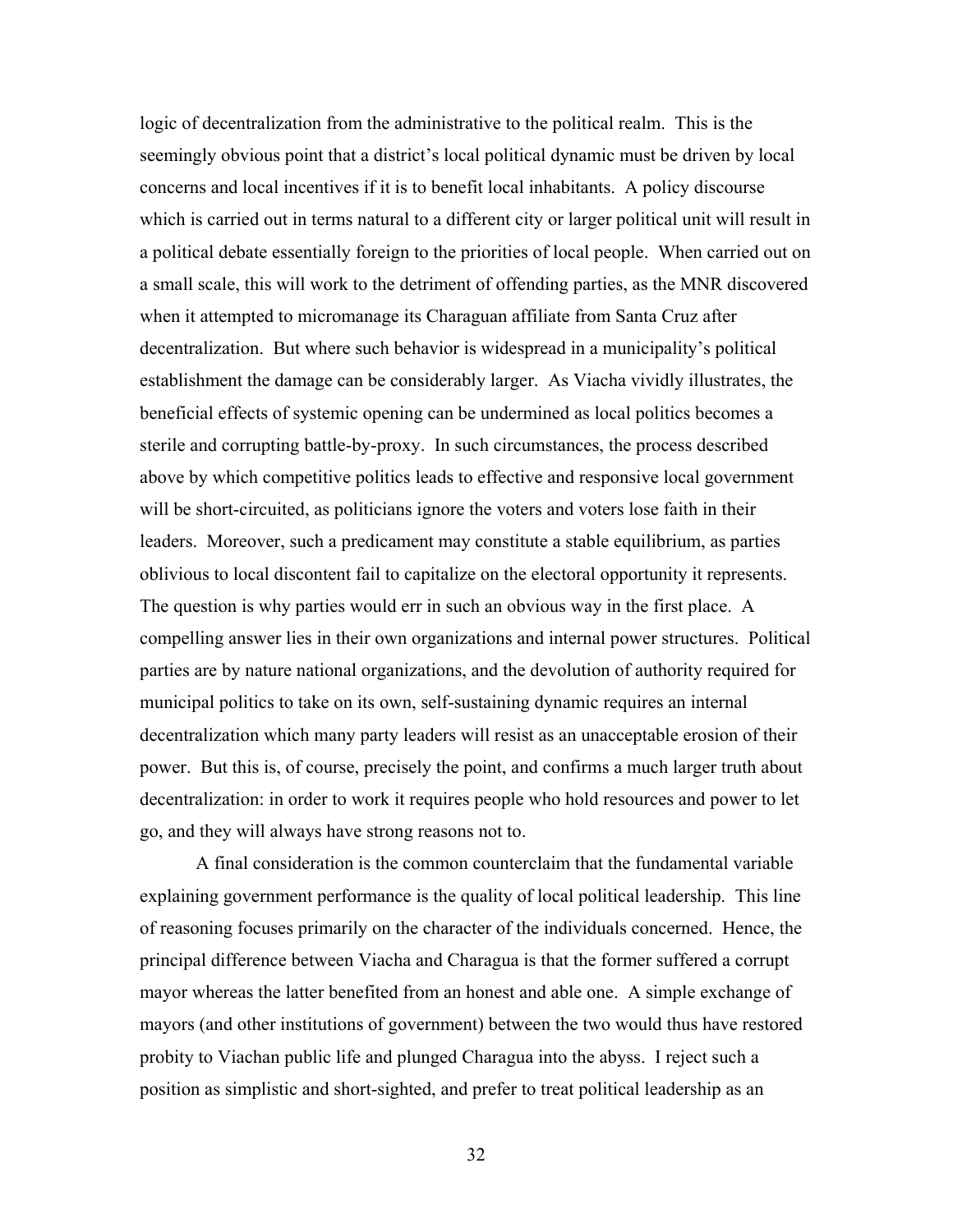endogenous variable determined by the economic, political and social processes analyzed above. In this view, politicians can be regarded as mobile agents who are exogenously determined as "good" or "bad". The question then becomes, what are the characteristics of municipalities where bad politicians gain control of public institutions? and where and why do good politicians prevail? In addition to being more interesting, this question permits a deeper, multidimensional analysis of local government which exploits the empirical insights developed above. Building on the previous analysis, the answer can be stated simply: corrupt political agents will have far more opportunities to enrich themselves in municipalities where government oversight and accountability are crippled by economic monopoly, distorted political competition or deep-set social antagonisms (see below). In districts where competition and transparency naturally lead politicians to concentrate on satisfying voters' needs, bad political agents will dedicate themselves to other pursuits or leave. I return to this point below.

#### **6.3 Civil Society**

The conspicuous economic and political differences between Viacha and Charagua are matched by the disparate characteristics of local society in each. In Charagua the Guaraní majority formed a territorially vast network of rural villages with similar social characteristics and similar self-governing community structures. These villages had autonomously organized themselves in the 1980s into the APG, an independent civic organization which acted as ethnic advocate and regional selfgovernment. The APG's roots in the spontaneous village traditions of the Guaraníes gave it both tremendous legitimacy and a high capacity for mobilizing the opinions and efforts of its constituents, qualities which were to prove invaluable after decentralization. Townspeople formed the other important local group, with their own organizational structures based on neighborhood councils. They were less uniform socially than the Guaraníes, and less united in their goals and policy preferences. But they proved pragmatic in the end, willing to work with the new majority when the Guaraníes took over local government.

Viachan civil society, by contrast, is a heterogeneous mix, including two groups with strong and divergent identities and a long history of mutual antagonism marked by episodic outbreaks of civil violence. The city of Viacha is dominated by an urban elite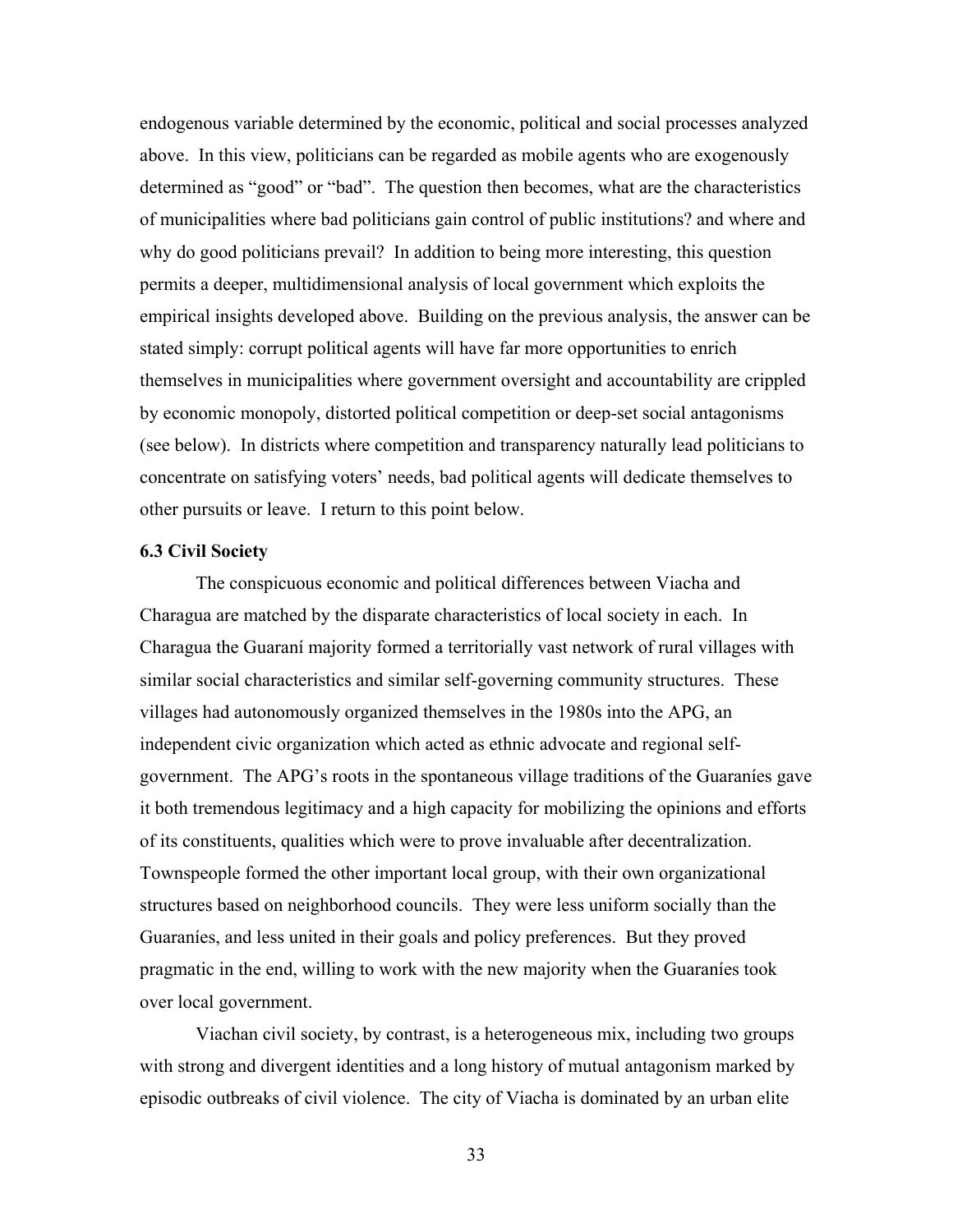which defines itself in opposition to the indigenous countryside, and which suddenly found itself miscegenated with a large rural hinterland which greatly outnumbered it. Like Charagua, urban organization is centered on neighborhood councils, which are quick to confirm their legitimacy in national federations headquartered in La Paz. Rural Viacha is itself divided between the Machaqas in the west and the remainder, closer to the city. The former is a distinct region where the Aymará language predominates and communities are organized into traditional, pre-Columbian *Ayllus* and *Mallkus*. The latter see themselves as more modern, speak a mixture of Spanish and Aymará, and base their social organization on the peasant union's general secretariats. Of these three, the Machaqas region – the furthest from the city – is the most homogeneous and boasts the most robust social organization. The other two regions are strongly affected by the status of Viacha as an urban transition zone, an important threshold in the slow urbanization process that characterized Bolivia during the latter half of the twentieth century. The difficult journey from rural *campesino* on the altiplano to urban *vecino* in La Paz-El Alto can take several generations, and for many thousands their path takes them through Viacha. The two worlds collide in the city's markets and peri-urban areas, and in adjacent rural communities, and the resulting frictions lead inevitably to social tensions.

That these differences proved crucial to the quality of governance achieved in the two municipalities should not be surprising. Even without a theory of how society relates to government, the Law of Popular Participation marked the formal incorporation of civil society into the governance process as a governing institution, via the oversight committee. The OC is charged with overseeing all municipal activities on behalf of grass-roots organizations, and can effectively paralyze the administration if it objects. But the law did not specify the norms or procedures by which the social groups which give rise to the OC should operate, preferring to trust in their autonomous dynamics. The innate characteristics and internal workings of civil society are thus vital to the quality of government that municipalities can achieve, as both Viacha and Charagua illustrate.

In order for civil society to provide useful oversight and a feedback mechanism for the governing process, it must be able to accomplish a limited but important set of tasks. First, it must be able to identify a specific failing of local policy at the community level. It must then formulate a coherent demand or complaint and transmit it upwards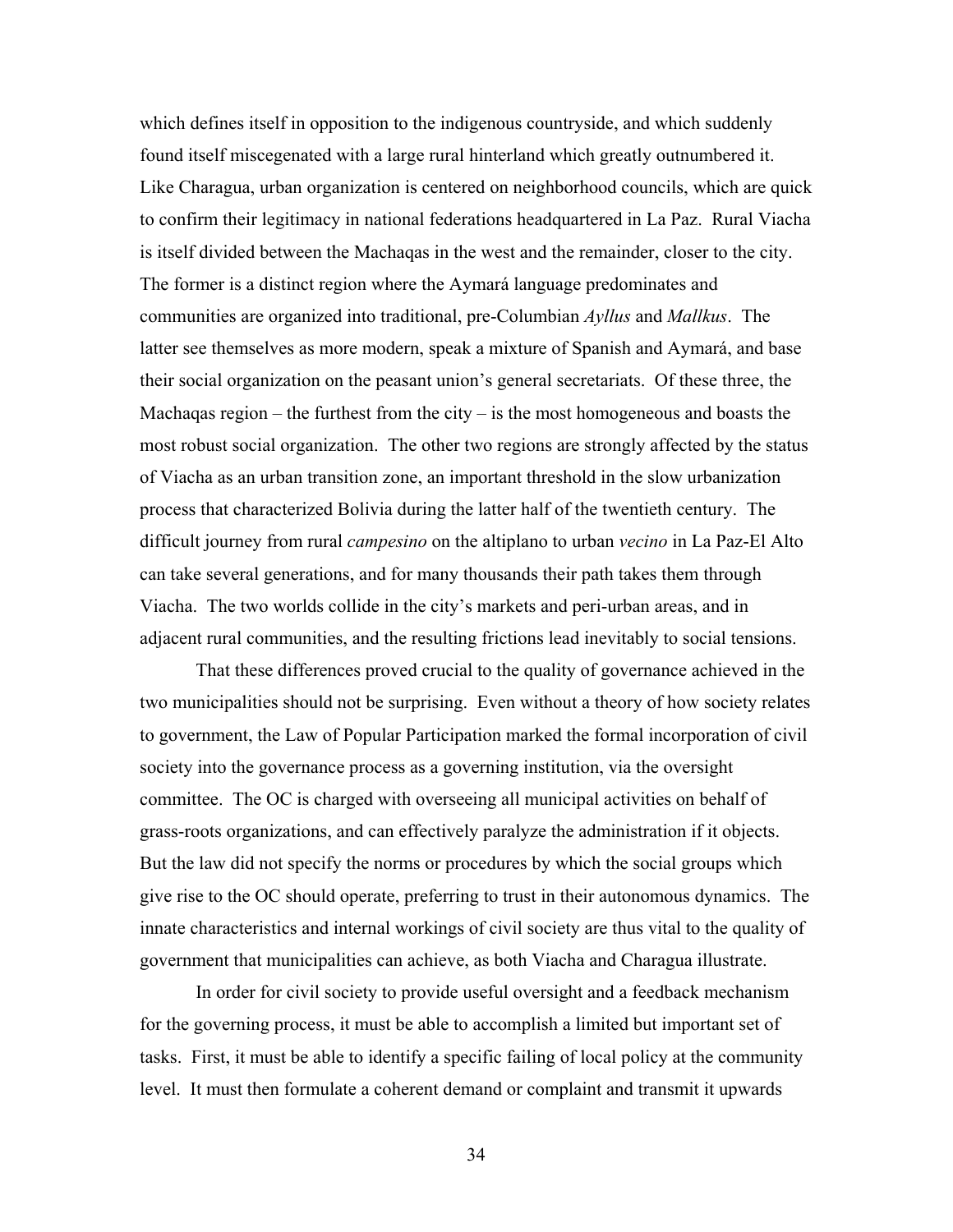through, typically, $28$  two or three of its own hierarchical levels. Finally, local civic leaders must be able to take up this complaint and communicate it convincingly to the mayor or municipal council. Such abilities are not culturally or organizationally specific, and thus a wide variety of societies are likely to have them. But they will all share four general traits that facilitate these tasks. The first is simply the ability to communicate, often across large areas and diverse ethnic groups – a significant challenge in many areas of Bolivia. The second is norms of trust and responsibility, both within communities and across them (including leaders in the seat of government), as well as across time. Where community leaders do not comply with their duties of leadership and advocacy, government will not reap the information it needs to right policy mistakes. Communities must then trust leaders farther up the hierarchy to accurately represent their interests before government, and leaders must trust that their information is correct. And civic leaders at the municipal level must then actively pursue communities' demands if government is to be held socially accountable for its policies at the community level.

The third trait is a minimum level of human capital amongst civic leaders such that those at the municipal level are able to interact productively with local government. This involves both cooperating with elected officials to advance policy goals, and opposing their decisions in such a way as to modify their actions. The last trait, and often the most difficult in Bolivia, is a minimum level of resources required to carry out these activities. Even if civic officials are unpaid, there remain unavoidable and non-trivial transaction costs associated with their activities. Communities in Bolivia have for the most part long-standing traditions of reciprocal generosity which cover the transactions costs of community self-government.<sup>29</sup> But the extension of these social institutions to the municipal level has in many places strained such finances beyond the breaking-point, making it impossible for OC presidents in districts as diverse as Viacha, Porongo, Baures and Atocha to operate effectively.<sup>[30](#page-35-2)</sup>

In these terms it is easy to see why civil society was a significant benefit to local government in Charagua, and a significant liability in Viacha. Charagua benefited from a

<span id="page-35-0"></span><sup>&</sup>lt;sup>28</sup> Typically for Bolivia.

<span id="page-35-2"></span><span id="page-35-1"></span><sup>29</sup> See Albó (1990), Chapters 3 and 8, and Albó, *et.al.* (1990), Part I, Chapters 2 and 3, and Part III, Chapter 4.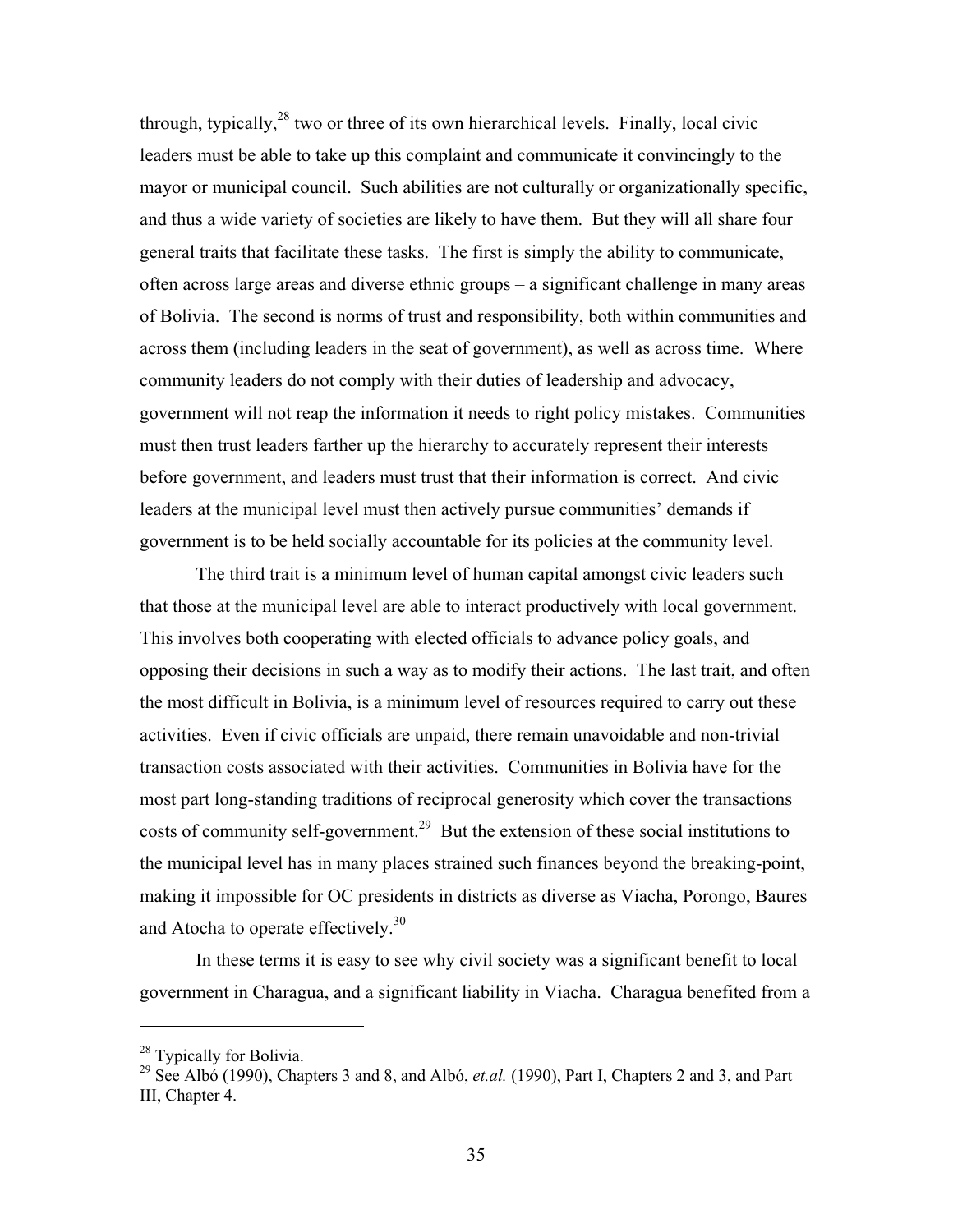highly structured and coherent civil organization dating from before decentralization, in which communication was fluid and norms of trust and responsibility were strong. Through it, civic and municipal authorities found it easy to stay in touch with local demand at the village level, as well as mobilize support for collective efforts. By promoting local authorities up through its hierarchy, the APG developed its own leaders internally; and the covenants it signed with NGOs provided it with the modest resources necessary to conduct its activities. In Viacha, however, civil society was functionally broken. Its constituent parts did not trust each other, and in many cases could not even speak to each other. Government travesties in the countryside went unreported in the city, where civil authorities of all extractions ignored village requests. Civic leaders with proven effectiveness at the village level were overwhelmed by the pressures and scale of municipal government. With no budget of their own, and depending on official generosity for their sustenance in the city, they were easily neutralized as independent actors by government authorities. In Charagua, a civil society which functioned organically essentially took over local government and made it work. In Viacha society was a bubbling cauldron of resentment and discontent, composed of people so mutually suspicious of each other as to make social oversight virtually impossible.

It is instructive to remember that Charagua, while in some ways more homogeneous than Viacha, is itself a heterogeneous society, with its minority *criollo*, Mennonite, Quechua and Aymara populations. Even with a well-functioning APG, it would have been feasible for Guaraní politicians to assume authority and ignore or exploit rival ethnic groups. That they did not must in part be due to enlightened leadership. But it is also due to the value of fairness in such a district. The fact that Guaraníes are not only the largest population group but form a majority of the population implies that the question of how to allocate public investment is essentially a problem of how to share out municipal resources amongst themselves. An arbitrary investment scheme such as Viacha's that produced unequal distributions would lead to strife amongst the Guaraníes, an outcome which Guaraní government would seek to avoid. Allocations that were fair amongst Guaraní communities but systematically lower for minority groups might be feasible, if administratively problematic, but would come up against a different

 $30$  Faguet (2002) provides details for these and other municipalities.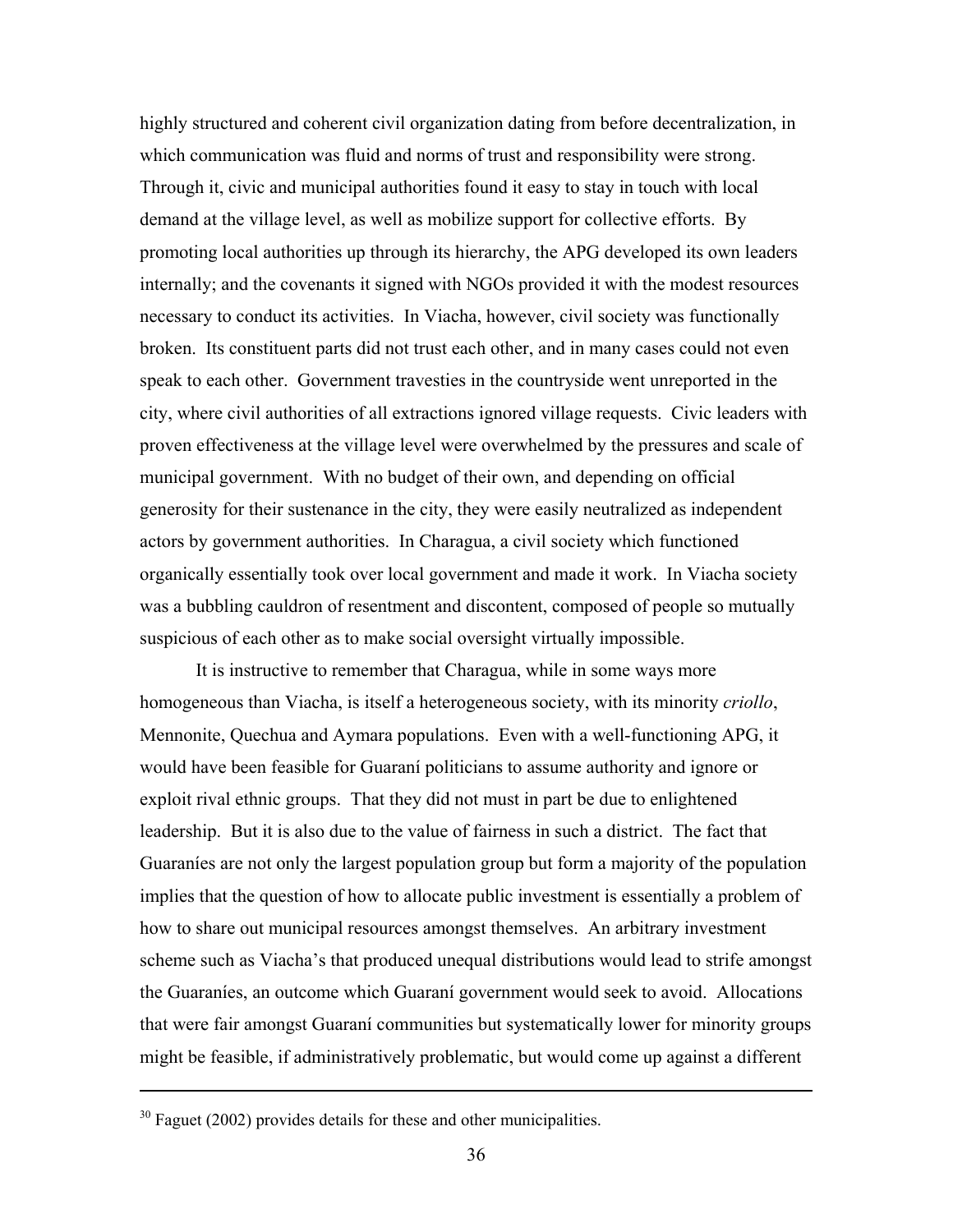barrier. Most of the wealth in Charagua is held by the *criollo* townspeople. Policies which discriminated systematically against them would alienate them from local government, thus depriving the latter of the technical expertise and financial resources they controlled. In addition, the moral case made by Guaraníes for decades was for an end to discrimination and fair treatment at the hands of the Bolivian state. The fact that they identified themselves for years with a given moral position (fairness) gave them a strong incentive once in power to defend it. And, coincidentally, the party which carried the APG to power – the MBL – preached fairness and transparency during the years that it was effectively shut out of power. Taken together, these considerations provided Guaraní-dominated government with strong incentives to fairness in government, and to the transparency with which that fairness might be announced to the electorate.

In Olson's terms, there existed in Charagua an "encompassing interest" – i.e. one whose incentives were consistent with the growth of the collectivity.<sup>31</sup> Viacha, on the other hand, had no encompassing interest, only narrow interests which sought to exploit power for the short-term gain of narrowly-defined groups. This explains why the role of history varies so much between the two districts. For centuries both had suffered from state oppression, extremes of inequality, and periodic outbursts of civil violence. But Charagua's history was if anything more repressive and more cruel than Viacha's, leaving a potentially deeper reservoir of resentment. And yet it is in Charagua that the victims of oppression were able to overcome their past sufficiently to reach an accommodation with the urban elite, whereas in Viacha lingering social tensions contributed to government breakdown. In Charagua the group that stood to benefit most from government formed the majority, and therefore had an encompassing interest in its success. In Viacha, groups that lacked such interest fought for and abused municipal power to the point of disaster.

### **6.4 A Conceptual Framework**

Local government is a hybrid. Its function is to produce local services and policies at the intersection of two market relationships and one organizational dynamic. Hence local government occurs at the confluence of two distinct forms of social

<span id="page-37-0"></span> $31$  Olson (2000), Chapter 1.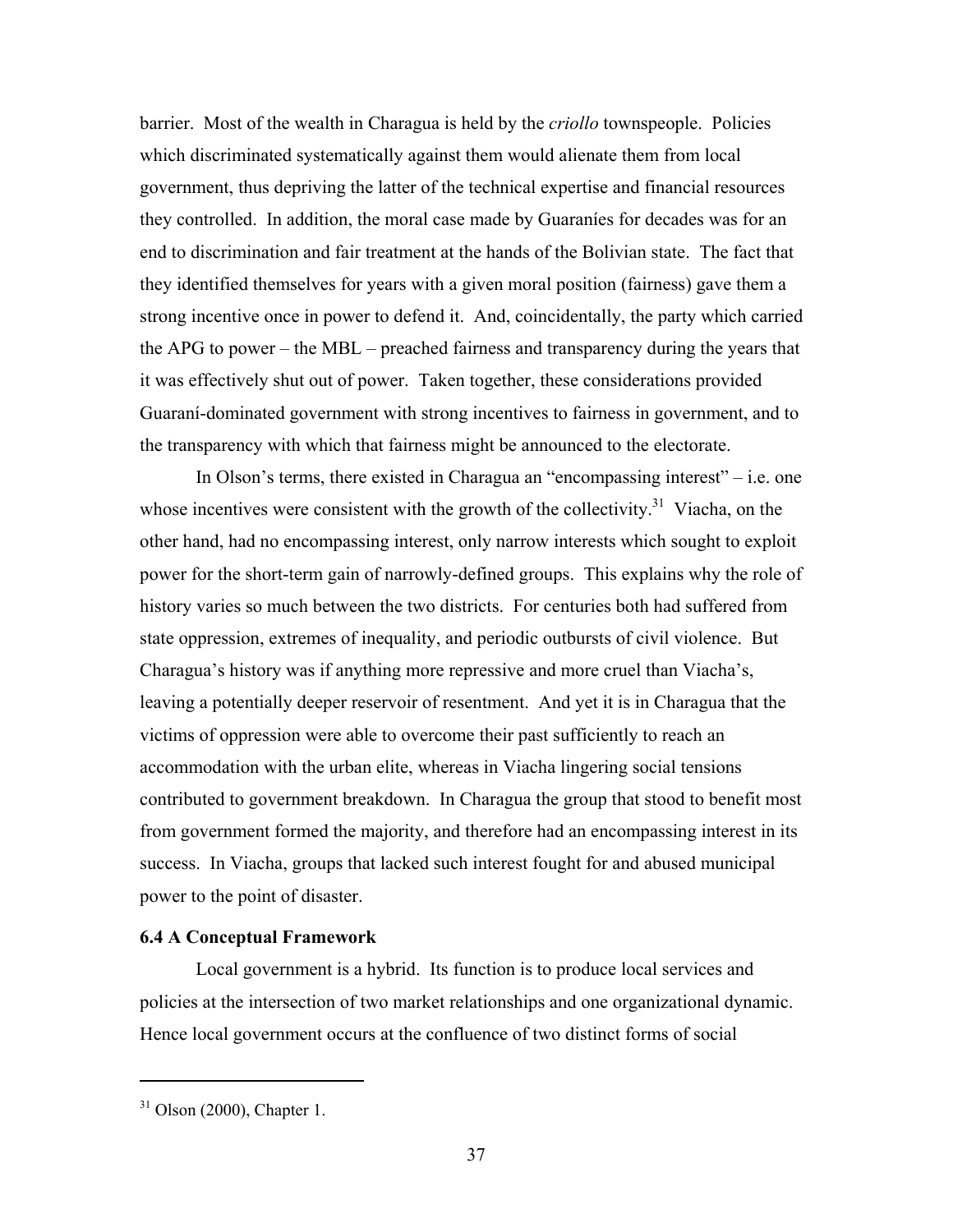interaction. Political parties and politicians are at the center of both market relationships. The first of these occurs between parties and individual voters. This can be thought of as the primary, or retail, political market in which parties exchange ideas and declarations of principle for votes; $32$  parties compete with promises and ideas to attract voters, who vote for the party or candidate that inspires the most confidence. The second market connects parties to private firms, producer associations, and other economic and issue-oriented interest groups.<sup>33</sup> This can be thought of as a secondary, or wholesale, political market in which specific policies or entire policy bundles, as well as broader influence over legislators and the policy-making process, are sold to interest groups in exchange for money.<sup>[34,](#page-38-2)35</sup> For simplicity, I assume from here onwards that civic organizations do not engage in this market; the assumption is supported by evidence from all of my case studies. The first of these relationships is intrinsic to the process of representative democracy. The second is derivative but compelling, arising from political parties' need to fund election campaigns and sustain party operations.

It is important to emphasize the distinction between politicians/parties and government institutions: it is politicians and not governments who compete for votes in elections; likewise, it is not governments who sell influence in exchange for campaign and political funds, but the parties and politicians who control them. I follow Downs in defining party as "a team seeking to control the governing apparatus by gaining office in a duly constituted election."<sup>36</sup> This raises a wealth of complex ethical issues concerning the mechanics of political finance and the limits of official responsibility. For purposes of the analysis that follows, I sidestep these issues by assuming that elected politicians engage in this secondary market *as politicians*, and not as governing officials, observing the organizational and behavioral constraints necessary to ensure this is so. The fact that

<span id="page-38-0"></span> $32$  Schlesinger (1984) describes a political market which is similar but not identical.

<span id="page-38-1"></span><sup>&</sup>lt;sup>33</sup> Interest groups form around specific issues as well, although this is more common in richer countries.

<span id="page-38-2"></span> $34$  Schlesinger explicitly rejects the possibility of such a market, on apparently moral grounds. I assert that the party system does operate in this fashion, as even casual observation of US politics illustrates.

<span id="page-38-3"></span> $35$  The relationship between campaign contributions and policy-making has been tested empirically, with positive results, by Ben-Zion and Eytan (1974), Palda and Palda (1985), and Poole and Romer (1985), amongst many others.

<span id="page-38-4"></span><sup>36</sup> *op.cit.,* p.25.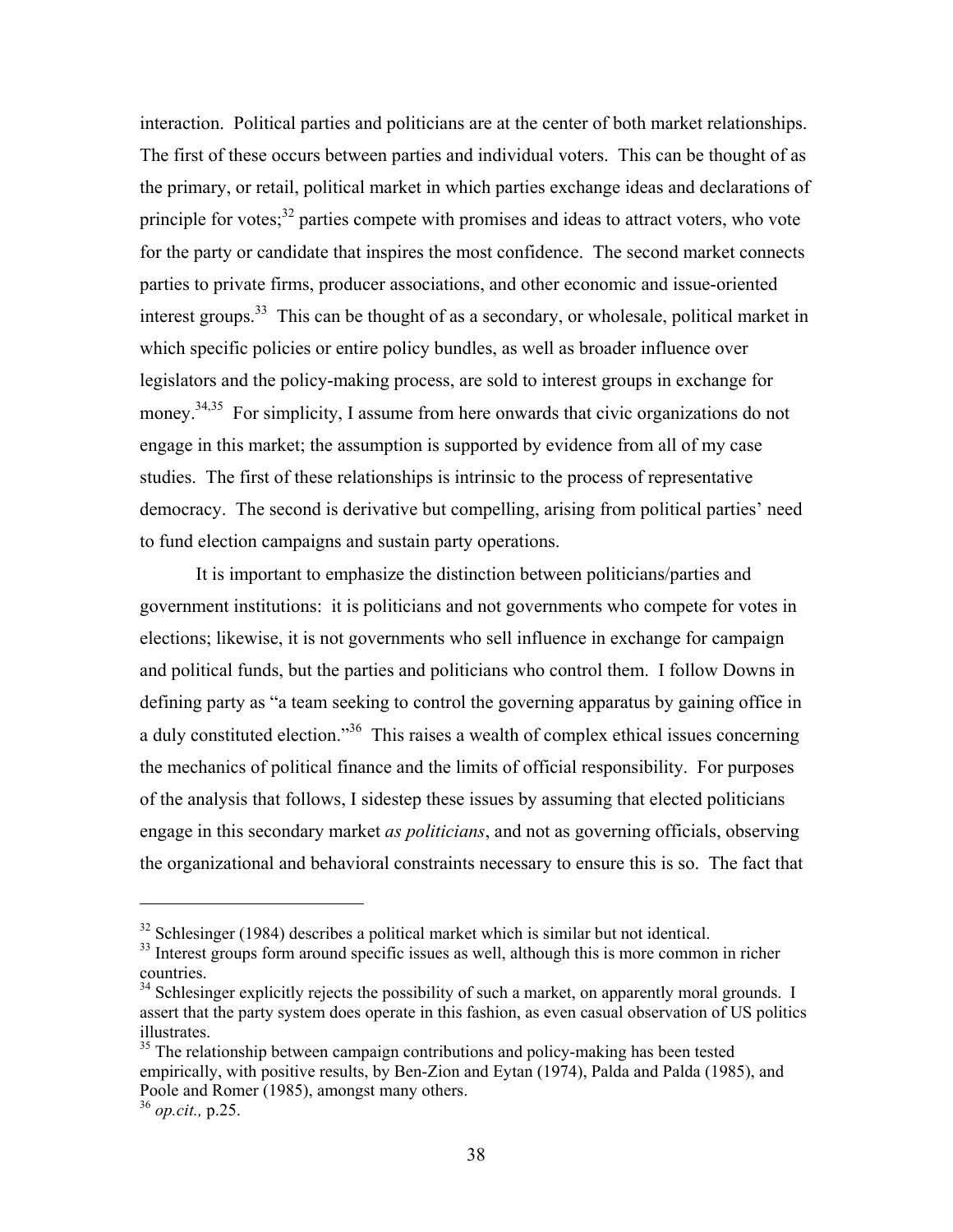such constraints are regularly violated in practice does not contradict the logic of the argument, nor its generality.

The second form of social interaction in local government involves civil society conceived as a collectivity or set of collectivities – as opposed to atomized individuals – and their relationship with the institutions of government. Where governance is concerned local civil society operates like a complex of organizations, aggregating preferences and representing communities' needs, mediating community participation in the production of certain services, facilitating social expression and the assertion of local identity, and enforcing political accountability on the institutions of government. It is not useful to conceive of it as a quasi-market, either internally or in its dealings with government, as its dynamics are not founded on buying and selling. It is rather a set of social organizations that develop their own norms of behavior and responsibility organically, and over time may develop stores of trust and credibility that enhance capacity, or may not. Local government depends on the relationships that collectively comprise civil society to elicit information necessary to the policy-making process, judge the efficacy of previous interventions, and plan for the future. Politicians also depend on these relationships to gauge public satisfaction with their performance between elections.<sup>37</sup> The organizational dynamic of civil society is thus intrinsic to the process of local governance. Figure 7 illustrates how civil society combines with the political markets described above to give rise to local government. In this diagram, the political parties which are most successful in competing for votes and resources win control of government institutions. These institutions then enter into a separate, more complex interaction with civic organizations that features varying degrees of feedback and social participation.

<span id="page-39-0"></span> $37$  Bardhan (1996) makes the similar point that for decentralization to work, local government must be sensitive to the need for drawing on localities' local trust relationships.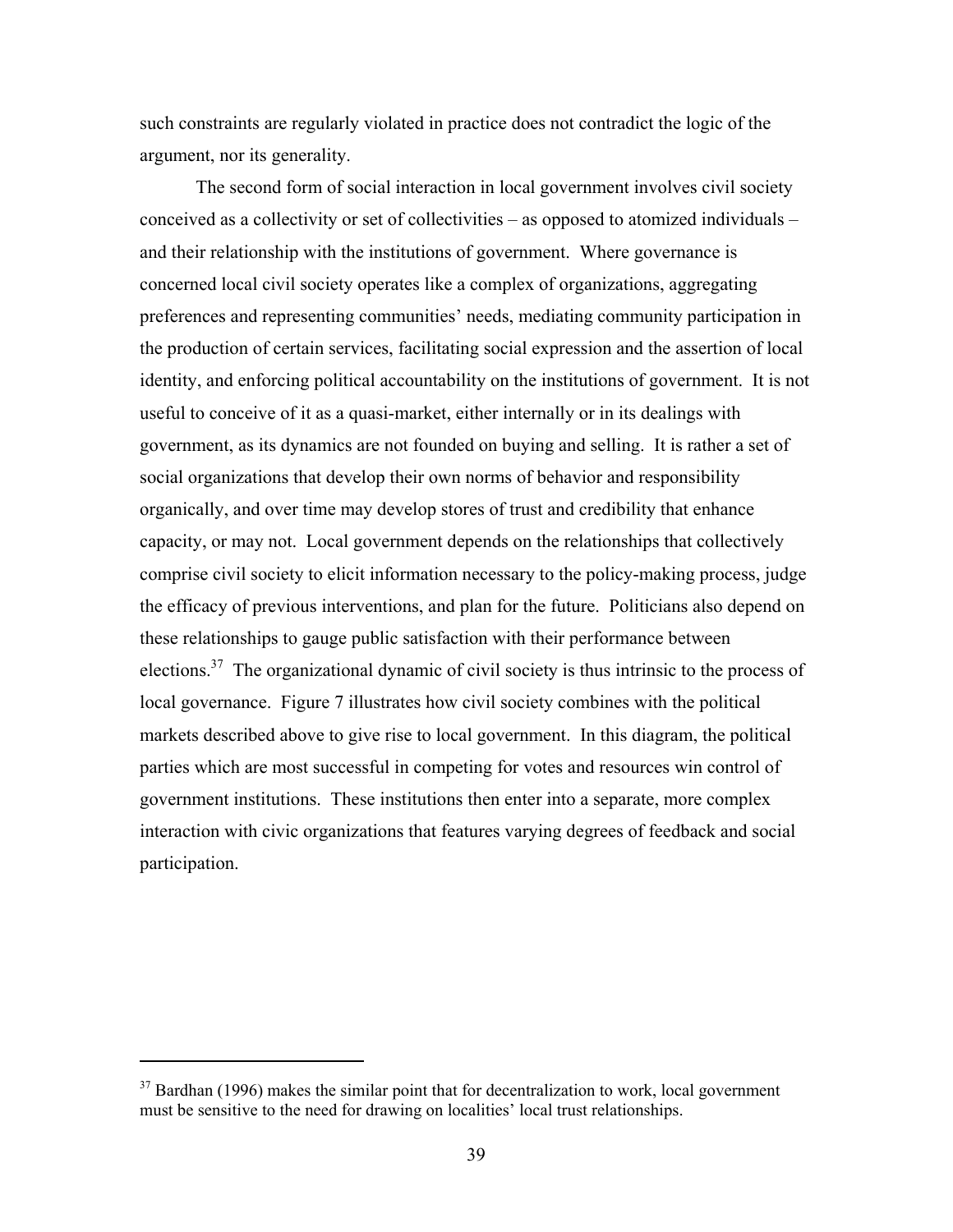



In order for local government to be effective it is important that the market relationships and logic of social representation described above counterbalance each other, and none dominate the others. A stable tension between the three elements creates a self-limiting dynamic in which the impulses and imperatives of interest groups can be contained within the bounds of political competition, and do not spill into the machinery of government nor erupt as civil strife. This is equivalent to allowing the economic, political and civic conditions outlined in the model above to obtain. Breaking this tension, on the other hand, can hobble government. Where the market for votes is weak or missing, government will tend to be undemocratic; where the economic market for political influence is weak, government may be insensitive to economic conditions; and where society's civic organizations are weak government will be lacking in information, oversight and accountability. In the interplay between these, the market for influence has the advantage of being a continuous process of exchange in which the priorities of economic interests are constantly brought to policy-makers' attention. By contrast, the electoral dynamic is binding on local governors only intermittently at elections. This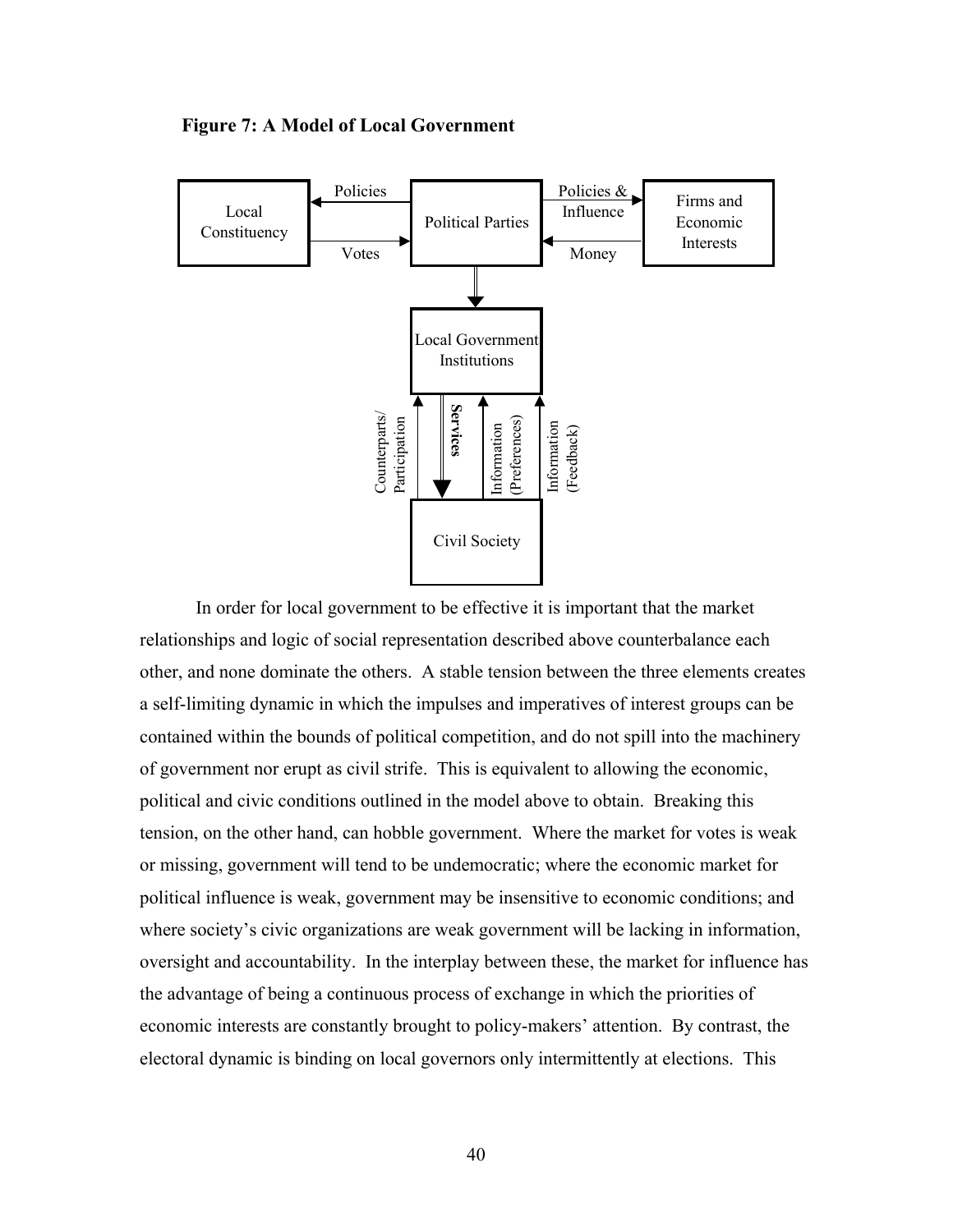lower periodicity is balanced however by the severity of the potential consequences – the ejection of politicians from power. These imperatives are therefore roughly balanced.

Under usual circumstances, as discussed above, civil society is at a comparative disadvantage. Despite having the most pervasive network of the three, the instruments which civic leaders can deploy to influence policy define the extremes of costs and consequences. They carry in one hand the relatively inexpensive lever of public complaint and admonishment, including encouraging the grass-roots to vote in a particular way. But experience indicates that this tool is weak against well-financed politicians with strong incentives to continue along a particular course. In its other hand society carries the threat of demonstrations and civil disobedience, culminating in civil revolt. This instrument is powerful indeed, but also very costly to deploy, and is only an effective threat when levels of social discontent have passed a given, relatively high threshold. The genius of Bolivian decentralization was to include civil society directly in the local governance process via oversight committees, thus making accountability an explicit and continuous process. Bolivian society now has a third instrument at its disposal: the ability to freeze all central disbursements to municipalities – and thus effectively cripple the vast majority of the country's districts – if it is dissatisfied with local policy. This, along with the direct insertion of the OC into the policy-making process, gives it a permanent voice and continuous participation in how it is governed. It allows public problems to be identified at an incipient stage, before discontent rises dangerously.<sup>38</sup> It also levels the playing field between the competing logics of market and representation that are intrinsic to local government.<sup>39</sup> But in doing so it increases the premium on social trust and responsibility and the coherence of social organizations, which enable civil organizations to effectively represent their interests before government.

## **6.5 Applying the Model: Viacha vs. Charagua**

 $\overline{a}$ 

It is instructive to apply this conceptual framework to our two districts, to see how much it can explain. In Charagua the rural Guaraní population was strongest in the

<span id="page-41-0"></span> $38$  The counter-example of Viacha, with its neutralized OC, highlights this point.

<span id="page-41-1"></span><sup>&</sup>lt;sup>39</sup> Indeed, the timing of events in Charagua suggest this. The APG existed from the mid-1980s, but it was not until the first election after decentralization that everything changed.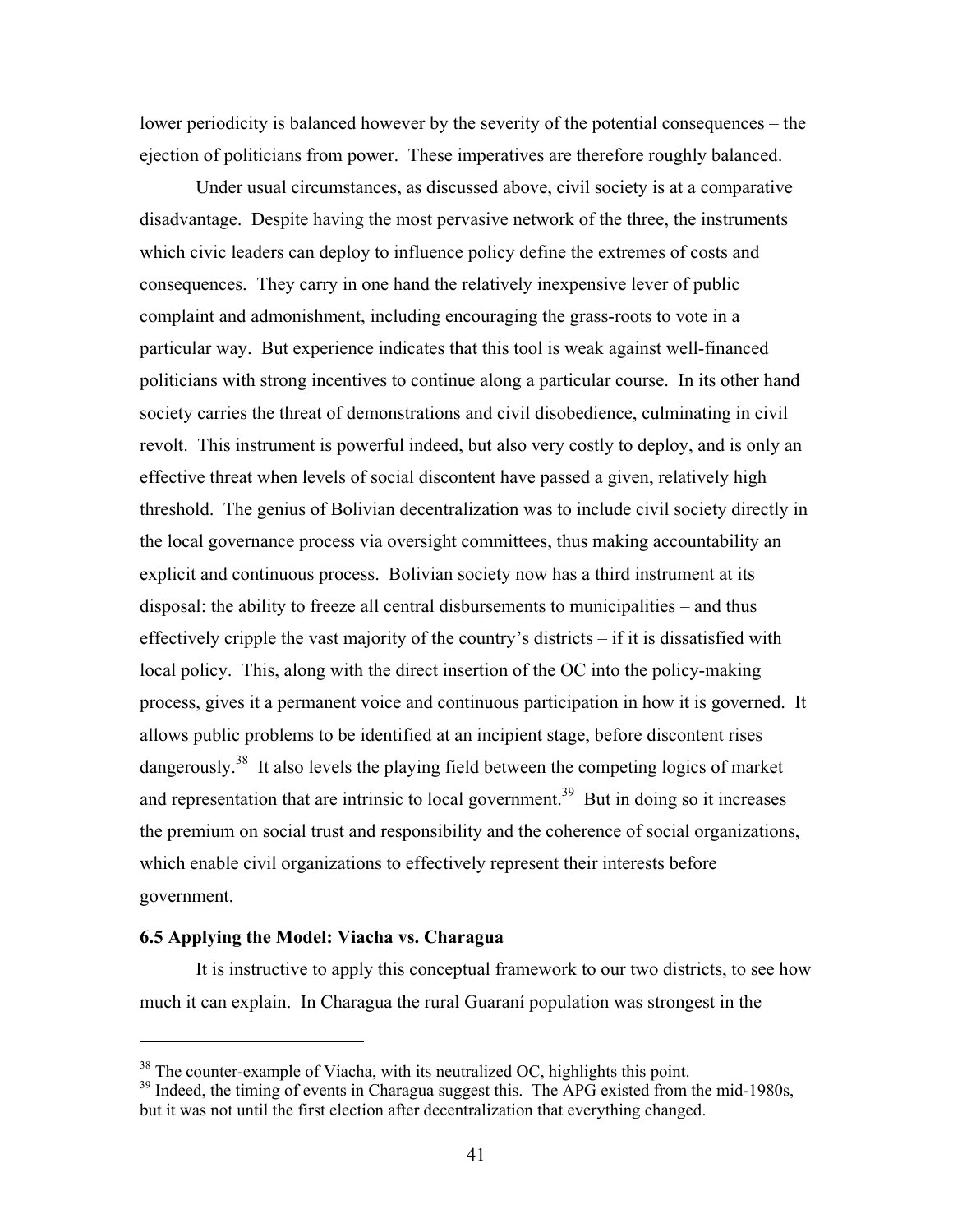market for votes, which they distributed between two parties, while economic power was overwhelmingly concentrated in the hands of its cattle-ranchers. But Charagua's civic organizations were also in essence run by Guaraníes through the APG, an organization as structured and disciplined as it is legitimate in the eyes of most residents. There was thus a tension between competing sources of power in Charagua which resulted in balanced government with substantial social participation. In Viacha the panorama was utterly different. There, both the market for influence and that for votes were dominated by the brewery and its political offshoot, the UCS. And civil society was divided along ethnic and historical lines, riven with hostilities and mistrust, which rendered its organizations incapable of cooperation and unable to work with government institutions in any substantive way. Local government was thus completely unbalanced. Having mastered the market dynamics out of which government arises, the UCS was able to perpetuate its corrupt and ineffective rule in the absence of any countervailing economic, political or social forces which might have moderated it or demanded accountability. The framework thus appears to explain the quality of local government in the two districts adequately.

## **7. Conclusion**

We must now weave together the strands of our various conclusions and consider what Bolivia teaches us. The 1994 decentralization reform made government more responsive by re-directing public investment to areas of greatest need – e.g. investment in education and water & sanitation rose after 1994 where illiteracy rates were higher and water and sewerage connection rates lower, respectively. By shifting resources towards poorer districts, decentralization made investment much more equitable across space. Uses of public monies also shifted from economic production and infrastructure to social services and human capital formation. It is an impressive fact that these shifts in national investment aggregates were driven by Bolivia's smallest, poorest municipalities investing newly-devolved resources in their highest-priority projects. But how precisely did decentralization achieve such effects? What social or political mechanisms link needs to policy? Many contributions to the literature invoke the idea that local government is "closer" to demand, and responsiveness follows in some unspecified way. This account, though not unattractive, is insufficient as an explanation of broad behavioral change as it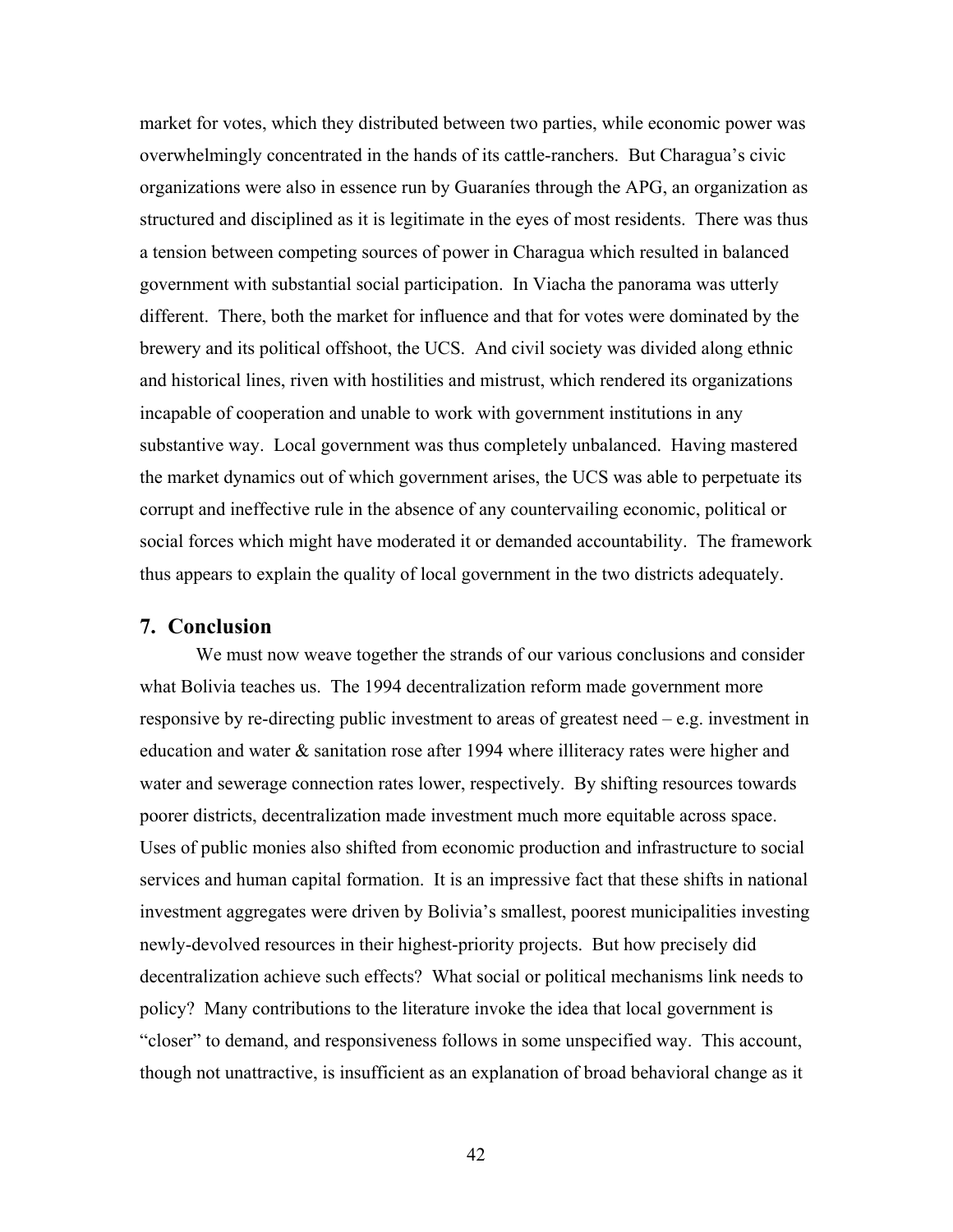simply re-locates the question: Why does closeness matter? How does it operate? Why does local government behave so differently?

The second part of the paper addressed these questions through qualitative analysis of the best and worst municipalities, based on extensive interviews and detailed observation. In Viacha government was unresponsive, violent and corrupt. This was largely due to the mayor's successful efforts to short-circuit public accountability by sabotaging the institutions of government, leaving them unable to carry out their role in the governance system, and him free to deform local policy in his own and his party's interests. In Charagua, by contrast, governance was participative and responsive, led by strong institutions of government which produced high-quality policy outputs. Careful consideration of how policy is made, from the perspectives of all the major and intermediate players in each district, showed that the performance of public institutions was firmly grounded in the local economy, political system, civil society, and the interactions amongst them.

Based on this evidence, I developed a conceptual model of local government which construes local government as the nexus of two political markets and one organizational dynamic, where votes, money, influence and information are freely exchanged. In order for local government to be effective, these three relationships must counterbalance each other and none dominate the other. Such a stable tension leads to a self-limiting dynamic where pressures from various interest groups are contained within the bounds of political competition. Breaking this tension can hobble government, leaving it undemocratic when the primary political market is impaired, insensitive to economic conditions when the secondary political market is distorted, and unaccountable and uninformed when the insertion of civil society is blocked. Because of the organizational heterogeneity of civic groups, and because the currency of their influence is often hard to measure – unlike the votes or money of other actors – this last element is the most complex and difficult to observe of the three. But as both Viacha and Charagua illustrate, it lies at the heart of the government process, playing an important role in the transmission of information and enforcement of accountability.

Now, reconstruct Bolivia's decentralization story from the ground up. Decentralization created of hundreds of local governments throughout the country. These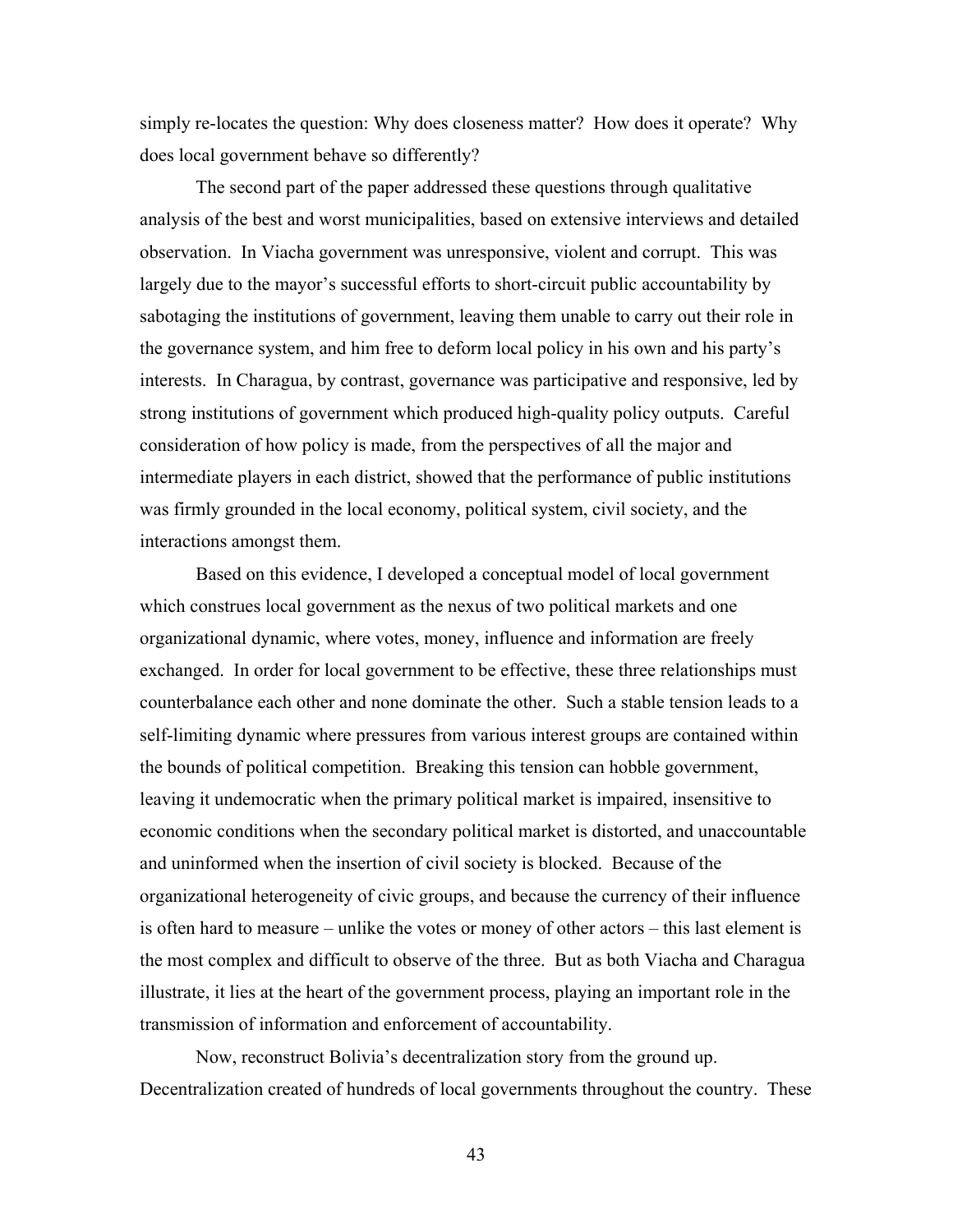proved more sensitive to local conditions, and more accessible to lobbying and grassroots pressure, than a central administration that simply abandoned large expanses of territory as convenience dictated. The superior responsiveness of local government is a product of the structure of local governance, in which power and influence are nurtured and ultimately channeled by voting and information. Indeed, the effectiveness of decentralization as policy reform is largely the result of enabling such local government dynamics throughout the country, where previously no policy-making took place. In so doing, decentralization engaged thousands of neighborhood councils, peasant communities, *ayllus* and *mallkus*, as well as interest groups and business associations which previously had no voice in how their communities were run. By locating real resources and political power in municipal institutions it reached out to rich and poor strata alike offering them the means to improve their lives, and a concrete incentive to participate.

This changed not only the form of government in Bolivia, but also its substance. The relatively few central officials stationed beyond national and regional capitals before 1994 had almost no incentive to concern themselves with local demands. Career success was determined by ministerial fiat unrelated to local outcomes in distant districts. Business interests and the rich might eventually hope to gain some favors from the center, but throughout most of the country ordinary citizens' ordinary concerns were effectively shut out. Decentralization changed this by creating local authorities beholden to local voters. Throughout the national territory it put real power over public resources in the hands of ordinary citizens. And it changed the way the country is run.

This study has ultimately been about the possibility of change, and its message is hopeful. The reform of institutions and their associated incentives can bring about significant, nationwide changes in social and political behavior in the space of a few years. The Bolivian experiment argues against Putnamite assertions that policy performance is determined by thousand-year historical conditioning. When reform creates the opportunity to establish social organizations that improve group welfare, people can rise to the challenge and succeed. This includes the very poor and oppressed. The conditions necessary for reform to prosper are a complex of economic, political and social characteristics, and may well be lacking as often as they are present. But under the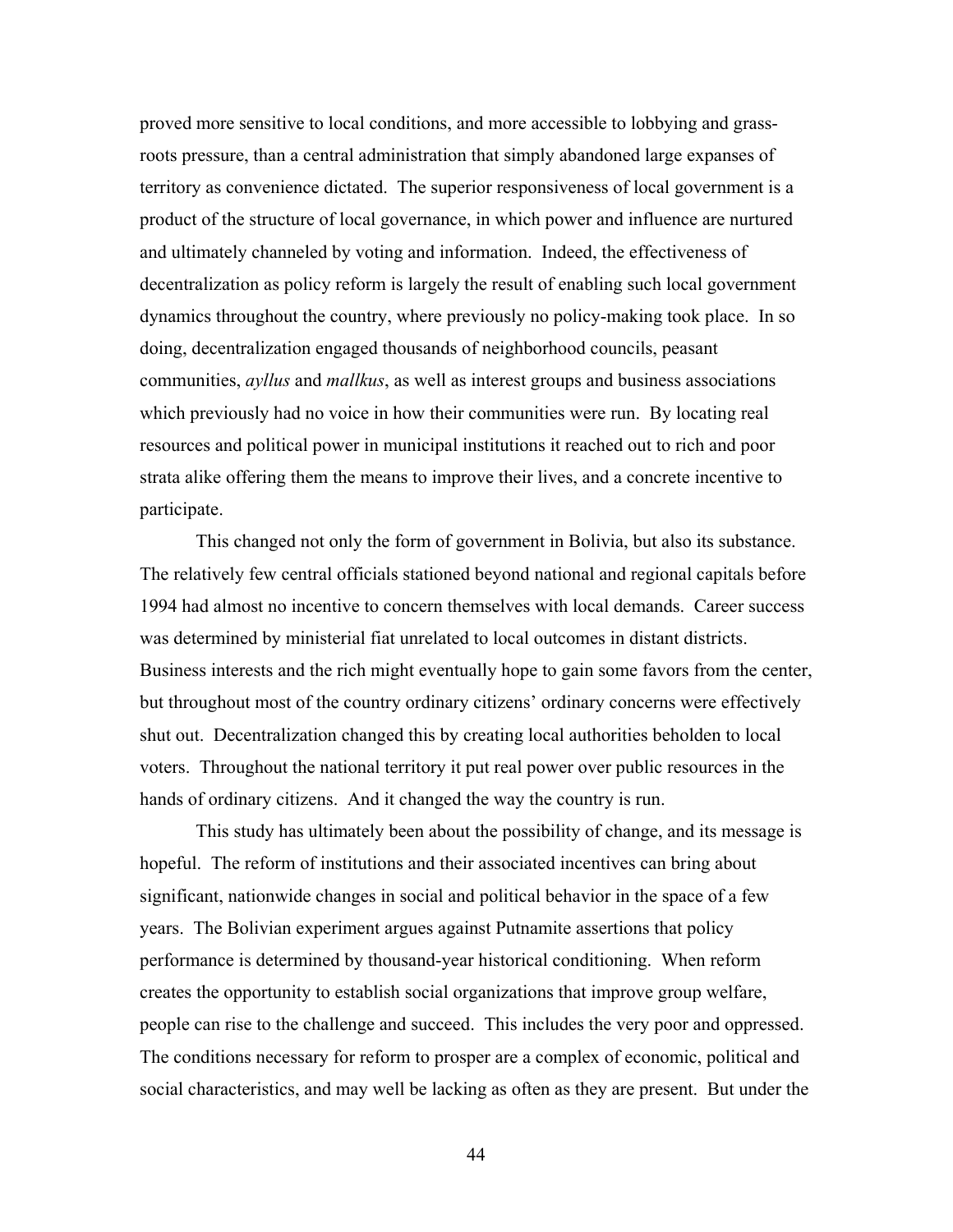right circumstances, decentralizing resources and political authority can generate real accountability where none existed before and improve the quality of government a society achieves.

## **Bibliography**

Albó, X. 1990. Los Guaraní-Chiriguano: La Comunidad Hoy. La Paz: CIPCA.

- Albó, X., A. Godínez, K. Libermann and F. Pifarré. 1990. *Para Comprender Las Culturas Rurales en Bolivia*. 2d ed. La Paz: MEC/CIPCA/UNICEF.
- Alt, J. E. and K. A. Shepsle. (eds.). 1990. *Perspectives on Positive Political Economy.* New York: Cambridge University Press.
- Antezana E., L. 1979. *Proceso y Sentencia a la Reforma Agraria en Bolivia*. La Paz: Los Amigos del Libro.

Arce, T. and P. Rossell. (eds.). 1995. *Hacia Una Propuesta Indígena de Descentralización del Estado*. (CPIB/CIDDEBENI) La Paz: Artes Gráficas Latina.

Ardaya, R. 1996. *La Construcción Municipal de Bolivia*. La Paz: Editora Ateneo.

Atkinson, A. B. and J.E. Stiglitz. 1980. *Lectures on Public Economics.* London: McGraw-Hill.

- Austen-Smith, D. and J. Banks. 1989. "Electoral Accountability and Incumbency." In P. Ordeshook (ed.), *Models of Strategic Choice in Politics.* Ann Arbor: Michigan University Press.
- Bardhan, P. 1996. "The Economics of Decentralisation." Berkeley: Manuscript.
	- 2000. "The Nature of Institutional Impediments to Economic Development." In M. Olson and S. Kahkonen (eds.), *A Not-So-Dismal-Science: A Broader View of Economies and Societies.* New York: Oxford University Press.
	- 2001. "Notes on Decentralization." Berkeley: Manuscript.
- Bardhan, P. and D. Mookherjee. 1998. "Expenditure Decentralization and the Delivery of Public Services in Developing Countries." Working Paper No. C98-104. Berkeley: Center for International and Development Economics Research.
	- 1999. "Relative Capture of Local and Central Governments: An Essay in the Political Economy of Decentralization." Berkeley: Manuscript.
- Bennett, R. J. (ed.). 1990. Decentralization, Local Governments and Markets: Towards a Post-Welfare Agenda. Oxford: Clarendon Press.
- Besley, T. and A. Case. 1995a. "Does Electoral Accountability Affect Economic Policy Choices? Evidence from Gubernatorial Term Limits." *Quarterly Journal of Economics*, 110:769-98.
	- 1995b. "Incumbent Behavior: Vote-Seeking, Tax-Setting, and Yardstick Competition." *American Economic Review*, 85:25-45.
- Besley, T. and S. Coate. 1991. "Public Provision of Private Goods and the Redistribution of Income." *American Economic Review*, 81:979-84.
	- 1995. "Efficient Policy Choice in a Representative Democracy: A Dynamic Analysis." Working Paper: 95/10. Philadelphia: Center for Analytic Research in Economics and Social Science (CARESS), University of Pennsylvania.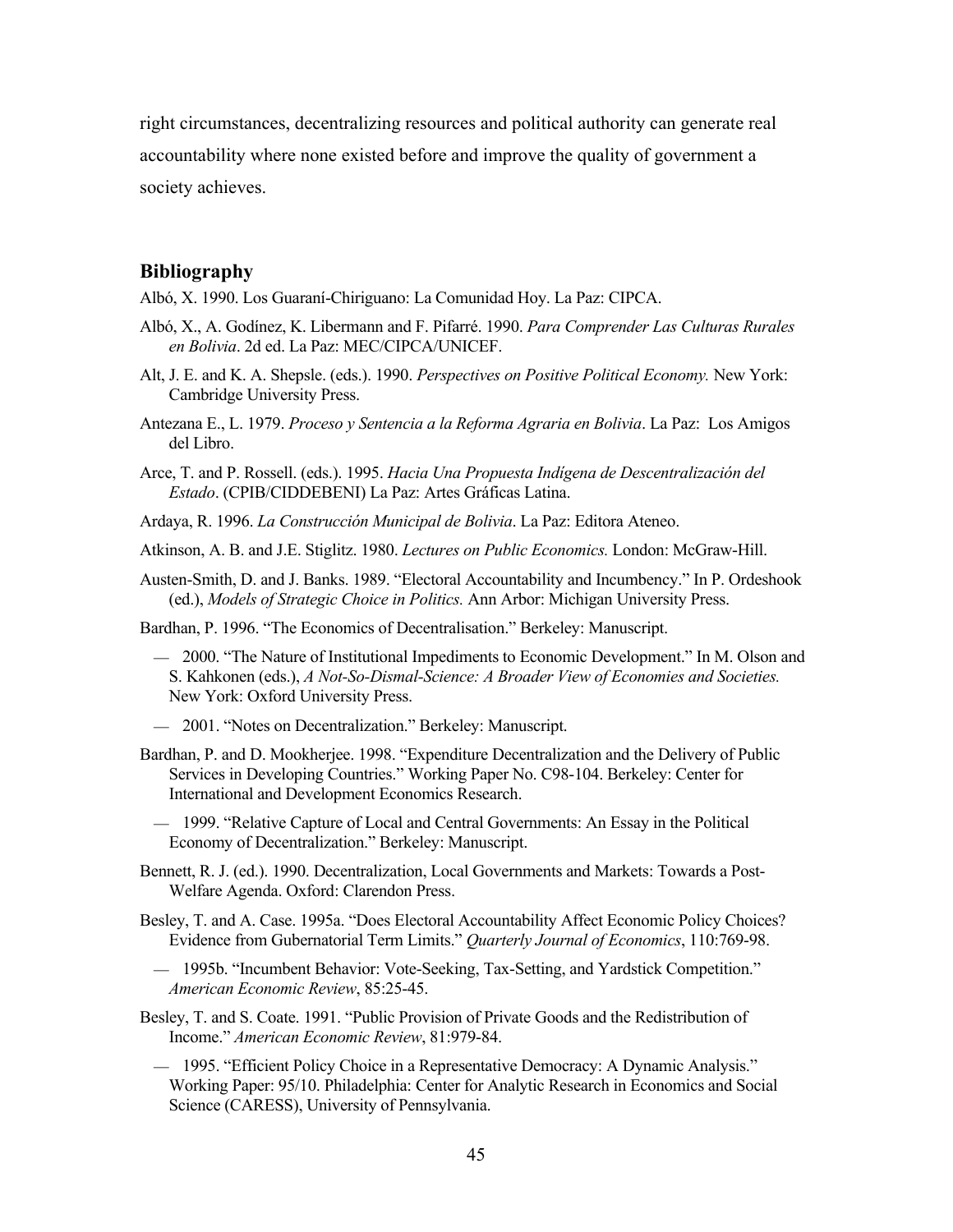- 1997. "An Economic Model of Representative Democracy." *Quarterly Journal of Economics*, 112:85-114.
- 1999. "Centralized versus Decentralized Provision of Local Public Goods: A Political Economy Analysis." NBER Working Paper 7084. Cambridge, MA: National Bureau of Economic Research.
- Bewley, T. 1981. "A Critique of Tiebout's Theory of Local Public Expenditure." *Econometrica*, 49:713-39.
- Bird, R. 1994. "Decentralizing Infrastructure: For Good or Ill?" Policy Research Working Paper 1258. Washington DC: World Bank.
- Blanchard, O. and A. Shleifer. 2000. "Federalism with and without Political Centralization: China versus Russia." NBER Working Paper 7616. Cambridge, MA: National Bureau of Economic Research.
- Bolton, P. and J. Farrell. 1990. "Decentralization, Duplication and Delay." *Journal of Political Economy*, 98:803-26.
- Brett, E. A. 1993a. "Participation Why & When? The Costs and Benefits of Democratic Processes." London School of Economics: Manuscript.

 1993b. "Voluntary Agencies as Development Organizations: Theorizing the Problem of Efficiency and Accountability." *Development and Change*, 24: 269-303.

- Buhlens, C. 1994. In Medina, J. (ed.), *Arakuarenda: Un Centro Intercultural de Capacitación Para el Desarrollo Guaraní.* Arakuarenda/FIS: La Paz.
- Burns, D., R. Hambleton and P. Hogget. 1994. *The Politics of Decentralization: Revitalizing Local Gvernment*. London: Macmillan.
- Calderón G. F. and R. Laserna. 1995. *Paradojas de la Modernidad.* La Paz: CERES Fundación Milenio.
- Campbell, T. 2001. *The Quiet Revolution: The Rise of Political Participation and Leading Cities with Decentralization in Latin America and the Caribbean*. Pittsburgh: University of Pittsburgh Press.
- Cebula, R. J. 1979. *The Determinants of Human Migration*. Lexington, MA: Lexington Books.
- Cheema, G. S. and D. A. Rondinelli. (eds.). 1983. *Decentralization and Development: Policy Implementation in Developing Countries.* Beverly Hills: Sage Publications.
- Clague, C. (ed.). 1997. *Institutions and Economic Development: Growth and Governance in Less-Developed and Post-Socialist Countries*. Baltimore: Johns Hopkins University Press.
- Conyers, D. 1984. "Decentralization and Development: A Review of the Literature." *Public Administration and Development*, 4: 197-97.
- Corte Nacional Electoral (Dirección de Informática*). Estadística de Votación Absoluta: Elecciones Municipales de 1993 y 1995.* Database. La Paz.
- Crook, R. C. and J. Manor. 1994. "Enhancing Participation and Institutional Performance: Democratic Decentralization in South Asia and West Africa." London: Overseas Development Administration.
- Crook, R.C. and A.S. Sverrisson. 1999. "To What Extent Can Decentralized Forms of Government Enhance the Development of Pro-Poor Policies and Improve Poverty-Alleviation Outcomes?" Manuscript.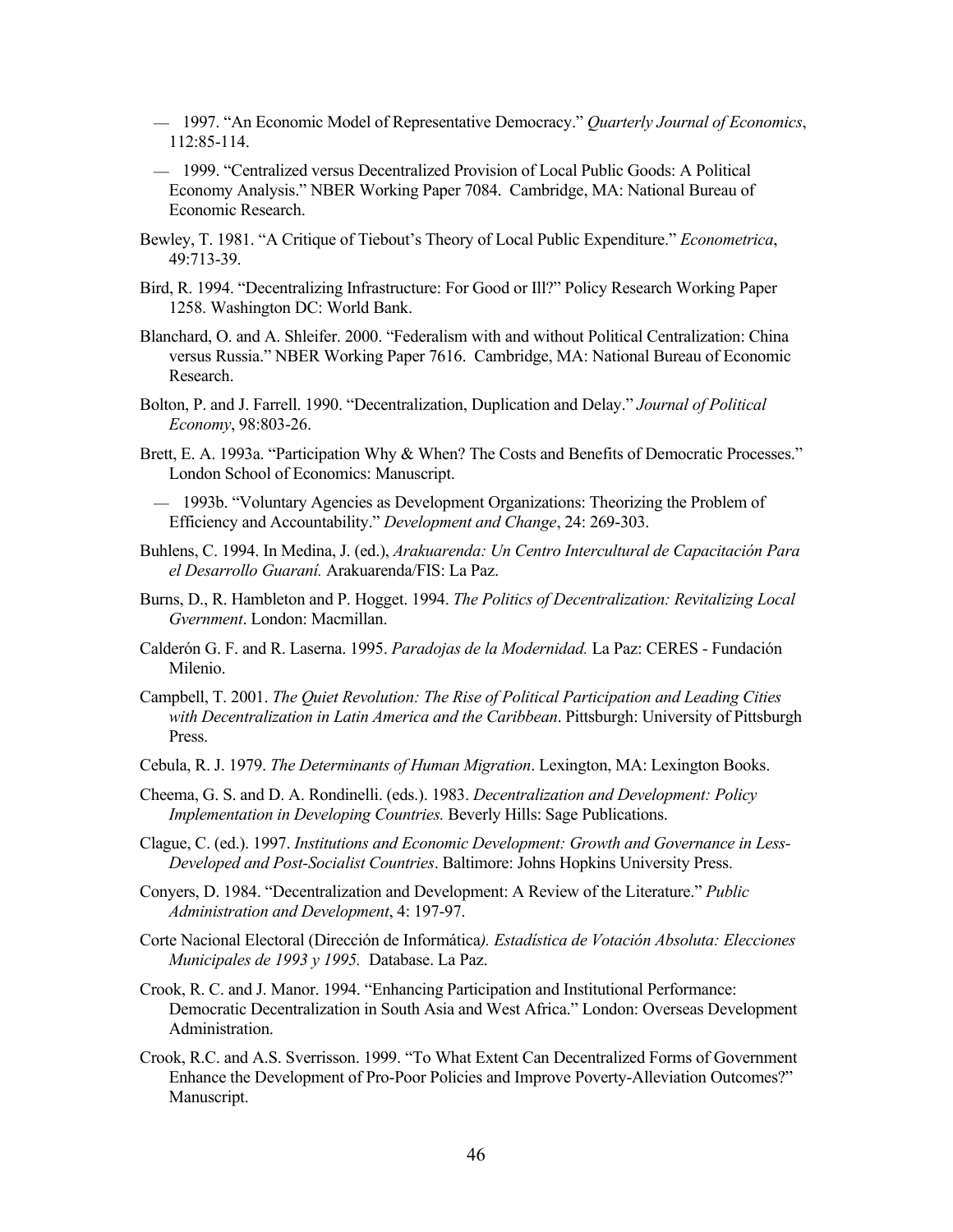- De Mello, L. 2000. "Can Fiscal Decentralization Strengthen Social Capital?" IMF Working Paper WP/00/129. Washington, DC: International Monetary Fund.
- Dillinger, W. and S. B. Webb. 1999. "Decentralization and Fiscal Management in Colombia." Policy Research Working Paper 2122. Washington, DC: World Bank.
- Downs, A. 1957. *An Economic Theory of Democracy.* New York: Harper and Row.
- Dunkerley, J. 1984. *Rebellion in the Veins: Political Struggle in Bolivia 1952-82.* London: Verso.
- Estache, A. (ed.). 1995. "Decentralizing Infrastructure: Advantages and Limitations." World Bank Discussion Paper 290. Washington, DC: World Bank..
- Estache, A. and S. Sinha. 1995. "Does Decentralization Increase Spending on Public Infrastructure?" Policy Research Working Paper 1457. Washington, DC: World Bank.
- Faguet, J.P. 2002a. "Decentralizing the Provision of Public Services in Bolivia: Institutions, Political Competition and the Effectiveness of Local Government." PhD Dissertation, London School of Economics.
	- 2002b. "The Determinants of Central vs. Local Government Investment: Institutions and Politics Matter", DESTIN Working Paper No. 02-38, London School of Economics.
	- Forthcoming. "Does Decentralization Increase Responsiveness to Local Needs? Evidence from Bolivia", *Journal of Public Economics*.
- Fisman, R. and R. Gatti. 2000 . "Decentralization and Corruption: Evidence across Countries." Working Paper No. 2290. Washington, DC: World Bank.
- Galasso, E. and M. Ravallion. 2000. "Distributional Outcomes of a Decentralized Welfare Program." Washington, DC: Manuscript.
- Gonzales-Arana, G. 1992. *El Proceso de Descentralisación Administrativa en Bolivia*. La Paz: Los Amigos del Libro.
- Gray, G. and C. H. Molina. 1997. "Popular Participation and Decentralization in Bolivia: Building Accountability From the Grass Roots." La Paz: Manuscript.
- Grupo DRU, Unidad de Investigación y Analisis, Secretaría Nacional de Participación Popular. 1996. *Participación Popular: Avances y Obstáculos*. G. Rojas. (ed.). La Paz: CID.
- Hanson, R. L. and J. T. Hartman. 1994. "Do Welfare Magnets Attract?" Madison: Institute for Research on Poverty, University of Wisconsin at Madison.
- Humplick, F. and A. Moini-Araghi. 1996. "Decentralized Structures for Providing Roads: A Cross-Country Comparison." Policy Research Working Paper 1658. Washington, DC: World Bank.
- Huther, J. and A. Shah. 1998. "Applying a Simple Measure of Good Governance to the Debate on Fiscal Decentralization." Policy Research Working Paper 1894. Washington, DC: World Bank.
- Inman, R. P. 1979. "The Fiscal Performance of Local Governments: An Interpretative Review." In P. Mieszkowski and M. Straszheim (eds.), *Current Issues in Urban Economics*. Baltimore: Johns Hopkins University Press.
- Instituto Nacional de Estadística. 1992. *Censo Nacional de Población y Vivenda*. La Paz: INE.
- Klein, H. 1993. *Historia de Bolivia.* La Paz: Libreria-Editorial Juventud.
- Manor, J. 1997. Lecture given at "Technical Consultation on Decentralization for Rural Development." Rome, 16-18 December 1997.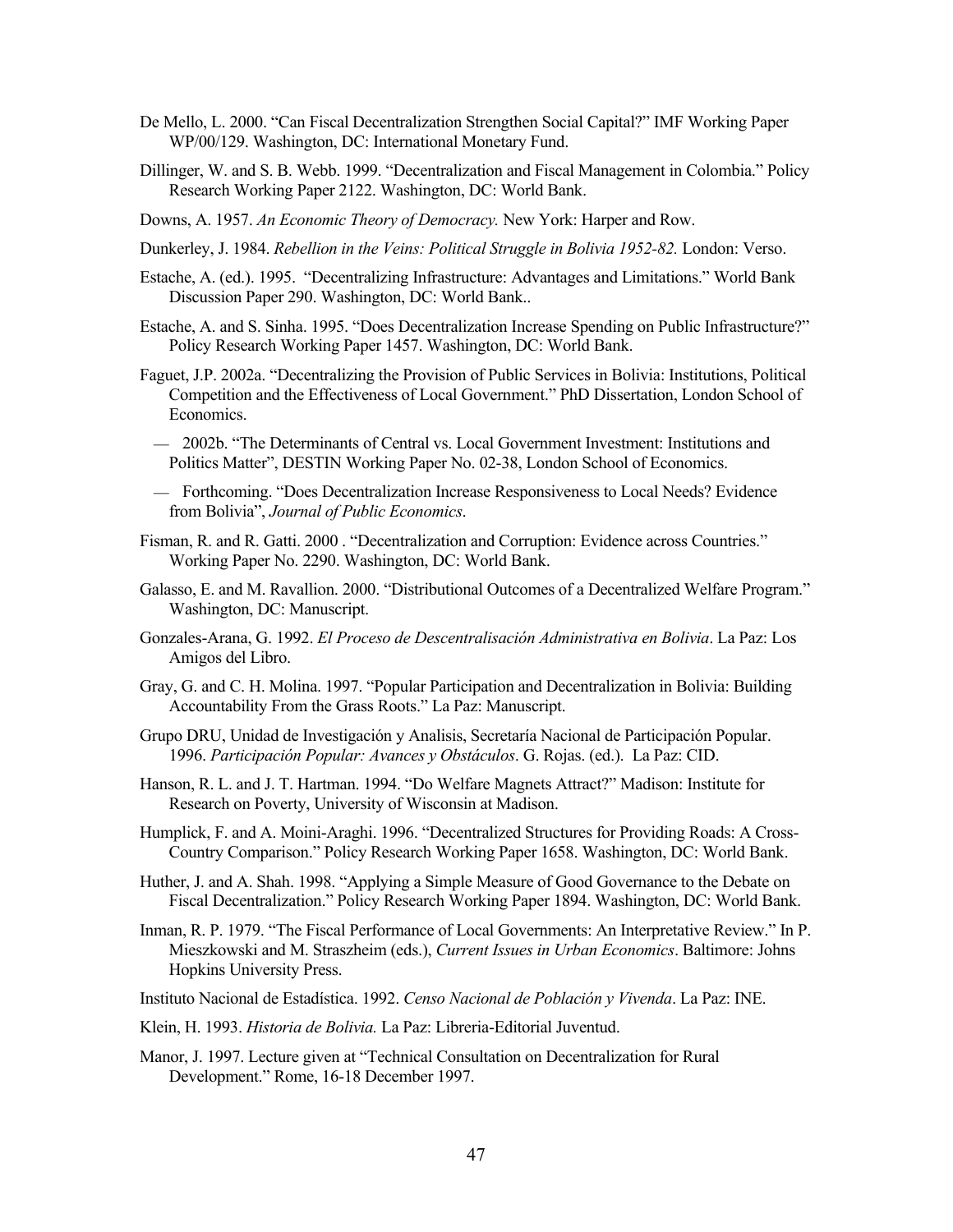1999. *The Political Economy of Democratic Decentralization*. Washington, DC: The World Bank

- Medina, J. (ed.). 1994. *Arakuarenda: Un Centro Intercultural de Capacitación Para el Desarrollo Guaraní.* Arakuarenda/FIS: La Paz.
- Ministerio de la Presidencia. 1997. *Comportamiento Electoral de la Población Boliviana 1993-1997*. La Paz: W Producciones SRL.
- Molina Monasterios, F. 1997. *Historia de la Paticipación Popular*. La Paz: Ministerio de Desarrollo Humano - Secretaría Nacional de Participación Popular.
- Nickson, R. A. 1995. *Local government in Latin America*. Boulder: L. Rienner.
- Oates, W. 1972. *Fiscal Federalism.* New York: Harcourt Brace.
- Olson, M. 1965. *The Logic of Collective Action*. Cambridge, MA: Harvard University Press.
- 2000b. *Power and Prosperity: Outgrowing Communist and Capitalist Dictatorships*. New York: Basic Books.
- Olson, M. and S. Kahkonen. (eds.). 2000. *A Not-So-Dismal-Science: A Broader View of Economies and Societies.* New York: Oxford University Press.
- Ostrom, E., L. Schroeder and S. Wynne. 1993. *Institutional Incentives and Sustainable Development: Infrastructure Policies in Perspective.* Boulder: Westview Press.
- Parker, A. 1995. "Decentralization: The Way Forward for Rural Development?" Policy Research Working Paper 1475. Washington, DC: World Bank.
- Pifarré, F. 1989. *Los Guaraní-Chiriguano: Historia de un Pueblo.* La Paz: CIPCA.
- Piriou-Sall, S. 1998. "Decentralization and Rural Development: A Review of Evidence." Washington, DC: Manuscript.
- Prud'homme, R. 1995. "On the Dangers of Decentralization." *World Bank Research Observer,*  10:210-26
- Putnam, R. D. 1993. *Making Democracy Work: Civic Traditions in Modern Italy.* Princeton: Princeton University Press.
- Rejas S. J. 1992. *El Campesinado y su Insercion en el Mercado*. Cuzco: Centro de Estudios Regionales Andinos "Bartolome de las Casas".
- Roca, J. L. 1990. *Fisonomía del Regionalismo Boliviano*. La Paz: Los Amigos del Libro.
- Rojas, G. And L. Verdesoto. 1997. *La Participación Popular como Reforma de la Política: Evidencia de una Cultura Democrática Boliviana*. La Paz: Muela de Diablo.
- Rondinelli, D. A. 1981. "Government Decentralization in Comparative Perspective: Theory and Practice in Developing Countries." *International Review of Administrative Sciences*, 47:133-45.
	- 1990. "Decentralization, Territorial Power and the State: A Critical Response." *Development and Change*, 21:491-500.
- Rondinelli, D. A., G. S. Cheema and J. Nellis. 1983. "Decentralization in Developing Countries: A Review of Recent Experience." World Bank Staff Working Paper No.581. Washington, DC: World Bank.
- Rondinelli, D. A., J. S. McCullough and R. W. Johnson. 1989. "Analysing Decentralization Policies in Developing Countries: A Political Economy Framework." *Development and Change*, 20:57- 87.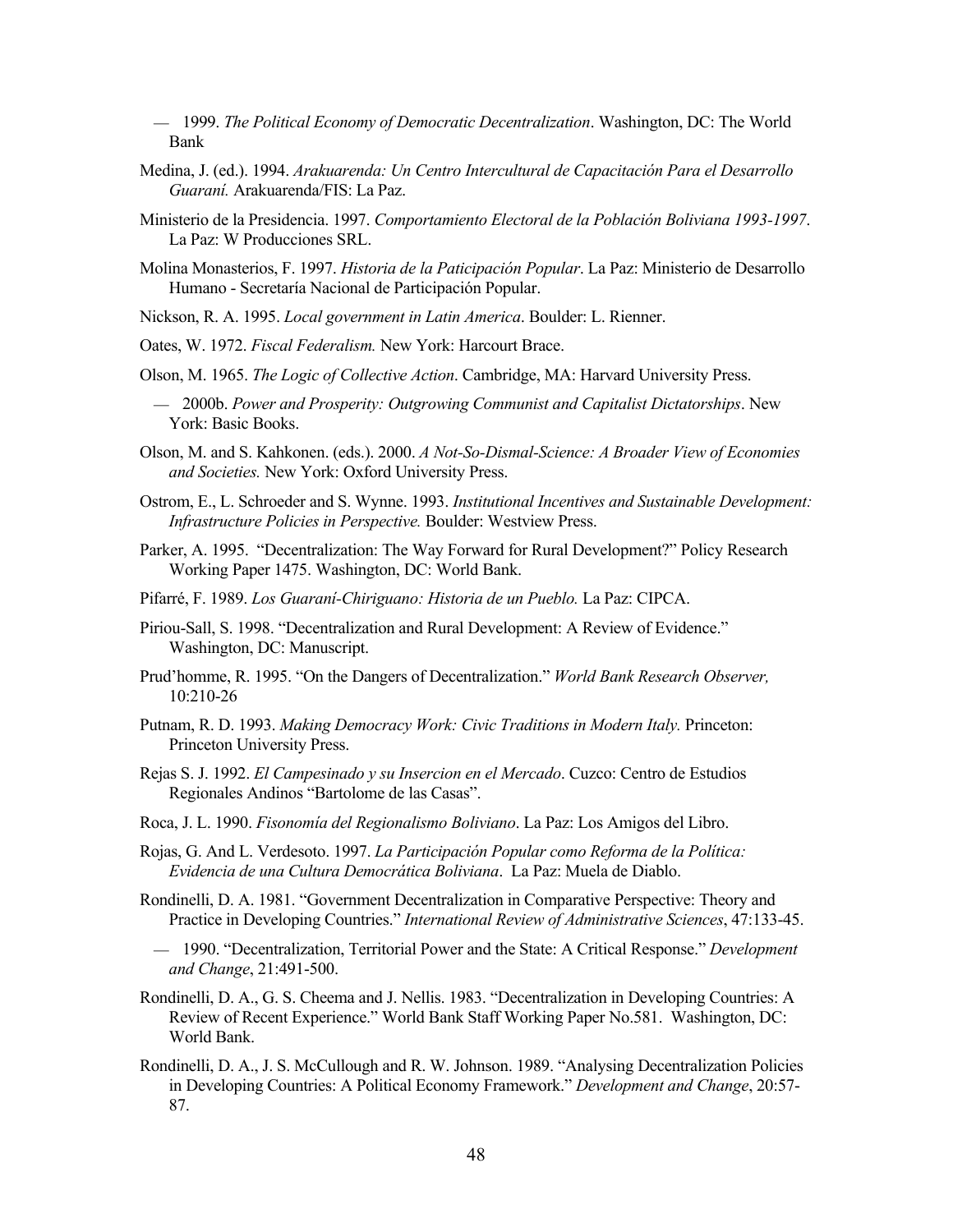Samoff, J. 1990. "Decentralization: The Politics of Interventionism." *Development and Change*, 21:513-30.

Secretaría Nacional de Inversión Pública y Financiamento Externo. 1997. *Censo Municipal*. La Paz.

- Secretaría Nacional de Participación Popular, Ministerio de Desarrollo Sostenible y Medio Ambiente, 1994. *Ley de Participación Popular, Reglamento de las Organizaciones Territoriales de Base*. La Paz.
	- 1997. *Matriz Resumen de las Auditorías SAYCO Practicadas en Gobiernos Municipales Categoría "C" (Pob. Mayor a 15,000 y Menor a 50,000 Hab.) Efectuados a la Fecha*. La Paz.
- Shah, A. 1994. "The Reform of Inter-Governmental Fiscal Relations in Developing and Emerging Market Economies." Policy and Research Series Paper 23. Washington DC: World Bank.
	- 1998a. "Fiscal Federalism and Macroeconomic Governance: For Better or for Worse?" Policy Research Working Paper 2005. Washington DC: World Bank.
- 1998b. "Balance, Accountability and Responsiveness: Lessons about Decentralization." Policy Research Working Paper 2021. Washington DC: World Bank.
- Slater, D. 1989. "Territorial Power and the Peripheral State: The Issue of Decentralization." *Development and Change*, 20:501-31.
- Smith, B.C. 1985. *Decentralization: The Territorial Dimension of the State*. London: George Allen & Unwin.
- Smoke, P. 2001. "Fiscal Decentralization in Developing Countries: A Review of Current Concepts and Practice." Democracy, Governance and Human Rights Programme Paper No. 2. Geneva: UNRISD.
- Tanzi, V. 1995. "Fiscal Federalism and Decentralization: A Review of Some Efficiency and Macroeconomic Aspects." Annual World Bank Conference on Development Economics. Washington, DC: World Bank.
- Tarrow, S. 1996. "Making Social Science Work Across Space and Time: A Critical Reflection on Robert Putnam's *Making Democracy Work.*" *American Political Science Review*, 90:389-97.
- Ticona Alejo, E. and X. Albó. 1997. *Jesús de Machaqa: La Marka Rebelde 3. La Lucha Por el Poder Comunal.* La Paz: CIPCA/CEDOIN.
- Ticona Alejo, E., G. Rojas and X. Albó. 1995. *Votos y Wiphalas: Campesinos y Pueblos Originarios en Democracia*. La Paz: Fundación Milenio - CIPCA.
- Tiebout, C. M. 1956. "A Pure Theory of Local Expenditures." *Journal of Political Economy,* 64:416- 24.
- Toranzo, C. F. 1994. *Reflexiones sobre la Descentralización*. La Paz: ILDIS-PROADE.
- Treisman, D. 1999. "Political Decentralization and Economic Reform: A Game-Theoretic Analysis." *American Journal of Political Science*, 43: 488-517.
- Tuchschneider, D. 1996. "Una Visión desde la Planificación Participativa Municipal." In Grupo DRU, UIA-SNPP. *Participación Popular: Avances y Obstáculos*. G. Rojas. (ed.). La Paz: CID.
- Unidad de Comunicación, Secretaría Nacional de Participación Popular. 1995. *Debate Nacional sobre la Ley de Participación Popular*. La Paz: Secretaría Nacional de Participación Popular.
- United Nations Development Program (UNDP). 1993. *Informe Sobre Desarrollo Humano 1993*. Madrid: CIDEAL.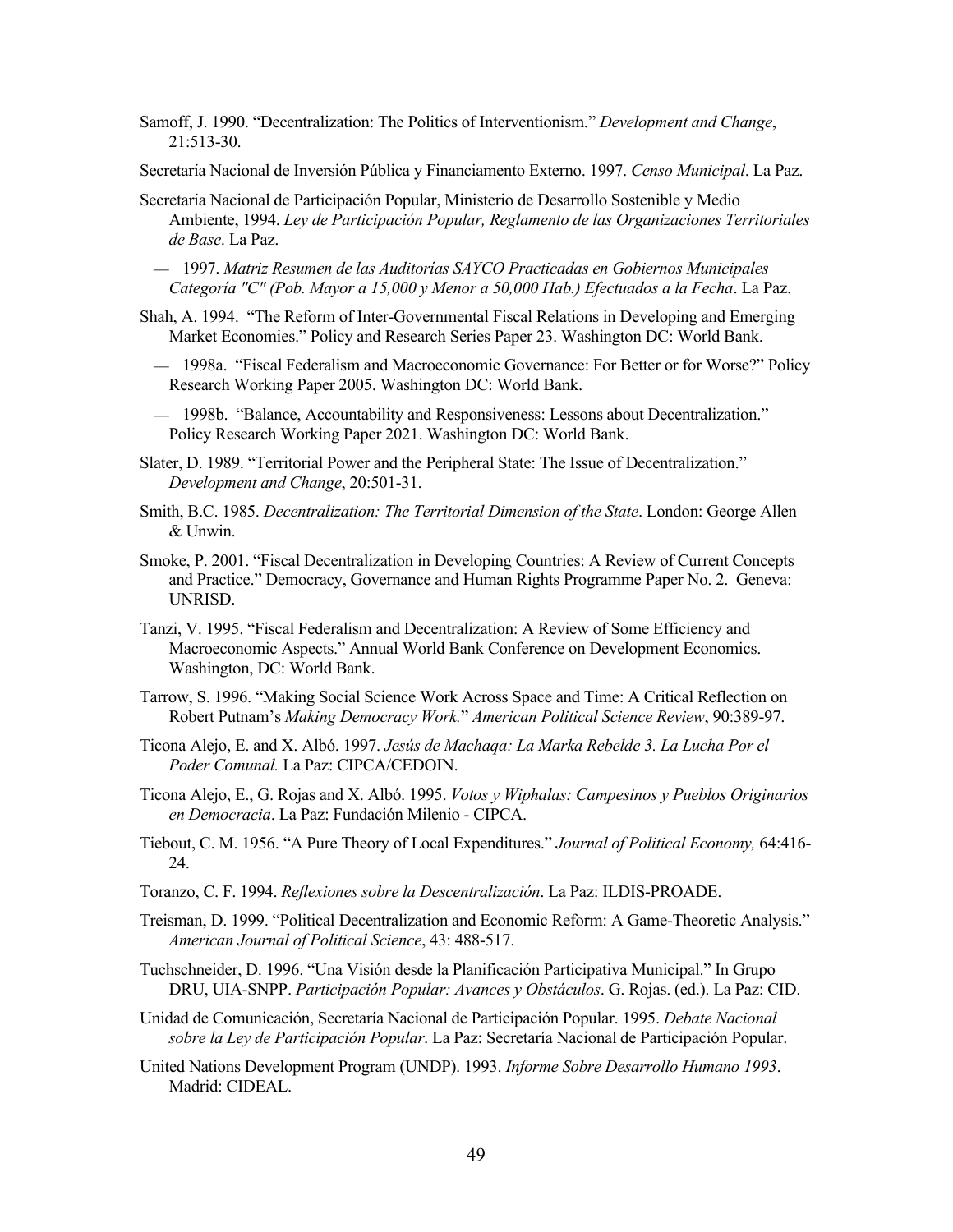- Wallis, J. J. and W. E. Oates. 1988. "Decentralization in the Public Sector: An Empirical Study of State and Local Government." In H.S. Rosen (ed.). *Fiscal Federalism: Quantitative Studies*. Chicago: University of Chicago Press.
- Weingast, B. R. 1995. "The Economic Role of Political Institutions: Market-Preserving Federalism and Economic Development." *Journal of Law, Economics, & Organization*, 11:1-31.
- Williamson, O. E. (ed.). 1995. *Organizational Theory: From Chester Barnard to the Present and Beyond*. Expanded Edition. New York: Oxford University Press.
- Wolman, H. 1990. "Decentralization: What It Is and Why We Should Care." In Bennett, R. J. (ed.), *Decentralization, Local Governments and Markets: Towards a Post-Welfare Agenda*. Oxford: Clarendon Press.
- World Bank. 1994. *World Development Report: Infrastructure for Development*. New York: Oxford University Press.
- World Bank. 1995. "Colombia Local Government Capacity: Beyond Technical Assistance." World Bank Report 14085-C. Washington, DC: World Bank.
- Zax, J. S. 1989. "Initiatives and Government Expenditures." *Public Choice*, 63:267-77.

## **Interview List**

#### *Charagua*

Florencio Antuni Sánchez (a), oversight committee president, interview, Charagua, 1 April 1997.

- Florencio Antuni Sánchez (b), oversight committee president, interview, Charagua, 30 October 1997.
- Wilfredo Anzoátegui Vaca, hospital director, interview, Charagua, 30 October 1997.

Oscar Hugo Aramayo Caballero, district director of education, interview, Charagua, 4 April 1997.

José Durán, Social Investment Fund finance director, interview, 3 October 1997.

Nelson Egüez Gutiérrez, MNR chief, interview, Charagua, 30 October 1997.

Edgar Gutiérrez Hurtado (a), ADN chief, interview, Charagua, 28 October 1997.

Edgar Gutiérrez Hurtado (b), district officer, interview, Charagua, 28 October 1997.

Juan Carlos Gutiérrez, Cattle Ranchers' Association of the Cordillera president, interview, Charagua, 1 April 1997.

Rolando Gutiérrez, municipal councilman (MNR), interview, Charagua, 2 April 1997.

Dante Hurtado Salse, oversight committee secretary, interview, Charagua, 30 October 1997.

Fernando Muñoz Franco, Social Investment Fund departmental director, interview, Santa Cruz, 31 March 1997.

Eulogio Núñez, CIPCA director (NGO) and municipal adviser, interview, Charagua, 2 April 1997.

Rosario Pantoja de Cuéllar, education center director, interview, Charagua, 4 April 1997.

Pedro Fidel Ribera Caballero, member of the directorate of AGACOR, interview, Charagua, 30 October 1997.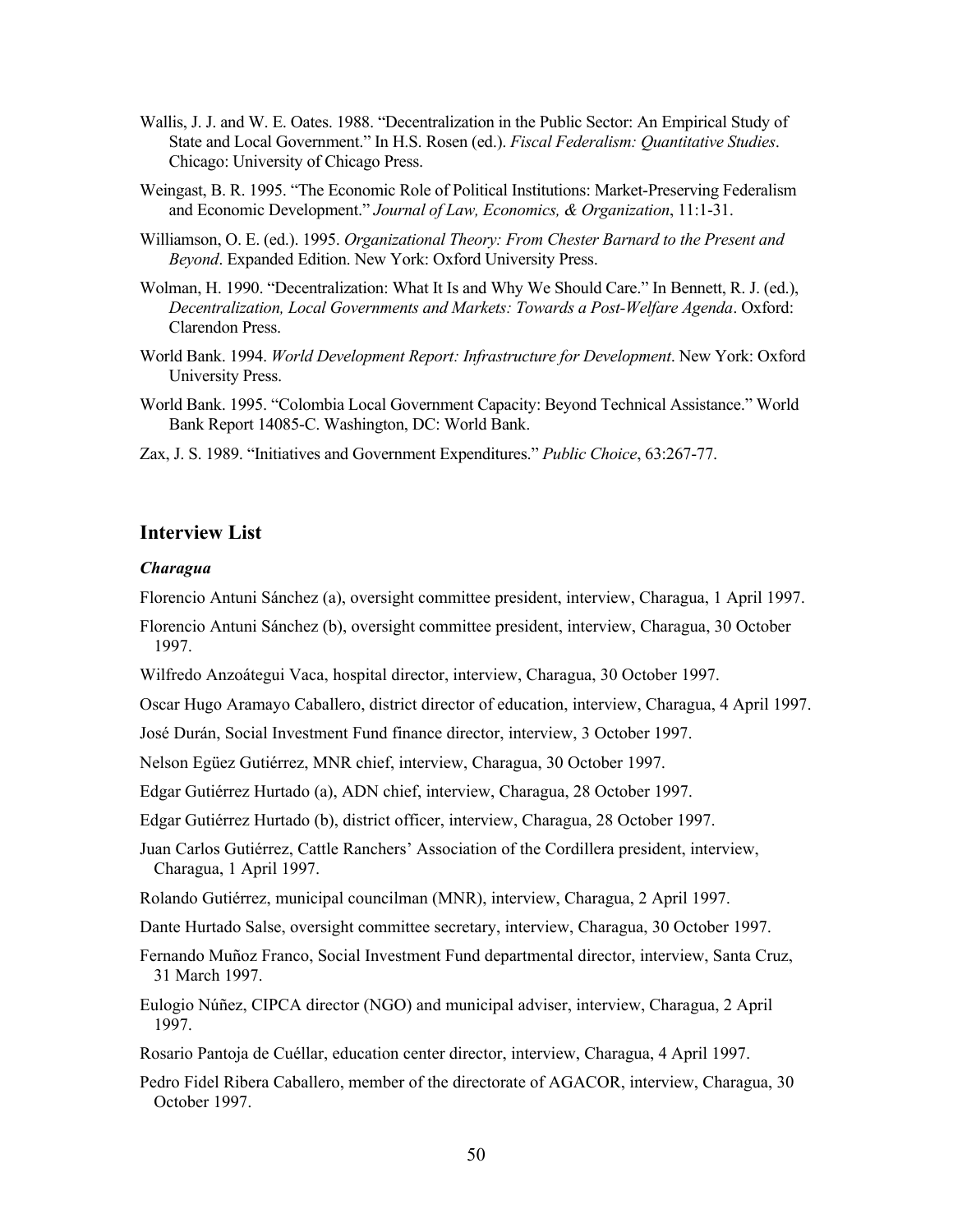Fr. Luis Roma, parish priest, interview, Charagua, 29 October 1997.

Fr. Gabriel Sequier (Tianou Pirou), parish priest, interview, Izozo, 3 April 1997.

Luis Saucedo Tapia (a), mayor, interview, Santa Cruz, 31 March 1997.

Luis Saucedo Tapia (b), mayor, interview, Charagua, 1 April 1997.

Luis Saucedo Tapia (c), mayor, interview, Charagua, 27 October 1997.

Julián Segundo Chipipi, municipal councilman (MNR), interview, Charagua, 2 April 1997.

- Crispín Solano Menacho, municipal councilman (MBL) and ex-oversight committee president, interview, Charagua, 28 October 1997.
- Abelardo Vargas Portales, municipal council president (ADN), interview, Charagua, 1 April 1997.
- Abelardo Vargas Portales and Abilio Vaca, municipal council president and councilman (ADN and MBL) respectively, interview, Charagua, 28 October 1997.

Roberto Vargas, chief financial officer, interview, Charagua, 30 October 1997.

Lt.Col. Fair Eduardo Villaroel, army garrison commander, interview, Charagua, 2 April 1997.

#### *Community and Grass-Roots Organizations*

- Acae: Israel Romero Macuendí and Florencio Altamirano, community leader and community member, interview, Acae, 2 April 1997.
- La Brecha: Francisco Chávez Flores, Delcio Moreno Candia, Mario Arreaga, Andrés Chávez Flores, Vicente Moreno, and Licelio Cuéllar Martínez, community leader, aid to the *capitanía*, hospital administrator, nursing assistant, school association president and Alto Izozo district deputy, interview, La Brecha, 3 April 1997.
- La Brecha: Francisco Chávez, Alberto Rodríguez and Ignacio Álvarez, community leader, adviser to the *capitanía grande*, and community member, interview, La Brecha, 28 October 1997.
- Charagua: Walter García Juárez and Jorge Cortez Romero, community association president and community member, interview, Charagua, 3 April 1997.
- Charagua: Omar Quiroga Antelo, neighborhood council president, interview, Charagua, 30 October 1997.
- Charagua Station: Abelino Sánchez Ramírez, neighborhood council vice-president, interview, Charagua Station, 30 October 1997.
- Copere Brecha: Leoncio Pabaroa and Javier Yupico, interim community leader and ex-leader, interview, Copere Brecha, 29 October 1997.
- El Espino: Pablo Carrillo and Marcial Arumbari, community leader and officer, interview, El Espino, 4 April 1997.
- El Espino: Paul Carrillo, Ricardo Melgar and Marcial Arumbari, community leader, community member, and community officer, interview, El Espino, 31 October 1997.
- Isiporenda: Hilda Ibáñez vda. de Castro and Vidal Durán Sala, community leader and adviser, interview, Isiporenda, 29 October 1997.
- Kapiwasuti: Demetrio Caurey and Florencio Altamirano, president of the community irrigation committee and infrastructure officer, interview, Kapiwasuti, 2 April 1997.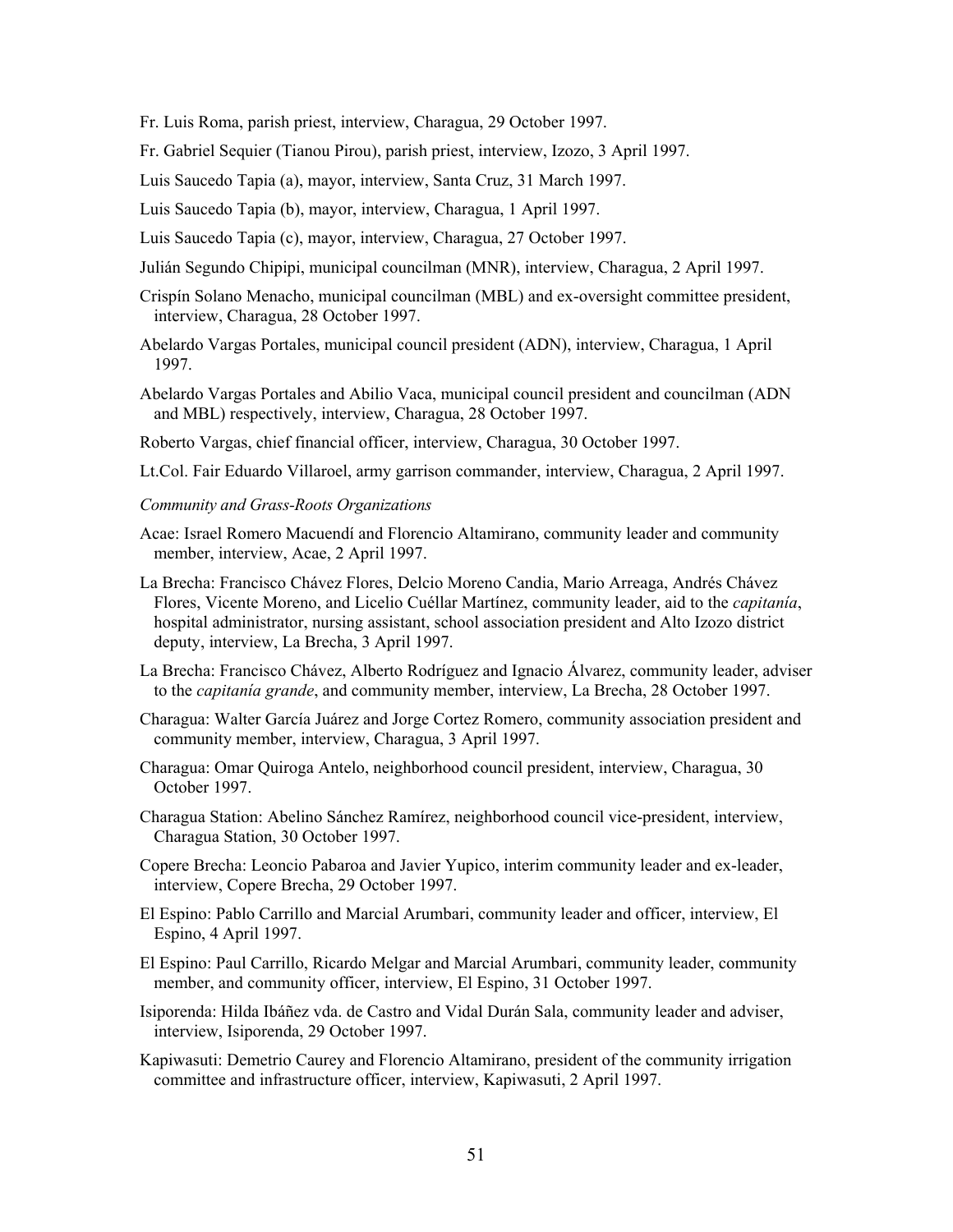- Rancho Nuevo: Luis García and Hipólito Sirari Ena, community founder/adviser to the *capitanía*, and community leader, interview, Rancho Nuevo, 28 October 1997.
- Taputamí: Josué Aiduare and Florencio Aiduare, community leaders, interview, Taputamí, 2 April 1997.
- Yapiroa: Pablo Diego Vaca and David Segundo, community leader and adviser, interview, Yapiroa, 3 April 1997.

#### *Viacha*

Reynaldo Aguilar, district director of health, interview, Viacha, 10 October 1997.

- Celestino Arauz, sub-prefecture general secretary (disputed), interview, Viacha, 9 October 1997.
- Juan Carlos Blanco, CBN bottling plant director, interview, Viacha, 16 October 1997.

Edwin Callisaya, mayor, interview, Viacha, 18 March 1997.

- José Luis Claros, CBN production supervisor, interview, Viacha, 21 March 1997.
- Donato Cuéllar Cusi, Agapito Yujra, Manuel Colque and Carmelo Quispe, municipal councilmen (all UCS), interview, Viacha, 15 October 1997.
- Lt.Col. Adolfo Dávila Chacón,  $1<sup>st</sup> Division, GADA 231 commander (local army garrison),$ interview, Viacha, 19 March 1997.
- Luis González, Social Investment Fund departmental director, interview and site visits, Viacha, 17 March 1997.
- Fr. Justino Limachi, parish priest, interview, Viacha, 16 October 1997.
- Gladys Lozano, sub-prefect, interview, Viacha, 17 March 1997.
- Maria Luisa Lucuy, district director of education, interview, Viacha, 15 October 1997.
- Oscar Alfonso Magnani Meyta and Franklin Carlo Megillanes, district director of education and education technician, interview, Viacha, 21 March 1997.
- Rolando Marín Ibáñez, chief financial officer, interview, Viacha, 17 March 1997.
- Max Mercado Mozo, federation of neighborhood councils (2) president, interview, Viacha, 11 October 1997.
- Carlos Núñez, *Sociedad Boliviana de Cementos* (SOBOCE) financial director, interview, Viacha, 19 March 1997.
- Tomás Palacios Rodríguez, Condepa chief, interview, Viacha, 15 October 1997.
- Luis Paz, Incerpaz CEO, interview, Viacha, 15 October 1997.
- Huber Quintela Alarcón (a), municipal council president, interview, Viacha, 10 October 1997.
- Huber Quintela Alarcón (b), MNR chief, interview, Viacha, 16 October 1997.
- Huber Quintela Alarcón and Esteban Ticona, municipal councilmen (MNR and Condepa), interview, Viacha, 18 March 1997.
- Remigio Quispe Mendoza, Walter Patzi Paty and Nemesio Mamani Fernández, oversight committee (1) president, federation of neighborhood councils (1) president and federation officer respectively, interview, Viacha, 18 March 1997.
- Jorge Rada, chief financial officer, interview, Viacha, 15 October 1997.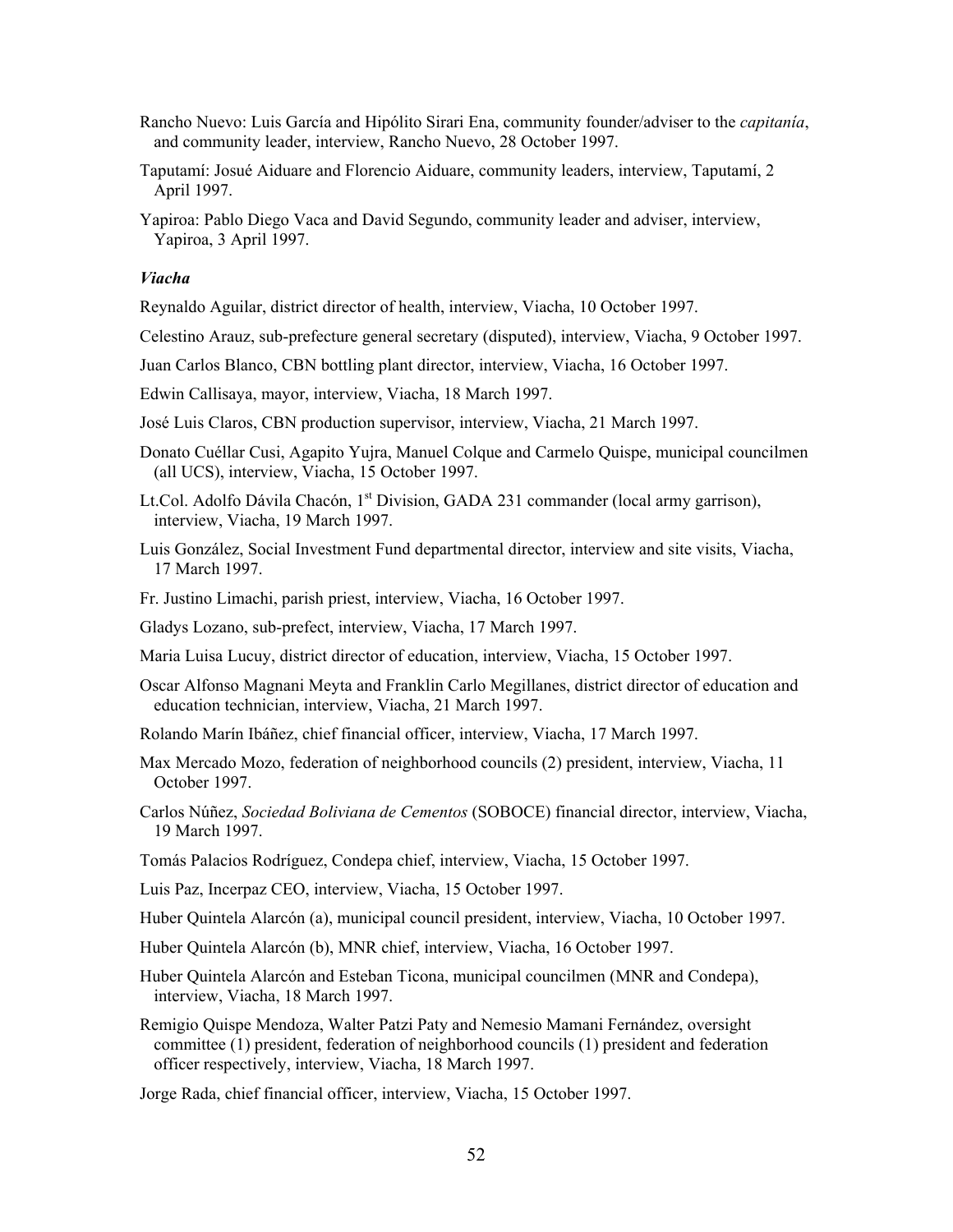Edgar Robles, mayor, interview, Viacha, 10 October 1997.

Antonio Soto, MIR chief, interview, Viacha, 10 October 1997.

Esteban Ticona, municipal councilman, interview, Viacha, 9 October 1997.

- Hipólito Tovar, Alejandro Yujra Laura and Rony Morales Quispe, oversight committee (2) president, vice-president and officer, interview, Viacha, 19 May 1997.
- Hipólito Tovar and Rony Morales Quispe, oversight committee (2) president and officer, interview and site visits, Viacha, 21 May 1997.

*Community and Grass-Roots Organizations* 

Canton Chama: Severo Guarachi Ramos, community officer, interview, Viacha, 17 May 1997.

- District Five: Alicia Rodríguez, women's leader, interview, Viacha, 17 May 1997.
- District Six: Gerónimo Colque Velarde, community officer, interview, Viacha, 17 May 1997.
- Názacara: Juan Laurel Hinojosa, Dona Francisca Plata de Maldonado, Julio Choque Huanca and Jaime Gómez, community coordinator, community leader, education officer and school director, interview, Názacara, 14 October 1997.
- Rosapata: Marcelino Chuy Quenta, Cecilio Plata Flores, Teodoro Casita Ticona and Daniel Mamani Churra, community leader, community education officer, school teacher and school teacher, interview, Rosapata, 14 October 1997.
- Santa Ana de Machaqa: Francisco Juliano Paz, community officer, interview, Viacha, 18 March 1997.
- Santa Ana de Machaqa: José Quezo Cusi, Lorenzo Julián and Olga Cusi de Julián, community leader, teacher and electoral notary, and *Plan Internacional* liaison, interview, Santa Ana de Machaqa, 23 March 1997.
- Titik'ana Tacaca: Genaro Mamani Chiri, Gumercindo Vito Guarachi, Saturnino Tola Mamani, and Doroteo Callisaya Mamani, community leader, district officer, representative to the Federation of Ayllus and indigenous communities of Ingavi Province (FACOPI), and community officer, interview, Titik'ana Takaka, 20 March 1997.

Viacha: Simon Canavi Rojas, community officer, interview, Viacha, 17 May 1997.

Villa Santiago de Chacoma: Eulogio Choque and Valentín Atahuichi Callisaya, cantonal officer and community construction officer, interview, Villa Santiago de Chacoma, 11 October 1997.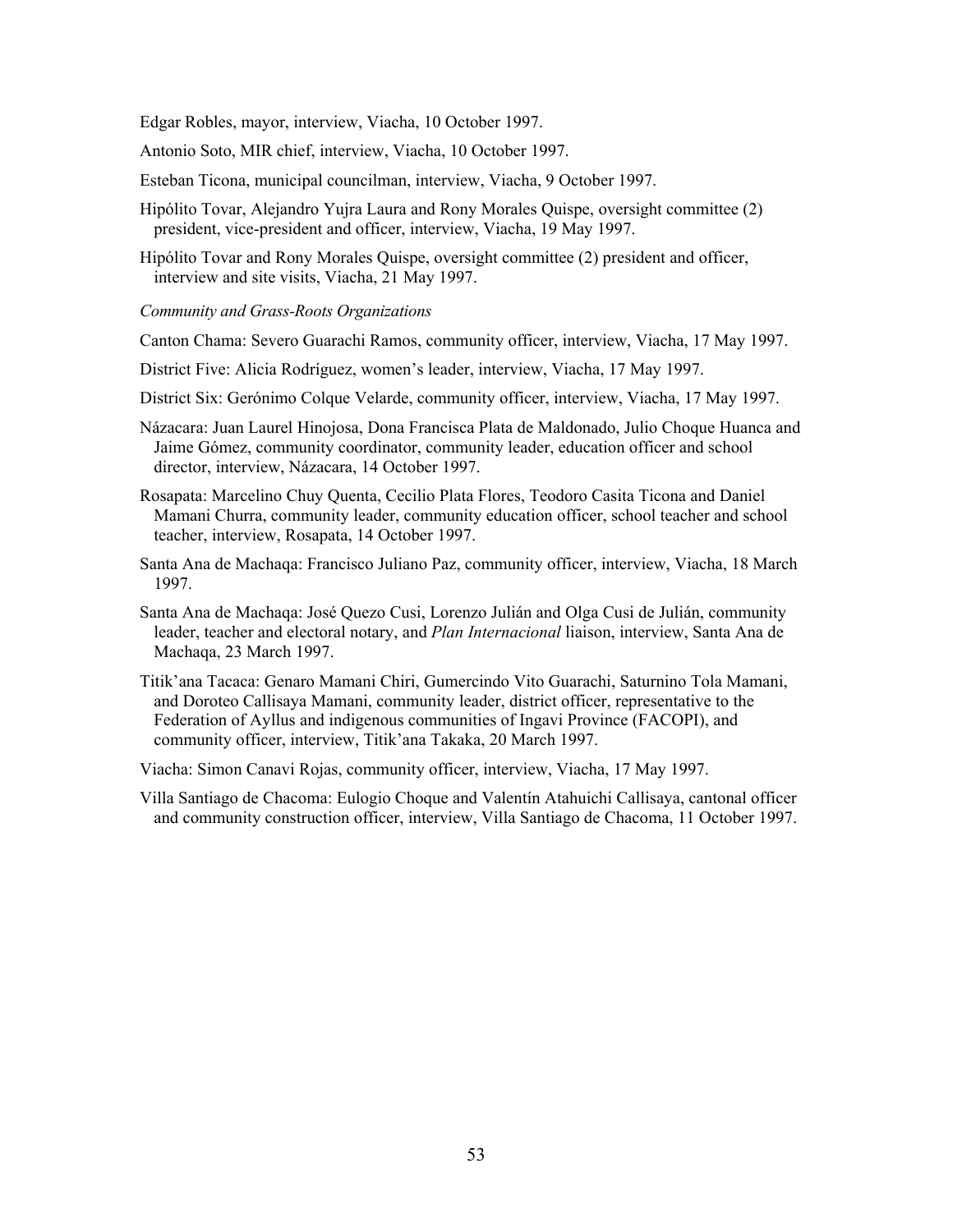## **Annex 1 – Econometric Models of Responsiveness to Local Need**

Results on decentralization and responsiveness to local needs are taken from Faguet (forthcoming), which contains further details on methodology and additional results. My estimation method begins with the model

$$
G_{mt} = \beta_1 \alpha_m + \beta_2 \alpha^*_{m} + \beta_3 \delta_t + \varepsilon_{mt}
$$
\n(A.1)

where G<sub>mt</sub> is sector-by-sector investment in public goods subscripted by municipality and year,  $\alpha_m$  and  $\delta_t$  are vectors of state and year dummy variables as per above, and  $\alpha_{m}^{*}$  is the product of  $\alpha_m$  and a decentralization dummy variable which takes the values 0 before 1994 and 1 after (i.e. post-decentralization).<sup>40</sup> Investment patterns are thus decomposed into three terms: a state effect,  $\alpha_m$ , which captures all of the characteristics of a state fixed in time, a year effect,  $\delta_t$ , which captures year shocks and time-specific characteristics, and a decentralization-interacted state effect,  $\alpha_{m}^{*}$ , which captures state-specific characteristics commencing in 1994 which were previously absent. As decentralized public goods provision began in 1994, this term will capture the effects of local government, local civic associations and other local institutions that sprang up with the reform, and social and political dynamics more generally that impact upon local government but lay dormant under central rule. The data cover the period 1987-1996.

I then place the *differences* in state dummy coefficients on the LHS and estimate the model

$$
\beta_2 - \beta_1 = \zeta S_m + \eta Z_m + \varepsilon_m \tag{A.2}
$$

for each of ten sectors, where S is a scalar or vector of the existing stock of public services (variously defined, as we will see below) at an initial period, and Z is a vector of institutional and civic variables, both indexed by municipality m. This approach isolates those changes in investment patterns resulting from a move to a decentralized regime and then examines its determinants. The LHS variable should by construction be unrelated to all factors which remain constant between the two periods, and thus I omit socioeconomic, regional and other variables which do not vary between the centralized and

<span id="page-54-0"></span><sup>&</sup>lt;sup>40</sup> Thus  $\alpha^*$ <sub>m</sub> takes the value 0 for all municipalities and all years before 1994, and is identical to  $\alpha_m$  for all years from 1994 onwards.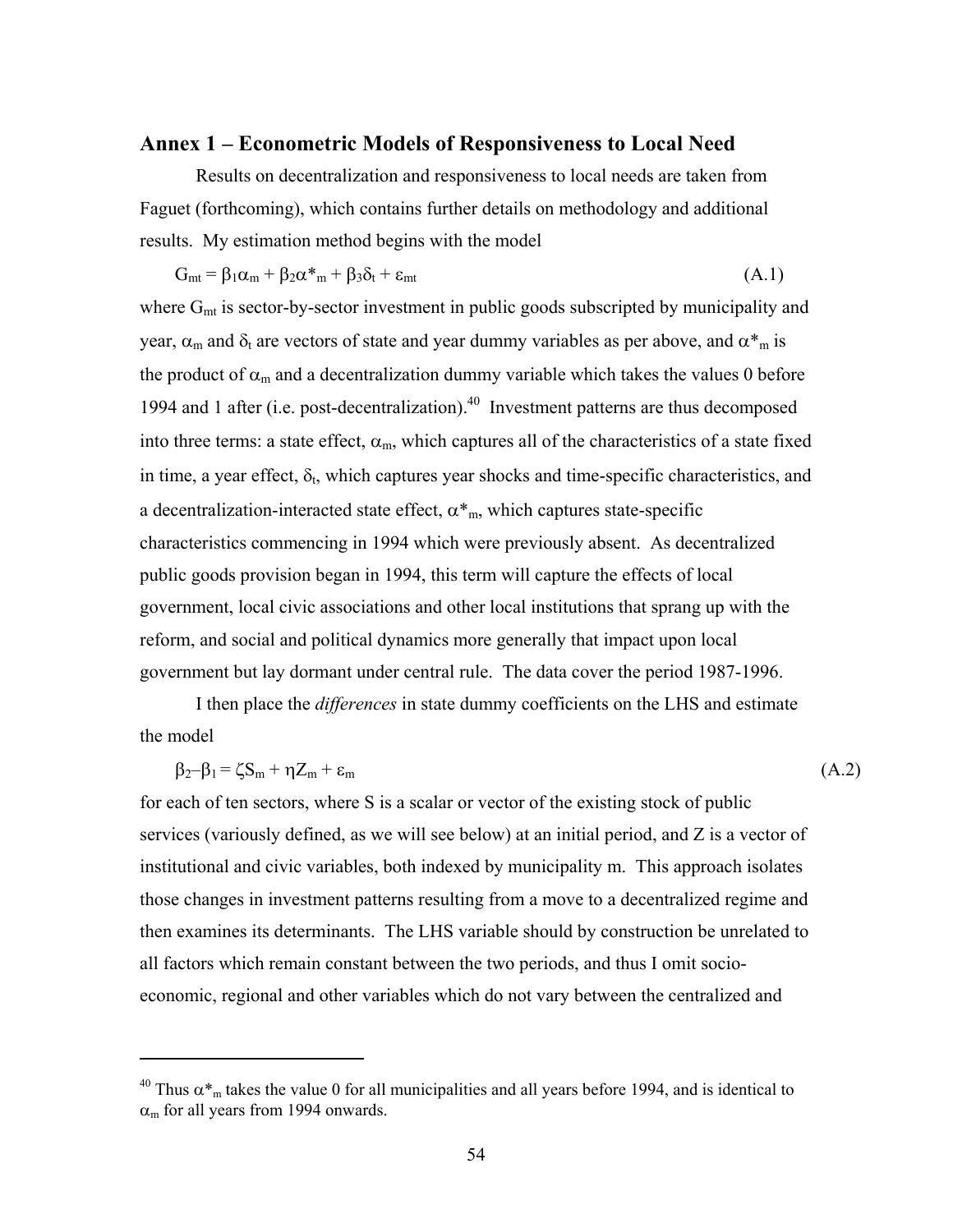decentralized regimes. I assume that the variables in Z, as well as the stock of public services in the ten sectors of interest, S, are constant over the period in question.<sup>[41](#page-55-0)</sup>

Literally hundreds of variables that might be included in the Z vector are available for Bolivia. To facilitate analysis, and in order to combine very specific Z-type variables into indicators that are meaningful and useful, I characterize them according to the groups in figure A.1, and construct principal component variables (PCVs) for each.

| <b>Figure A.1: Interpretation of PCVs</b> |   |                                                                                                        |  |
|-------------------------------------------|---|--------------------------------------------------------------------------------------------------------|--|
|                                           |   | Interpretation - Variable increases in listed in<br>order of importance, where applicable (see Annex 1 |  |
| <b>PCV Group</b>                          |   | <b>PCV No. for details)</b>                                                                            |  |
| Civil Institutions                        |   | Strength of local civil institutions and organizations                                                 |  |
| <b>Private Sector</b>                     |   | Dynamism of the local private sector                                                                   |  |
| Training & Capacity-Building              | 1 | Intensity of the local capacity-building efforts undertaken                                            |  |
|                                           |   | by/for local government                                                                                |  |
| <b>Information Technology</b>             |   | IT systems - hardware and software                                                                     |  |
| Project Planning                          |   | Informed project planning which follows consensual and<br>open procedures                              |  |

In theoretical terms, the main coefficient of interest is  $\zeta$ , which I interpret as an indicator of the degree to which investment is based on need. This is rooted in the assumption of decreasing marginal utility of a public service as the level of provision of that service rises. I use two types of information as indicators of the stock of public services: (1) the penetration rates<sup>42</sup> of public services or benefits in the local population, r, or the population without access to the same,  $1-r<sup>43</sup>$  and (2) the initial per capita stock of infrastructure (at the outset of decentralization). Examples of these are: (1) the literacy and illiteracy rates, the share of population without water or sewerage; and (2) the number of sports facilities and markets per capita in 1994. Of these, type 1 variables can be considered truer indicators of need, as they better capture the criterion of public service use by the population and are likely to be better measures of the flow of benefits

<span id="page-55-0"></span> $41$  For most of the demographic and socio-economic variables in question, which tend to show change that is statistically significant only over longer periods of time, this is reasonable. It is less reasonable in the case of the S variable. Unfortunately the data leave no choice.

<span id="page-55-1"></span> $42$  Note that "rate" here denotes a stock and not flow concept.

<span id="page-55-2"></span><sup>&</sup>lt;sup>43</sup> I use both for education, and obtain the expected variation in sign in our results (see below).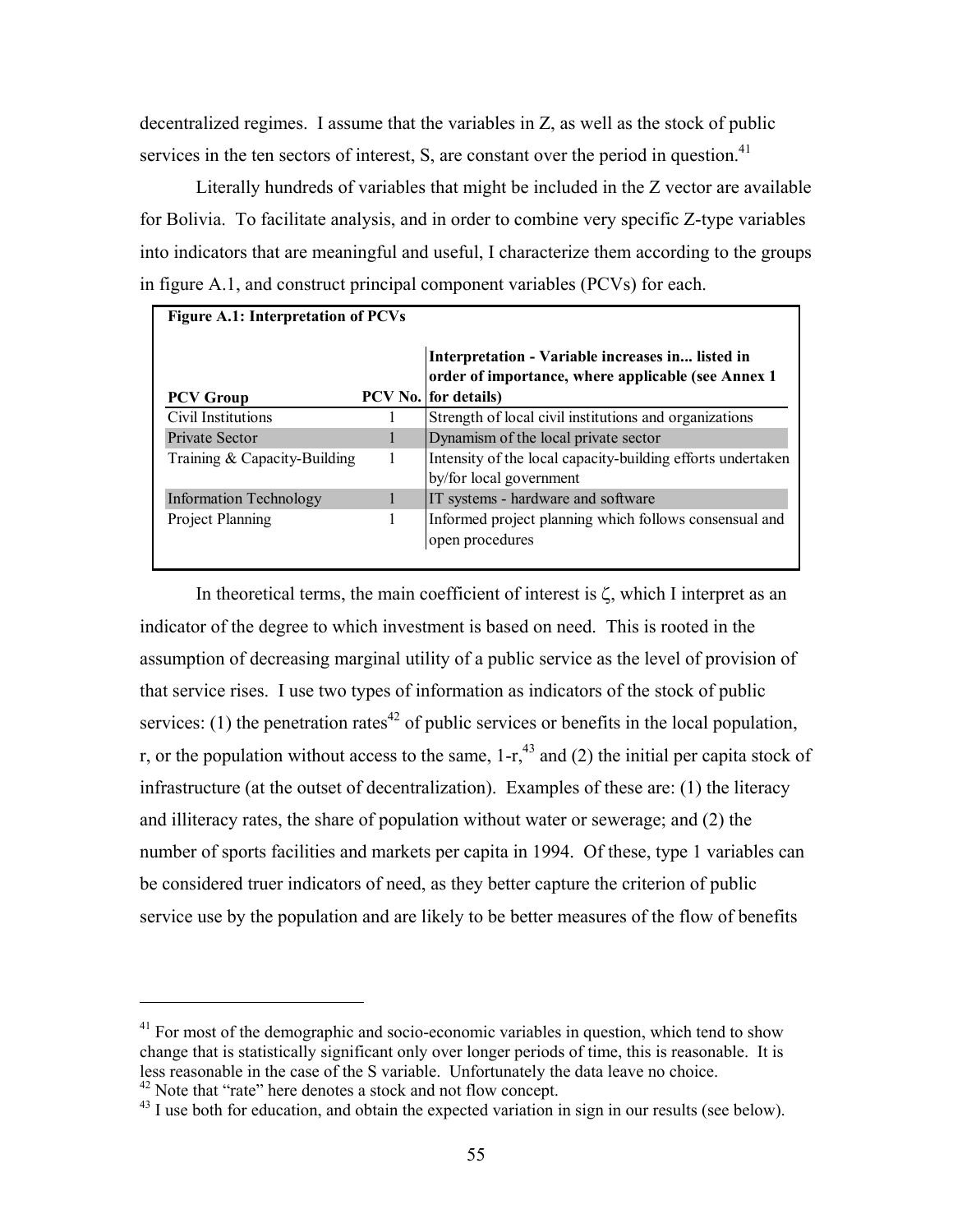produced by public investments. I expect  $\zeta$  to be negative when  $S_m$  is measured by the penetration rate r, and positive when measured by (1-r).

I investigate the determinants of the difference in dummy state variables,  $β_2 - β_1$ , equivalent to the increase in investment due to decentralization.

## **Education**

#### **Figure A.2**

β**2–** β**1 =** ζ**Sm +** η**1Z1m + … +** η**5Z5m +** ε**<sup>m</sup>**

|                                   | Model*      |              |            |            |            |
|-----------------------------------|-------------|--------------|------------|------------|------------|
| <b>Independent Variable</b>       | I           | $\mathbf{I}$ | Ш          | IV         | V          |
| Private Sector PCV1               | $-0.000983$ | $-0.00121$   | $-0.00106$ | $-0.0003$  | $-0.00056$ |
|                                   | $(-2.466)$  | $(-3.004)$   | $(-2.689)$ | $(-1.004)$ | $(-1.619)$ |
| Project Planning PCV1             | $-0.000538$ | $-0.00049$   | $-0.00055$ | $-0.00037$ | $-0.00052$ |
|                                   | $(-0.919)$  | $(-0.830)$   | $(-0.925)$ | $(-0.703)$ | $(-0.879)$ |
| Civil Institutions PCV1           | 0.000973    | 0.00101      | 0.00103    |            |            |
|                                   | (1.752)     | (1.774)      | (1.839)    |            |            |
| Training & Capacity Building PCV1 |             |              |            | $-0.00063$ |            |
|                                   |             |              |            | $(-0.591)$ |            |
| Information Technology PCV1       |             |              |            |            | 0.00118    |
|                                   |             |              |            |            | (1.010)    |
| <b>Illiteracy Rate (Adult)</b>    | 0.000173    |              |            | 0.00019    | 0.0002     |
|                                   | (2.906)     |              |            | (3.116)    | (3.306)    |
| Illiteracy Rate (Over-6's)        |             |              | 0.00018    |            |            |
|                                   |             |              | (2.505)    |            |            |
| <b>Literacy Rate</b>              |             | $-0.00011$   |            |            |            |
|                                   |             | $(-1.844)$   |            |            |            |
| Local Education Authority         | 0.005603    | 0.00534      | 0.00543    | 0.0053     | 0.00479    |
|                                   | (1.421)     | (1.356)      | (1.378)    | (1.354)    | (1.379)    |
| constant                          | 0.0075759   | 0.02037      | 0.00806    | 0.00722    | 0.00704    |
|                                   | (1.814)     | (3.728)      | (1.816)    | (1.862)    | (1.731)    |
| R-square                          | 0.0176      | 0.0136       | 0.0162     | 0.0155     | 0.0172     |
| Prob>F                            | 0.001       | 0.0025       | 0.0016     | 0.0128     | 0.0104     |

\* OLS regressions reported with robust standard errors

t-stats in parentheses;  $PCV1 = 1$  st pricipal component variable

Investment rises under decentralization where the illiteracy rate is higher, and thus where need is greater. This implies that local government is more sensitive to local need than central government. This finding is not sensitive to specification or the measure of illiteracy used, as is evident in figure A.2 above, where the literacy rate is significant and negative. Educational investment falls where the private sector is stronger, a finding which is again insensitive to specification. This is most likely because private firms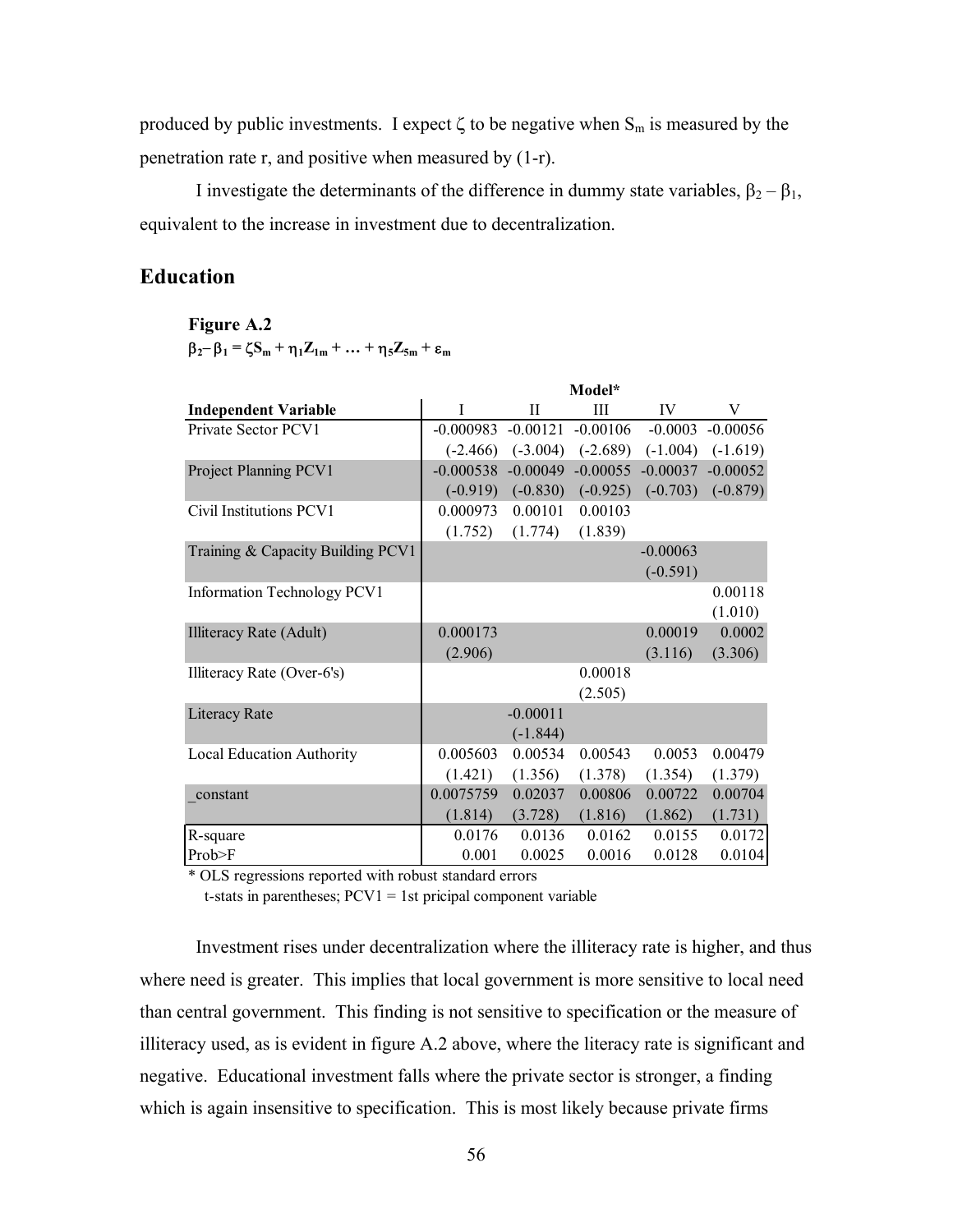lobby for resources to flow to other sectors where they stand to profit more. Civil Institutions, by contrast, lead to an increase in investment after decentralization, suggesting grass roots support for education (*i.e.* parents worried about their children). Participative planning methodologies have no effect on investment, nor do information technology or local training and capacity-building activities.

## **Water & Sanitation**

**Figure A.3** β**2–** β**1 =** ζ**Sm +** η**1Z1m + … +** η**5Z5m +** ε**<sup>m</sup>**

|                                   | Model*      |             |             |             |
|-----------------------------------|-------------|-------------|-------------|-------------|
| <b>Independent Variable</b>       | I           | П           | Ш           | IV          |
| Private Sector PCV1               | 0.000123    |             | $-0.000856$ | $-0.000712$ |
|                                   | (0.130)     |             | $(-1.265)$  | $(-1.058)$  |
| Project Planning PCV1             | $-0.003165$ |             | $-0.003322$ | $-0.003517$ |
|                                   | $(-2.002)$  |             | $(-2.237)$  | $(-2.205)$  |
| Civil Institutions PCV1           | $-0.001227$ |             |             |             |
|                                   | $(-1.230)$  |             |             |             |
| Training & Capacity Building PCV1 |             |             | $-0.001129$ |             |
|                                   |             |             | $(-1.161)$  |             |
| Information Technology PCV1       |             |             |             | $-0.000196$ |
|                                   |             |             |             | $(-0.163)$  |
| % Pop. w/out Sewerage             | 0.000194    |             | 0.000170    | 0.000180    |
|                                   | (1.881)     |             | (1.768)     | (1.756)     |
| % Pop. w/out Water                |             | 0.000157    |             |             |
|                                   |             | (1.791)     |             |             |
| constant                          | $-0.030616$ | $-0.027167$ | $-0.028461$ | $-0.029259$ |
|                                   | $(-3.324)$  | $(-4.492)$  | $(-3.348)$  | $(-3.217)$  |
| R-square                          | 0.0323      | 0.0064      | 0.0320      | 0.0302      |
| Prob>F                            | 0.0000      | 0.0743      | 0.0000      | 0.0000      |

\* OLS regressions reported with robust standard errors

t-stats in parentheses;  $PCV1 = 1$ st pricipal component variable

Investment rises under decentralization where more people have no sewerage. It also rises where the share of population without access to drinking water increases, though this finding is sensitive to specification and drops out when other variables are included in the model. Thus local governments invest more where need is greatest. Participative planning methodologies are significant and negative, thus decreasing investment, and the private sector and civil institutions are both insignificant. The latter is surprising given the positive effect of civil institutions on investment in education.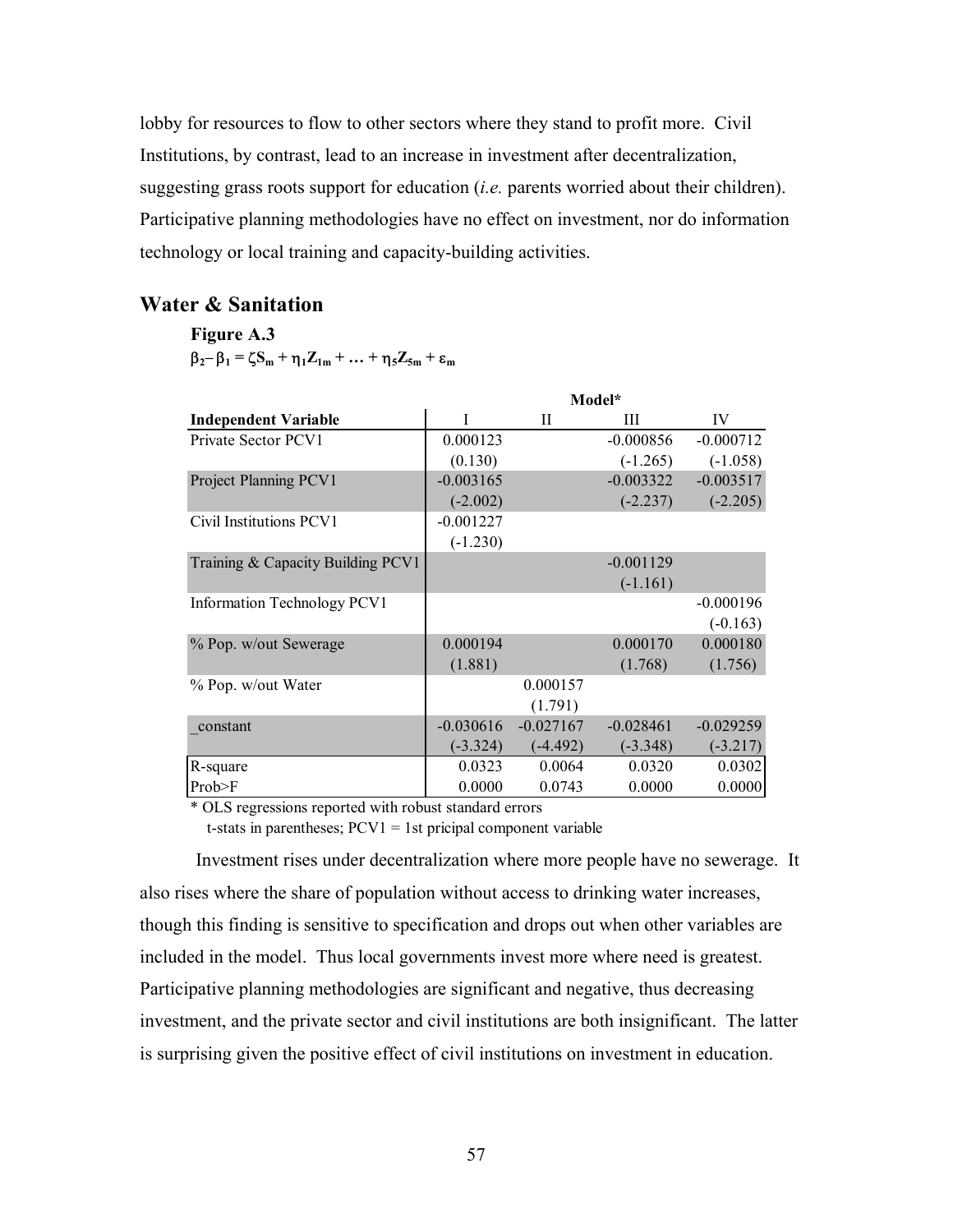## **Watershed Management**

**Figure A.4** β**2–** β**1 =** ζ**Sm +** η**1Z1m + … +** η**5Z5m +** ε**<sup>m</sup>**

|                                   | Model*      |              |             |             |
|-----------------------------------|-------------|--------------|-------------|-------------|
| <b>Independent Variable</b>       | T           | $\mathbf{I}$ | Ш           | IV          |
| Private Sector PCV1               | 0.000171    | 0.000170     | 0.000056    | 0.000155    |
|                                   | (0.602)     | (0.609)      | (0.405)     | (0.758)     |
| Project Planning PCV1             | $-0.000550$ | $-0.000540$  | $-0.000533$ | $-0.000525$ |
|                                   | $(-0.877)$  | $(-0.878)$   | $(-0.906)$  | $(-0.829)$  |
| Civil Institutions PCV1           | $-0.000171$ | $-0.000182$  |             |             |
|                                   | $(-0.655)$  | $(-0.655)$   |             |             |
| Training & Capacity Building PCV1 |             |              | $-0.000024$ |             |
|                                   |             |              | $(-0.063)$  |             |
| Information Technology PCV1       |             |              |             | $-0.000445$ |
|                                   |             |              |             | $(-1.326)$  |
| % Pop. w/out Water                | $-0.000087$ |              | $-0.000088$ | $-0.000088$ |
|                                   | $(-2.363)$  |              | $(-2.339)$  | $(-2.412)$  |
| % Pop. w/Water (Int. Plumbing)    |             | 0.000135     |             |             |
|                                   |             | (0.879)      |             |             |
| % Pop. w/Private Standpipe        |             | 0.000067     |             |             |
|                                   |             | (1.639)      |             |             |
| % Pop. w/Public Standpipe         |             | 0.000101     |             |             |
|                                   |             | (2.012)      |             |             |
| % Pop. w/out Sewerage             | 0.000085    | 0.000110     | 0.000087    | 0.000077    |
|                                   | (2.217)     | (1.485)      | (2.249)     | (2.097)     |
| % Pop. w/"Other" Sewerage**       | 0.000113    | 0.000139     | 0.000112    | 0.000103    |
|                                   | (1.793)     | (2.481)      | (1.850)     | (1.725)     |
| constant                          | $-0.001260$ | $-0.012457$  | $-0.001367$ | $-0.000426$ |
|                                   | $(-0.393)$  | $(-1.441)$   | $(-0.404)$  | $(-0.136)$  |
| R-square                          | 0.0110      | 0.0114       | 0.0103      | 0.0116      |
| Prob>F                            | 0.0832      | 0.1422       | 0.0824      | 0.0635      |

\* OLS regressions reported with robust standard errors

t-stats in parentheses;  $PCV1 = 1$  st pricipal component variable

\*\* "Other" Sewerage refers to non-public-utility, non-septic-tank methods of sewerage disposal.

The watershed management sector is related to water  $\&$  sanitation but is broader in scope, including reservoirs and wastewater treatment lagoons, levees, and storm drainage works. In general the degree of overlap between the two sectors is high, and similar indicators of need are used for both. Investment in water management is lowest where the share of population with no access to water is highest, rises as more people have access to public and private standpipes, and falls again as internal plumbing becomes widespread. Investment is also highest where few people have access to sewerage, or access to rudimentary sewerage, and decreases as municipal sewerage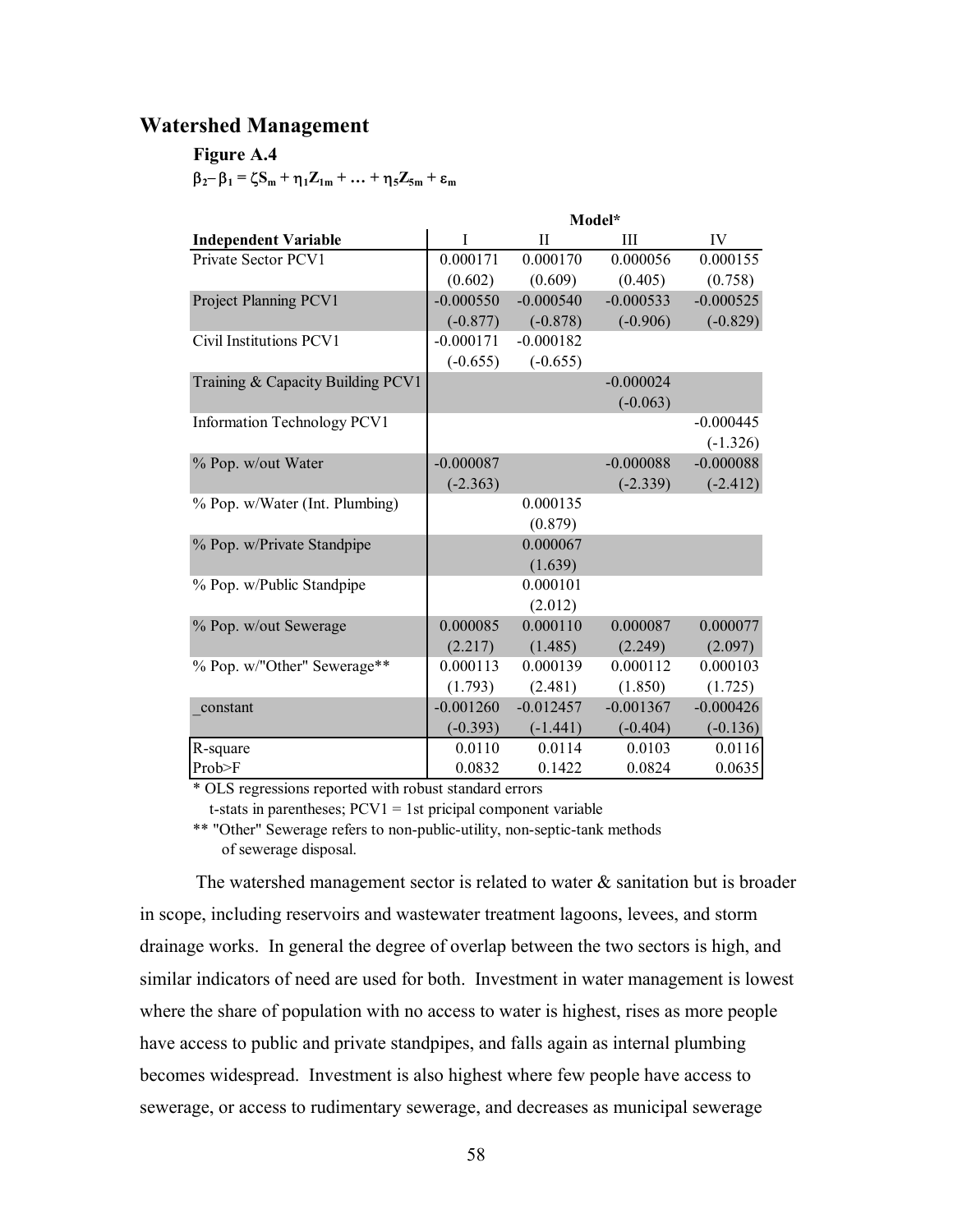systems become widespread. These results point to investment that increases in need at intermediate and high levels of provision. But at the lowest levels of provision, local government fails to respond to need and central government is superior. This would make sense if initial investments in water were so great (*e.g.* from developing water sources, laying water mains and building treatment plants) that local governments cannot undertake them alone, but once these initial investments are made the marginal costs of extending the system are manageable. Perhaps surprisingly, civic and institutional variables appear to have no effect on investment – only variables of need matter.